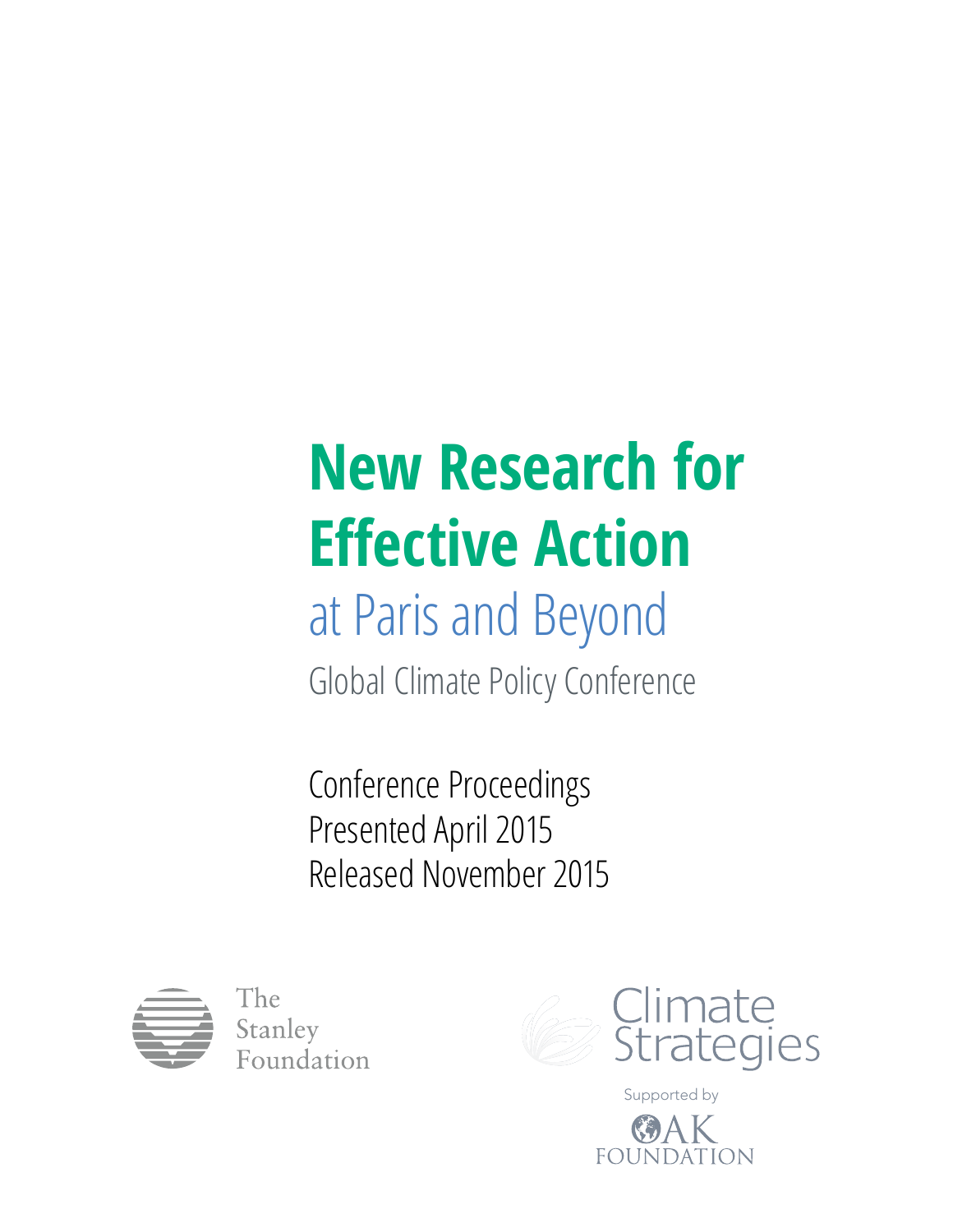# 2 Contents

| About the Conference Proceedings                                                                                                                                                                                          | 3  |
|---------------------------------------------------------------------------------------------------------------------------------------------------------------------------------------------------------------------------|----|
| Tilting the Balance in Favor of Climate Change Adaptation:<br>A Microfinance and Climate Finance Perspective<br>Dumisani Chirambo                                                                                         | 4  |
| Adaptation, Resilience, and "Scaling Up": Lessons for Institutional Strategies<br>Dr. John Colvin                                                                                                                         | 9  |
| Trade Law and the International Politics of Pricing and Clubs<br>Kasturi Das                                                                                                                                              | 14 |
| Energy Research Within the UNFCCC: A Proposal to Guard<br>Against Ongoing Climate Deadlock (Introduction to the article)<br>Barry W. Brook<br>Kingsley Edney<br>Rafaela Hillerbrand<br>Rasmus Karlsson<br>Jonathan Symons | 22 |
| Paris and Then? Holding States to Account<br>Sylvia Karlsson-Vinkhuyzen                                                                                                                                                   | 25 |
| Effective Pathways of Public-Private Partnerships for<br><b>Adaptation Projects in Developing Countries</b><br>Mohammad Aatish Khan                                                                                       | 30 |
| Climate Change and Urban Water Resiliency: A Case Study of Patna, India<br>Shailendra Kumar Mandal                                                                                                                        | 35 |
| Carbon Pricing and Innovation<br>Axel Michaelowa                                                                                                                                                                          | 39 |
| Providing Scientific Evidence for Loss and Damage<br>Dr. Friederike E. L. Otto                                                                                                                                            | 44 |
| Quantifying Development Needs: An Energy-Centered Approach<br>to Climate Justice<br>Dr. Narasimha D. Rao                                                                                                                  | 48 |
| Revisiting Debt-for-Climate Swaps as an Alternative Source of Climate Finance<br>Tim Stumhofer                                                                                                                            | 51 |
| Networked Carbon Markets<br>Vikram Widge                                                                                                                                                                                  | 58 |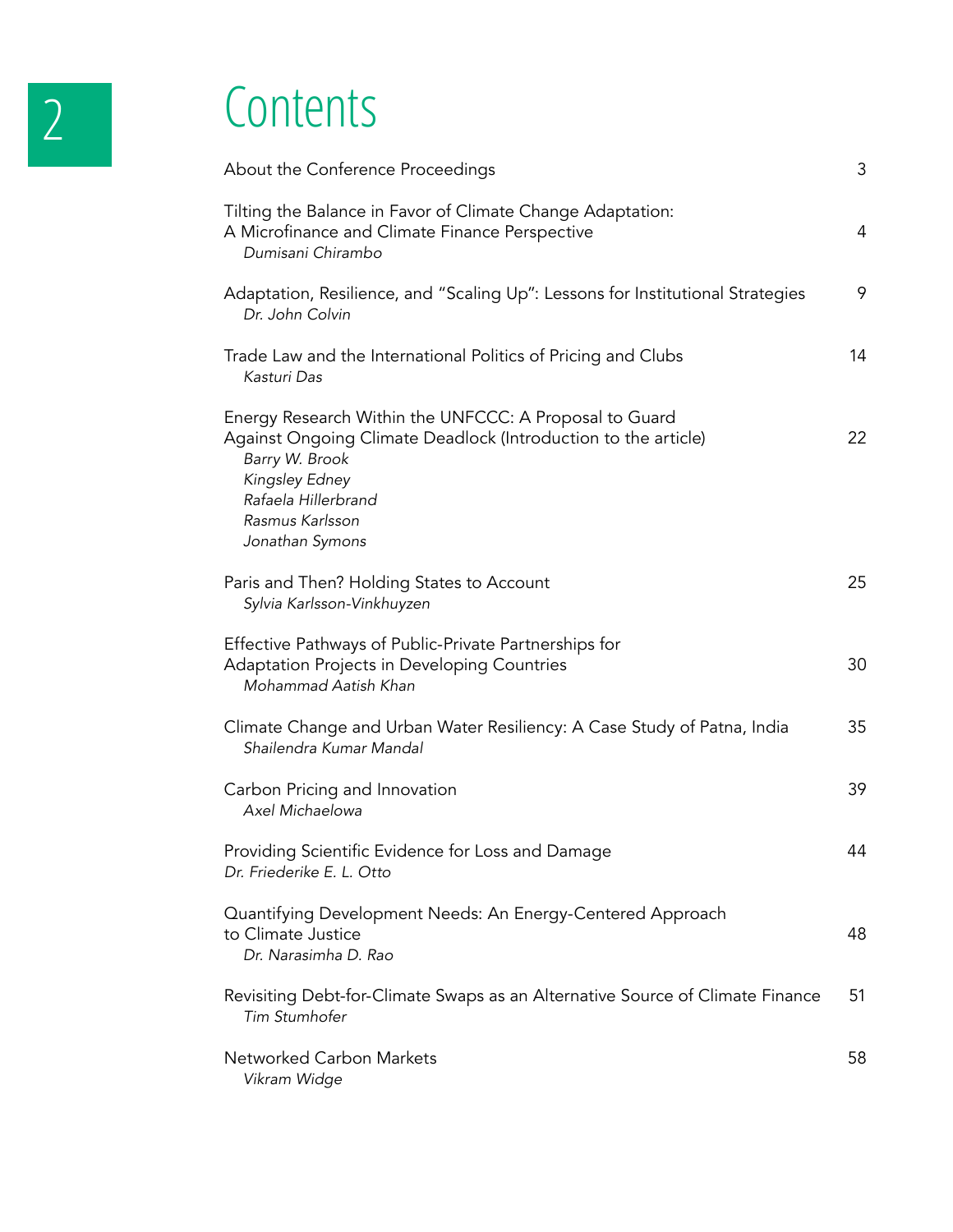### About the Conference Proceedings

The conference proceedings are a collection of academic papers presented at the Global Climate Policy Conference (GCPC) 2015, co-convened by the Stanley Foundation and Climate Strategies (supported by the Oak Foundation). GCPC is an annual event convened by Climate Strategies with partners. The first edition of GCPC, held in London in 2014, and the 2015 GCPC, held in New Delhi, offered opportunities to explore areas that are at the core of climate change policy and implementation by using a mix of bottom-up (from the research community) and top-down (from the policy community) approaches.

GCPC 2015 included bottom-up experts who submitted abstracts and were selected through an open and competitive process, then presented academic papers to a diverse and influential audience to shed light on multiple issues they believe could move the international process forward with the intent to spark discussions among all conference participants. The papers presented at GCPC 2015 are chronicled in these conference proceedings. Rapporteurs captured the ideas presented by these selected authors in the Sessions Overview (Sessions 1 through 4) section of the Conference Report, which is found on the conference organizers' websites.

The Conference Report also includes the rapporteurs' summaries of the top-down presentations by research-policy experts in two parallel sessions (Session 5–Tracks 1 and 2) that were followed by two conference sessions in plenary (Sessions 6 and 7). The top-down presentations were conducted in panel format and were organized by the conference collaborators in order to advance thinking in clearly predefined areas.

For more information on GCPC 2015 please visit *www.climatestrategies.org* or *www. stanleyfoundation.org*.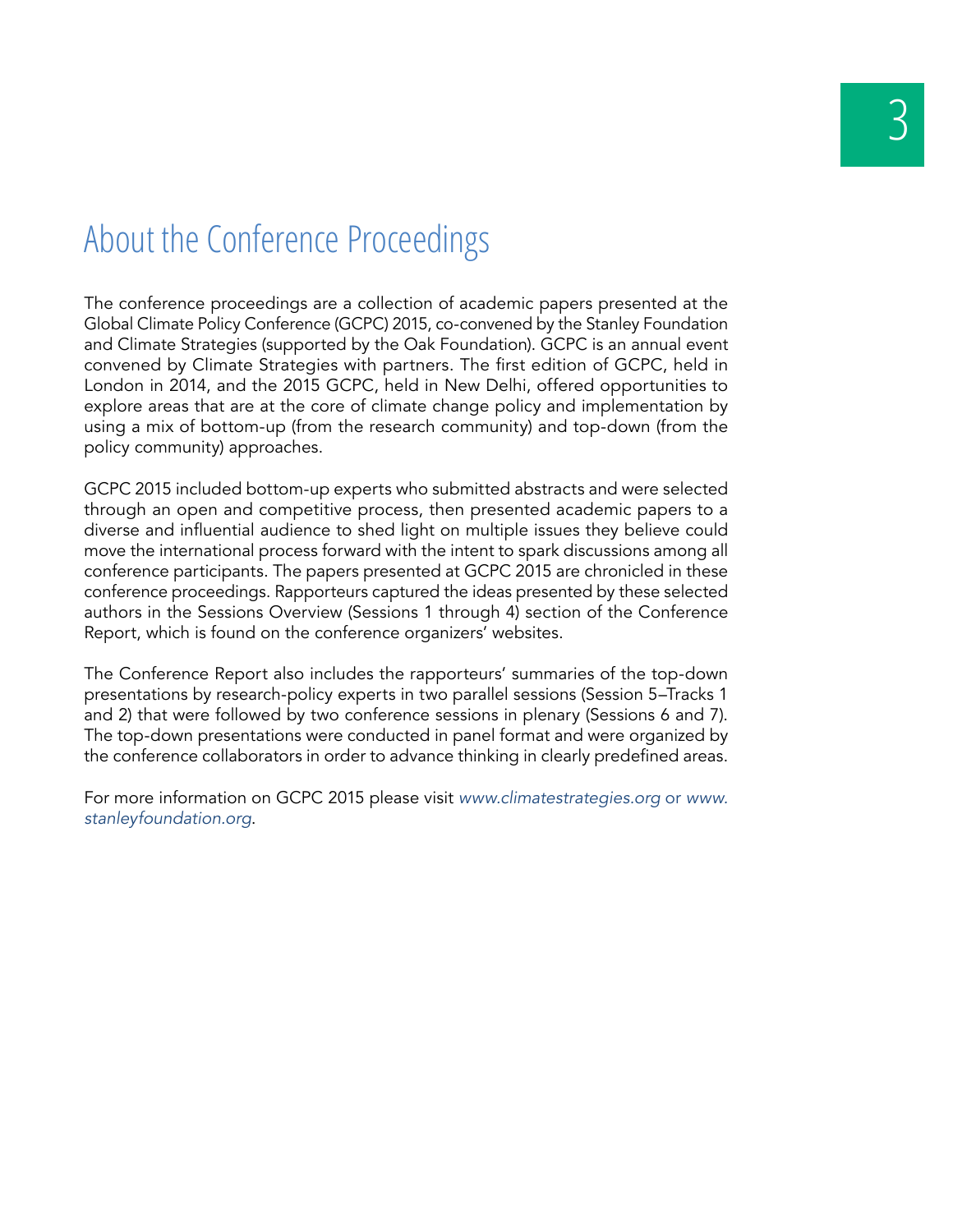# 4 Tilting the Balance in Favor of Climate Change Adaptation: A Microfinance and Climate Finance Perspective

Dumisani Chirambo, Ph.D. Candidate, Department of Civil and Public Law with references to Law of Europe and the Environment, Brandenburg University of Technology Cottbus–Senftenberg

#### Introduction

The impacts climate variability and change will have on different countries and societies are anticipated to be far ranging and possibly detrimental to the development of many countries in Africa. Some research already points out that in comparison to developed countries, low-income countries such as those in Africa are more vulnerable to current climate variability and future climate change<sup>1</sup> because of factors such as the higher exposure of low-income countries to climate risk due to a heavy reliance on agriculture for their livelihoods; Africa's semiarid climate or the concentration of populations in hazard zones; and Africa's adaptation deficit as caused by a lack of institutional, financial, or technological capacity to adapt effectively to climate change.<sup>234</sup> Climate change can also be anticipated to prevent households from escaping poverty, or bring nonpoor households into poverty, as floods, droughts, and disasters can prevent the portfolio diversification for communities and hamper their asset accumulation (i.e., the accumulation of [1] human capital, including health and education; [2] physical capital, including housing and productive assets; [3] financial capital (currency and savings in financial institutions); [4] natural capital, especially ecosystems and subsoil resources; and [5] social capital, including formal and informal networks, institutions, and migrated household members who send remittances).5 Africa is already noted as the only continent where poverty levels are rising (i.e., while extreme poverty rates have fallen in every developing region in the world-60 percent in 1990 to 12 percent in 2010. Africa, excluding North Africa, is the region where poverty remains most widespread, and the number of Africans (excluding North Africans) living below the poverty line rose from 290 million in 1990 to 376 million (1999) and 414 million (2010),<sup>6</sup> hence in the absence of measures to improve the resilience of communities to the impacts of climate change, the already rising poverty levels could be exacerbated.

Climate change adaptation is important within the climate change management arena, as it encompasses a wide range of behavioral adjustments that households and institutions make (including practices, processes, legislation, regulations, and incentives) to mandate or facilitate changes in socioeconomic systems, aimed at reducing vulnerability to climatic variability and change.7 More importantly, various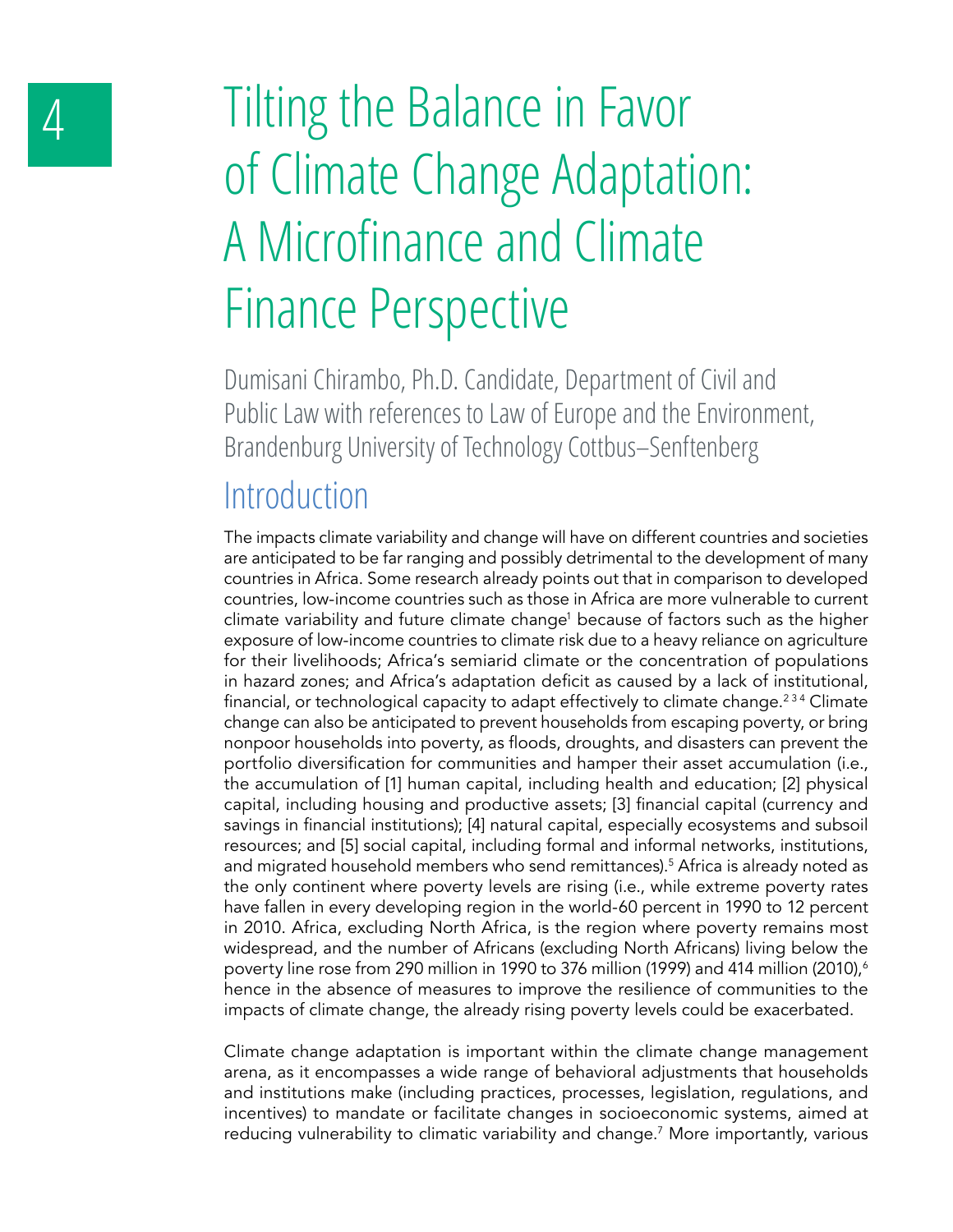commentators are acknowledging that greenhouse gas emission reductions are unlikely<br>to decrease at the rate and magnitude necessary to prevent climate change that is<br>dangerous to many, hence climate change adaptation is th to decrease at the rate and magnitude necessary to prevent climate change that is as essential to reducing vulnerability to dangerous climate change. Moreover, climate adaptation also has potential to address some of the mistakes and shortcomings of conventional social and economic development pathways that have contributed to social inequity, poverty, and environmental problems, and, therefore, there is a need to identify the synergies between adaptation and sustainable development so that people's livelihoods and quality of life should not be threatened.<sup>8</sup> However, even though climate financing for mitigation and adaptation should be addressed with the same priority, some findings show that the implementation of climate finance modalities are highly construed toward mitigation efforts, whereby 91 percent of climate finance flows are for mitigation efforts, 7 percent for adaptation efforts, and 2 percent for activities with both mitigation and adaptation objectives.<sup>9</sup> In order to determine if microfinance can be utilized to improve climate change adaptation funding, this paper expounds the Microfinance-Climate Finance Framework that was shortlisted for the 2014/2015 UNDP MDG Carbon Climate Finance Innovation Award. The framework provides various stakeholders with viable channels for microfinance institutions to partake in the mobilization of funds and resources from various types of funders, and redistribution of funds and resources to various types of recipients to assist with promoting climate resilient inclusive growth.

#### A Microfinance-Climate Finance Framework for Inclusive Growth

While economic growth and development are important to reduce vulnerability to climate change, economic growth does not automatically reduce vulnerability, hence the need for growth policies to incorporate investment in skills and access to finance to facilitate pro-poor inclusive growth, which can indeed reduce vulnerability to climate change.10 Poverty in Africa is characterized by three important features: (1) predominance of rural poverty: poverty is noted to be at least three times higher in rural areas than in urban areas because of poor rural infrastructure, youth unemployment, limited access to quality education, and high child labor; (2) feminization of poverty: women are noted to have limited access to productive assets such as land due to traditional restrictions on women's property rights; and (3) intensity of informality: most African workers are noted to be engaged in the informal sector as self-employees or casual employees without a contract and access to social security.<sup>11</sup>

Microfinance is particularly beneficial in addressing the type of poverty present in Africa since microfinance has been reported to be a development strategy that can reduce poverty, improve the social and economic situation of women, and contribute to a longlasting increase in income by means of a rise in investments in income-generating activities and to a possible diversification of sources of income. Other benefits of microfinance to households and communities include the potential to contribute to an accumulation of assets, the potential to reduce vulnerability due to illness and drought and crop failures, and the potential to contribute to better education, health, and housing of the borrowers.12 Moreover, increases in income lead to increases in the demand for good ''climate security," reductions in the impacts of extreme events, and increases in the demand for substitutes to adaptation, in particular insurance coverage.<sup>13</sup> Hence, increasing per capita incomes can address climate threats for both rural and urban populations.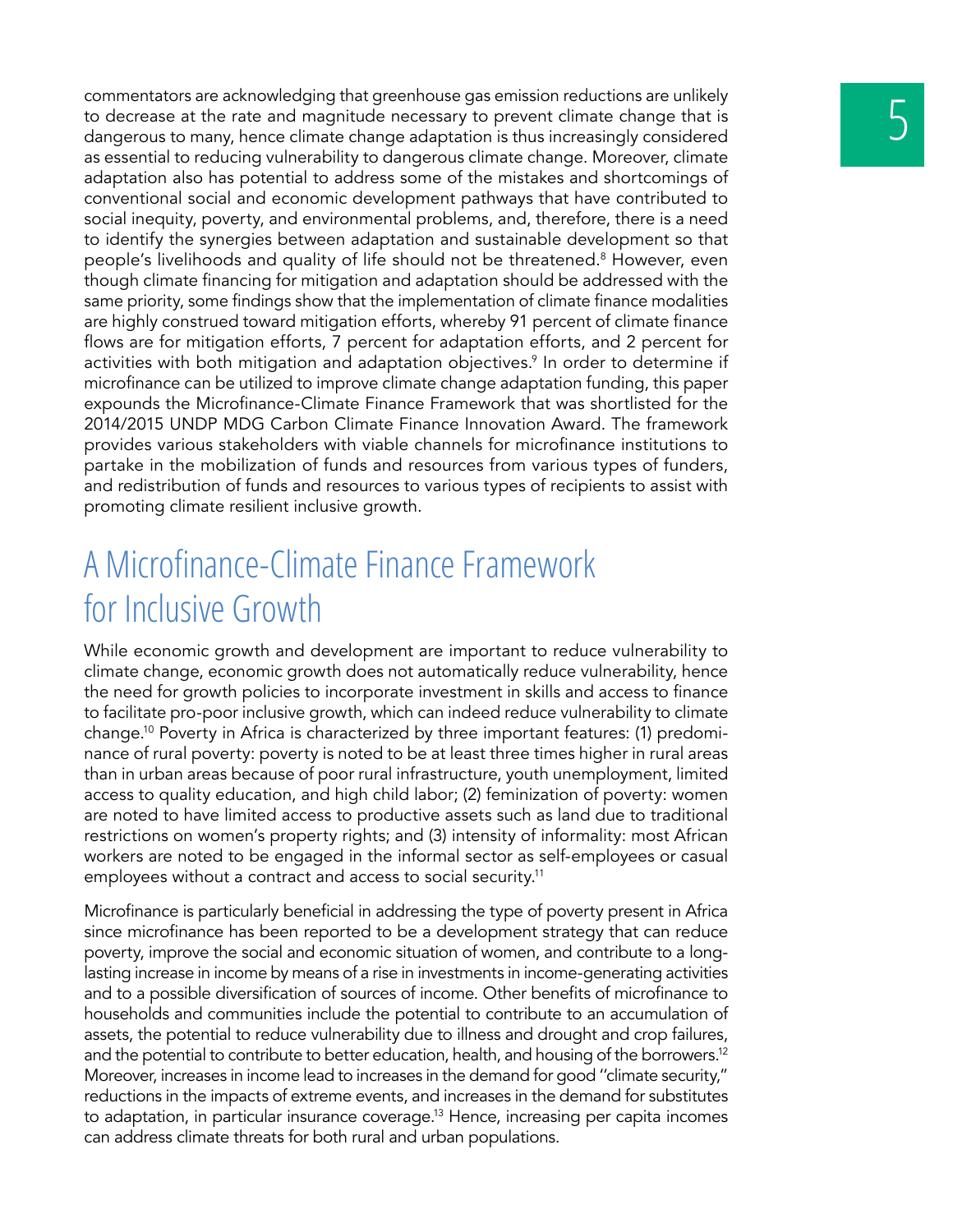The Microfinance-Climate Finance Framework (Figure 1) can be considered as an<br>adaptation to climate change since it is a revolutionized or streamlined process that<br>microfinance institutions can use as their business model adaptation to climate change since it is a revolutionized or streamlined process that microfinance institutions can use as their business model to mobilize resources and disburse funds at concessional interest rates to various kinds of stakeholders to assist with climate change management issues (e.g., promoting food security, technology transfers and diffusion), and it is a framework that can holistically address aspects that can promote climate resilient inclusive growth. The framework is also a new business model to enable microfinance institutions as well as entrepreneurs and businesseses to explore socioeconomic opportunities that can come from managing climate change. Moreover, the sustainability of some microfinance institutions could be at risk from climate-change-induced stresses (e.g., where most of the livelihoods of their customers depend on agriculture), hence, the framework highlights how microfinance institutions can mitigate these risks.





*Note: JCRLF denotes a*  microfinance institution or *a revolving fund within a*  microfinance institution.

#### Discussion and Conclusions

The Global Commission on the Economy and Climate considers that countries at various stages of development can still achieve lasting economic growth and development concurrently while reducing the immense risks of climate change providing that they correct a range of market, government, and policy failures; and new technologies, business models, and financial innovations (including green bonds, risk-sharing instruments, co-investments, and crowdfunding) are implemented in order to facilitate the creation of jobs, investments, and growth.<sup>14</sup> Following from these observations, it can be argued that new financial frameworks, processes, and models have a significant part to play in fostering development and climate change adaptation.

Technological developments are making the sharing of information and transfer of money easier. This has facilitated the growth of crowd funding and peer-to-peer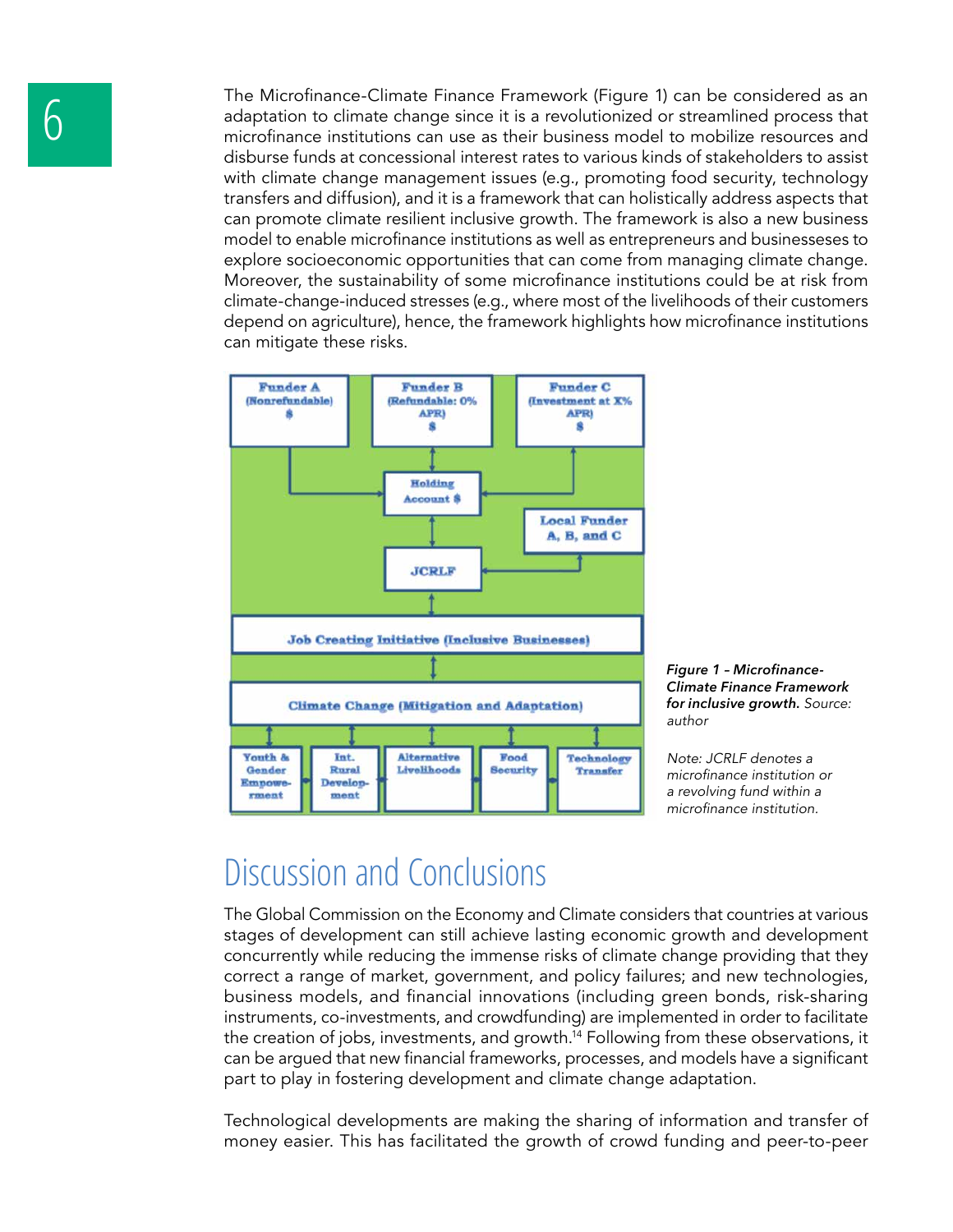lending/donating whereby individuals and institutions can donate directly to other<br>individuals and institutions. As a result, the microfinance institutions become mere<br>intermediaries or principal beneficiaries of such fund individuals and institutions. As a result, the microfinance institutions become mere African migrants scattered globally who currently provide around \$40 billion a year in remittances. These migrants have the potential to provide more than \$100 billion a year to help develop Africa, and there is also an estimated \$50 billion in diaspora savings that could be leveraged for low-cost project finance.<sup>15</sup> However, remittance charges to and within Africa are almost double the global average; hence, if lowered to reach the world average levels and the 5 percent G-8 target, remittance transfers would increase by \$1.8 billion annually.<sup>16</sup> In sub-Saharan Africa, an average of only 24 percent of the population has an account with a formal financial institution (in contrast to 55 percent of adults in East Asia, 35 percent in Eastern Europe, 39 percent in Latin America, and 33 percent in South Asia), subsequently leading to reduced female empowerment and productive investment in the region.<sup>17</sup>

Within this framework, it is therefore plausible that individuals, governments, multilateral and bilateral development banks, bilateral development cooperation agencies, the private sector, civil society organizations, research and development institutions, and social investors can fund and/or invest in microfinance institutions. Additionally, diaspora savings, investments, and remittances could therefore become a valuable source of climate financing when barriers such as high remittance costs and low levels of financial inclusion in the continent are addressed.

- <sup>1</sup> World Bank. 2013. *Turn Down the Heat: Climate Extremes, Regional Impacts, and the Case for Resilience*.
- <sup>2</sup> Bowen, A., S. Cochrane, and S. Fankhauser. 2012. "Climate Change, Adaptation and Growth." *Climatic Change*, Vol. 113, pp. 95–106.
- <sup>3</sup> Burton, I. 2009. "Climate Change and the Adaptation Deficit." In *The Earthscan Reader on Adaptation to Climate Change*, edited by E. L. F. Schipper and I. Burton. London: Earthscan.
- <sup>4</sup> Schumacher, I., and E. Strobl. 2011. "Economic Development and Losses Due to Natural Disasters: The Role of Hazard Exposure." *Ecological Economics*, Vol. 72, pp. 97–105.
- <sup>5</sup> Hallegatte, S., M. Bangalore, L. Bonzanigo, M. Fay, U. Narloch, and J. Rozenberg. 2014. "Climate Change and Poverty: An Analytical Framework." Policy Research Working Paper 7126, World Bank Group.
- <sup>6</sup> UNECA (United Nations Economic Commission for Africa). 2014. *Assessing Progress in Africa Toward the Millennium Development Goals: MDG Report 2014—Analysis of the Common African Position on the Post-2015 Development Agenda*.
- <sup>7</sup> Eriksen, S., P. Aldunce, C. S. Bahinipati, R. D'almeida, J. I. Molefe, C. Nhemachena, K. O'Brien, F. Olorunfemi, J. Park, L. Sygna, and K. Ulsrud. 2011. "When Not Every Response to Climate Change Is a Good One: Identifying Principles for Sustainable Adaptation." C*limate and Development*, Vol. 3, No. 1, pp. 7–20.
- <sup>8</sup> Ibid.
- <sup>9</sup> Buchner, B,; M. Stadelmann, J. Wilkinson, F. Mazza, A. Rosenberg, and D. Abramskiehn. 2014. *The Global Landscape of Climate Finance 2014*. Climate Policy Initiative.
- <sup>10</sup> Bowen, A., S. Cochrane, and S. Fankhauser. 2012. "Climate Change, Adaptation and Growth." *Climatic Change*, Vol. 113, pp. 95–106.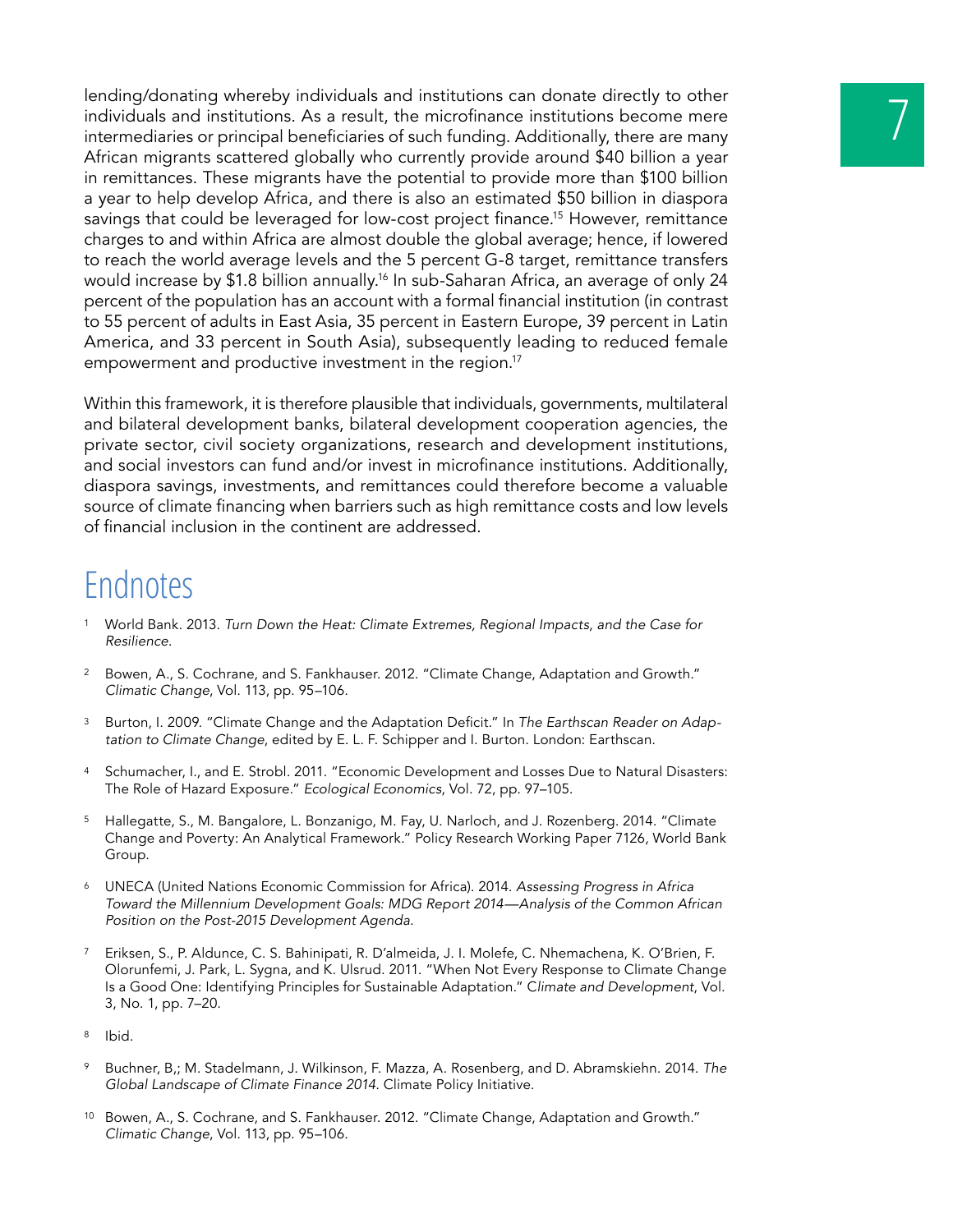- <sup>11</sup> UNECA (United Nations Economic Commission for Africa). 2014. Assessing Progress in Africa<br>Toward the Millennium Development Goals: MDG Report 2014—Analysis of the Common Afr<br>Position on the Post-2015 Development Agend *Toward the Millennium Development Goals: MDG Report 2014—Analysis of the Common African Position on the Post-2015 Development Agenda*.
	- <sup>12</sup> Hermes, N., and R. Lensink 2011. "Microfinance: Its Impact, Outreach, and Sustainability." *World Development*, Vol. 39, No. 6, pp. 875–881.
	- <sup>13</sup> Fankhauser, S., and T. K. J. McDermott. 2014. "Understanding the Adaptation Deficit: Why Are Poor Countries More Vulnerable to Climate Events Than Rich Countries?" *Global Environmental Change*, Vol. 27, pp. 9–18.
	- <sup>14</sup> GCEC (Global Commission on the Economy and Climate). 2014. *Better Growth, Better Climate: The New Climate Economy Report –The Synthesis Report*, September 2014.
	- <sup>15</sup> Arezki, R., and M. Brückner. 2012. "Rainfall, Financial Development, and Remittances: Evidence from Sub-Saharan Africa." *Journal of International Economics*, Vol. 87, pp. 377–385.
	- <sup>16</sup> Watkins, K., and M. Quattri. 2014. *Lost in Intermediation: How Excessive Charges Undermine the*  Benefits of Remittances for Africa. Overseas Development Institute.
	- <sup>17</sup> Aga, G.A., and M. S. M. Peria. 2014. "International Remittances and Financial Inclusion in Sub-Saharan Africa." Policy Research Working Paper 6991. World Bank Group, Development Research Group.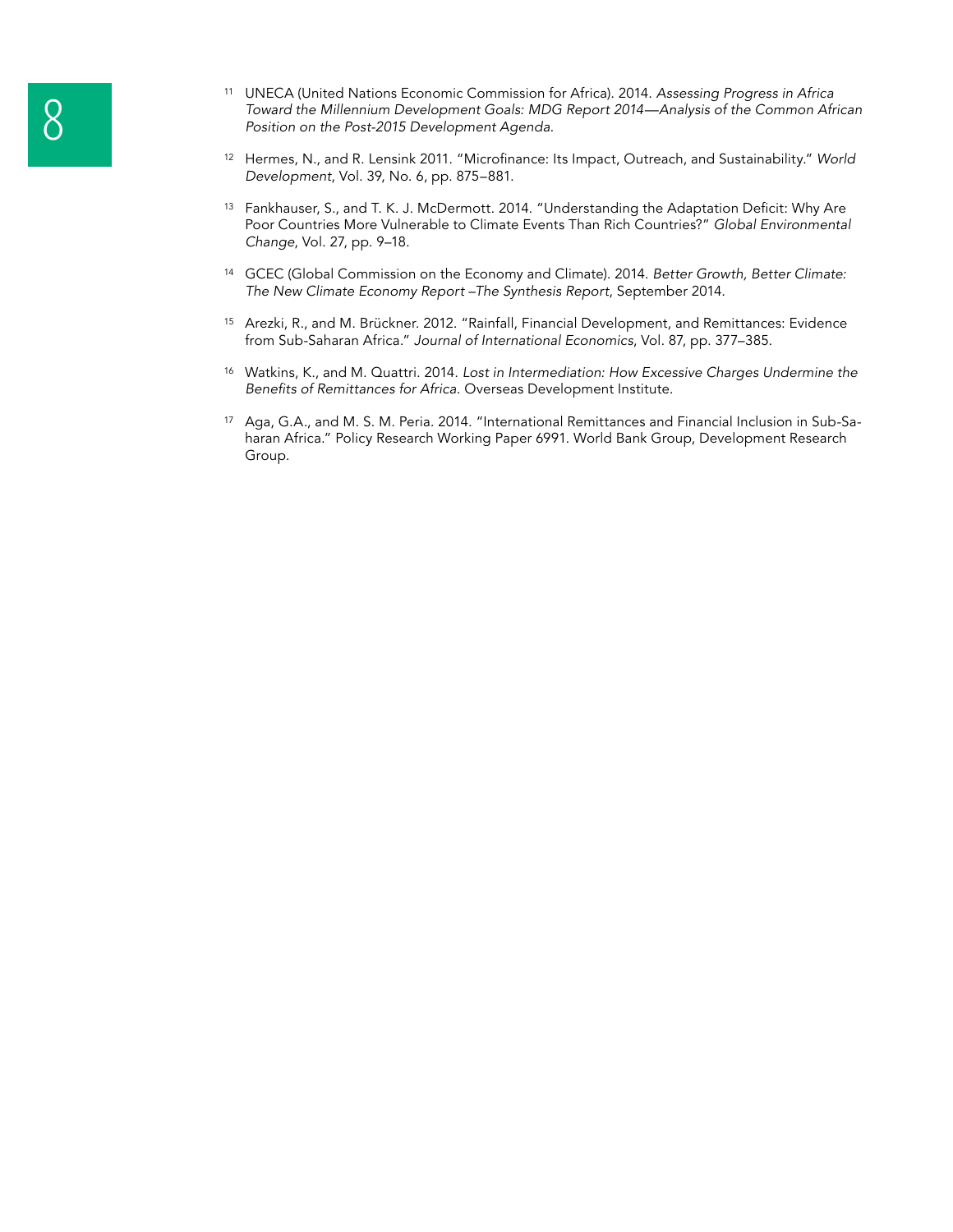# Adaptation, Resilience, and "Scaling Up": Lessons for Institutional Strategies

#### Dr. John Colvin, Global Climate Adaptation Partnership

#### **Introduction**

In the 20 years since the United Nations Framework Convention on Climate Change came into force in 1995, the academic community has been at the forefront of research and thinking on climate change adaptation (CCA) and resilience. In this short piece, we briefly consider the relationship between the academic and policy communities in this space, with a focus on the challenges of "scaling up" and on institutional strategies for addressing these. This policy-research relationship comes into particular focus given the growing importance of National Adaptation Plan-related activities.<sup>1</sup> Here there is a gradual shift away from project-level adaptation activities and toward programmatic and systemic interventions, emphasizing institutional response and the creation of appropriate enabling conditions for adaptation.

### Framings of Adaptation and Resilience Are Constantly Evolving

A brief look at the history of the relationship between research, policy, and practice in CCA and resilience shows us how this is constantly evolving. While from 1990 onward the academic community initially led on impacts-driven work and then on vulnerability assessments, during the early 2000s, the first wave of adaptation policy assessments involving a closer collaboration emerged between the academic and policy communities.<sup>2</sup>

Over the past 10 years, there has been an intense and ongoing debate on how to differentiate adaptation from mainstream development investments, $^{\rm 3}$  and more recently on how adaptation differs from disaster risk management. Further debate has addressed the relationship between vulnerability, a concept that had been extensively shaped by social science perspectives, and resilience, a concept with roots in psychology and engineering but which had been taken up by the ecological community and subsequently expanded to consider notions of "social ecological resilience."<sup>4</sup> More recent debate differentiates between—but also links—the notions of coping, adaptation, resilience, and transformation.5 In the *Fifth Assessment Report of the Intergovernmental Panel on Climate Change*, there is much talk of "climate resilient pathways of development" (Figure 1). While donors often pick up on these academic debates, driving them into practice, particularly at the project and community levels,<sup>6</sup> the pace of thinking can be confusing to many policymakers.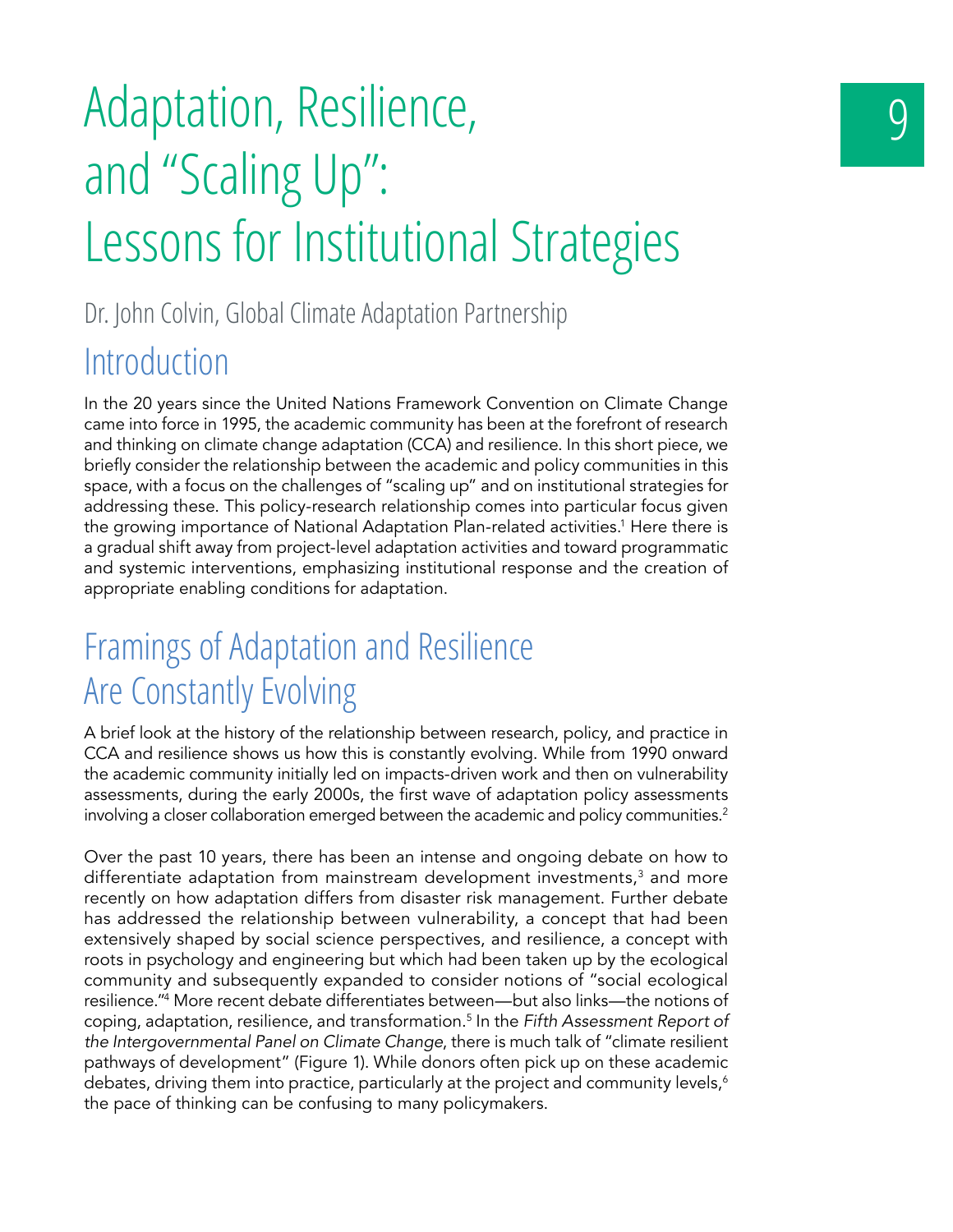## 10 Institutional Strategies

A mix of institutional strategies is emerging for developing CCA, resilience, and climate resilient pathways. Through the National Adaptation Plan process, we find top-down approaches to climate risk assessment and the appraisal and selection of adaptation options. The development of Ethiopia's low-carbon, climate-resilient strategy illustrates this approach.7 But we can also identify more collaborative, multilevel strategies in which stakeholders are involved from the outset, working with and supporting policymakers. The development of South Africa's Long Term Mitigation Strategy provides a good example.<sup>8</sup>

A third approach involves "scaling up" and "scaling out" of learning and lessons from local pathfinders. These pathfinders are often focused on community-based adaptation and have the benefit of addressing CCA in more holistic ways, thereby offering valuable lessons for multiple government ministries and policy domains. Pathfinders may also be focused on ecosystem-based approaches to adaptation, and sometimes on a combination of community-based adaptation and ecosystembased approaches to adaptation. The United Kingdom Department for International Development is currently funding a £150 million program, Building Resilience and Adaptation to Climate Extremes and Disasters (BRACED), which is looking at the scaling up of resilience approaches in the Sahel, Horn of Africa, and South Asia, while a similar but smaller program is being funded by the Rockefeller Foundation.<sup>9</sup>

Over the past 10 years, a wealth of research has emerged on opportunities as well as barriers to CCA, including on opportunities for effective scaling up. This research shows how ignorance of institutional factors is often responsible for creating barriers to effective CCA.10 At the same time, recent research highlights that scaling up and scaling out is enhanced when:

- The different levels of governance up to national level support rather than constrain local innovation.
- Local initiative is encouraged and supported, for example through decentralized decision making.
- There is disbursal of funds locally to enable a flexible response to community needs.
- Evidence and learning from local experiments are documented and made available.
- There is investment in convening broader geographical networks that can enable learning to spread more easily.<sup>11</sup>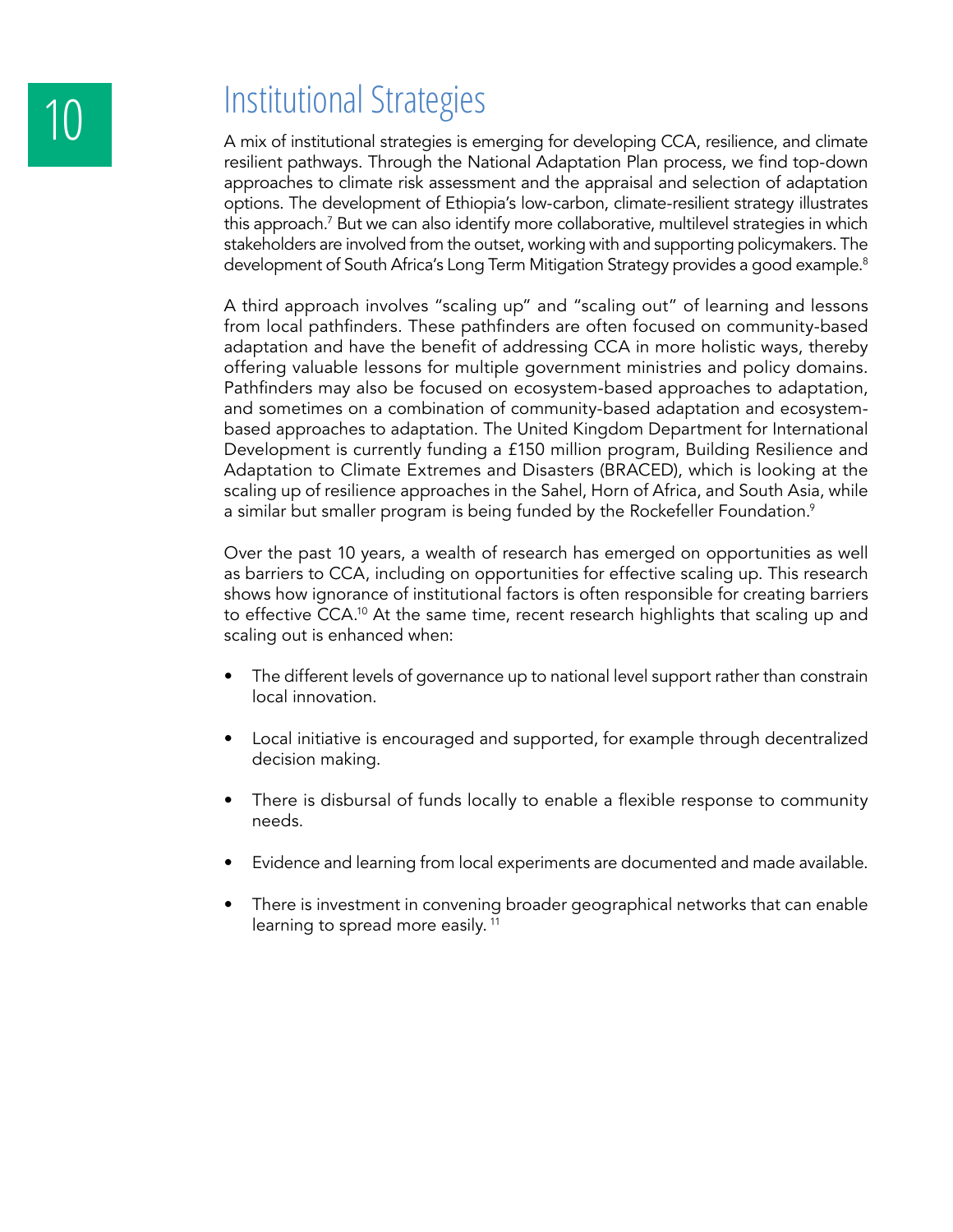

*Figure 1. Visualizing the Opportunity Space for Climate-Resilient Pathways<sup>12</sup>*

### The Role of Knowledge Brokers and Intermediary Organizations

A particularly interesting case study of scaling up comes from work undertaken in three states of India by the nongovernmental organization Watershed Organisation Trust (WOTR). Supported by the Swiss Agency for Cooperation and Development and India's National Bank for Agriculture and Rural Development, WOTR developed an innovative, five-year program for piloting integrated, community-based adaptation at a local level and exploring ways of scaling the emerging findings into state and national policies. As noted in the end-of-project review:

"[T]he project developed a unique approach to multi-level system innovation and systemic 'intermediation' for climate resilient development.... For example, in terms of policy formulation, the project built an important set of strategic partnerships at state and national level for the scaling-up of agro-met based advisories, in which the Indian Meteorological Department (IMD) has a key role.… In terms of policy implementation, the project influenced policy and created a significant demand at the State level in Andhra Pradesh for the upscaling of adaptive actions. Other key relationships for policy implementation included engagement with the Neeranchal programme, supported by the Government of India and the World Bank, and collaboration with the World Agroforestry Centre and the Central Research Institute for Dryland Agriculture in the context of the National Mission on Sustainable Agriculture."13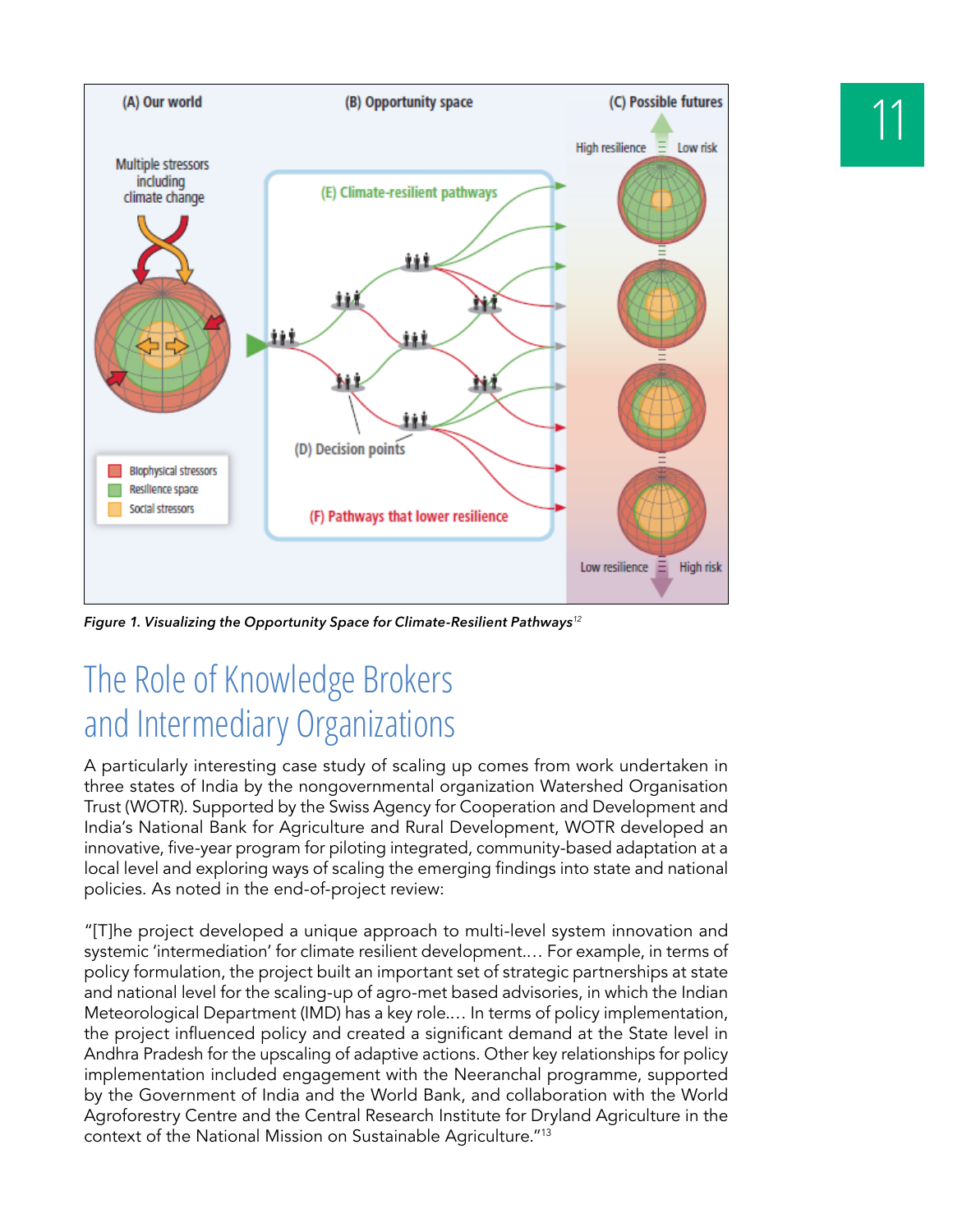From a government of India perspective, this scaling up approach was particularly<br>beneficial, helping to cut through bureaucratic approaches to researching adaptation<br>options and to connect with real-time innovation. Use o beneficial, helping to cut through bureaucratic approaches to researching adaptation research approaches by WOTR was critical to the design of the innovation process.

### Articulating a Policy-Research Agenda

Case studies such the one above highlight that there are many different models of collaboration between policy and research, some involving new, "transdisciplinary" approaches as well as collaborations between multiple partners, including intermediary organizations. For example, in the 15 countries making up the Southern African region, a network of 62 public universities is seeking to mobilize as intermediaries in learning and "knowledge co-production" with governments for climate resilient development.<sup>14</sup>

- <sup>1</sup> United Nations Framework Convention on Climate Change. *National Adaptation Plans: Technical Guidelines for the National Adaptation Plan Process.* Least Developed Countries Expert Group, December 2012.
- <sup>2</sup> Fussel, H-M., and R. Klein, "Climate Change Vulnerability Assessments: An Evolution of Conceptual Thinking", *Climatic Change*, Vol. 75, 2006, pp. 301–329.
- <sup>3</sup> McGray, H., A. Hammil and R. Bradley, *Weathering the Storm: Options for Framing Adaptation and Development,* World Resources Institute, 2007.
- Miller, F., H. Osbahr, and E. Boyd, F. Thomalla, S. Bharwani, G. Ziervogel, B. Walker, et al., "Resilience and Vulnerability: Complementary or Conflicting Concepts?" *Ecology and Society*, Vol. 15, No. 3, 2010, p. 11.
- <sup>5</sup> Ensor J., *Uncertain Futures: Adapting Development to a Changing Climate (Rugby, UK: Practical* Action Publishing, 2010); Pelling, M., *Adapting to Climate Change: From Resilience to Transformation* (London: Routledge, 2011); Béné C., R. Godfrey-Wood, A. Newsham, and M. Davies, "Resilience: New Utopia or New Tyranny? Reflection About the Potentials and Limits of the Concept of Resilience in Relation to Vulnerability-Reduction Programmes," IDS Working Paper 405, 2012; Pelling M., K. O'Brien, and D. Matyas, "Adaptation and Transformation", *Climatic Change,* DOI 10.100,7/s10584014-1303-0, 2014.
- <sup>6</sup> See, for example, Swiss Agency for Development and Cooperation and World Food Programme, *Building Resilience: Bridging Food Security, Climate Change Adaptation and Disaster Risk Reduction*, 2011, http://www.preventionweb.net/files/24163\_workshopbuildingresiliencecasestudi. *pdf;* Department for International Development (DFID), *Guide for Applicants on the Preparation of Concept Notes to Apply for Grants Under the Building Resilience and Adaptation to Climate Extremes and Disasters Programme (BRACED),* 2013, *https://www.gov.uk/government/uploads/* system/uploads/attachment\_data/file/286951/Application-Guidelines.pdf*.*
- <sup>7</sup> Ethiopian Ministry of Environment and Forest, *CRGE Highlights*, Vol. 1, No. 7, May 2014.
- <sup>8</sup> South African Department of Environmental Affairs, *National Climate Change Response White Paper* , 2011.
- <sup>9</sup> DFID, *Guide for Applicants*; "Global Resilience Partnership," Global Resilience Partnership*, http:// www.globalresiliencepartnership.org/*.
- <sup>10</sup> Shackleton, S., G. Ziervogel, S. Sall, T. Gill, and P. Tschakert, "Why Is Socially-Just Climate Change Adaptation in Sub-Saharan Africa So Challenging? A Review of Barriers Identified from Empirical Cases." WIREs Climate Change, 2015, *http://wires.wiley.com/WileyCDA/WiresJournal/wisId-WCC. html*.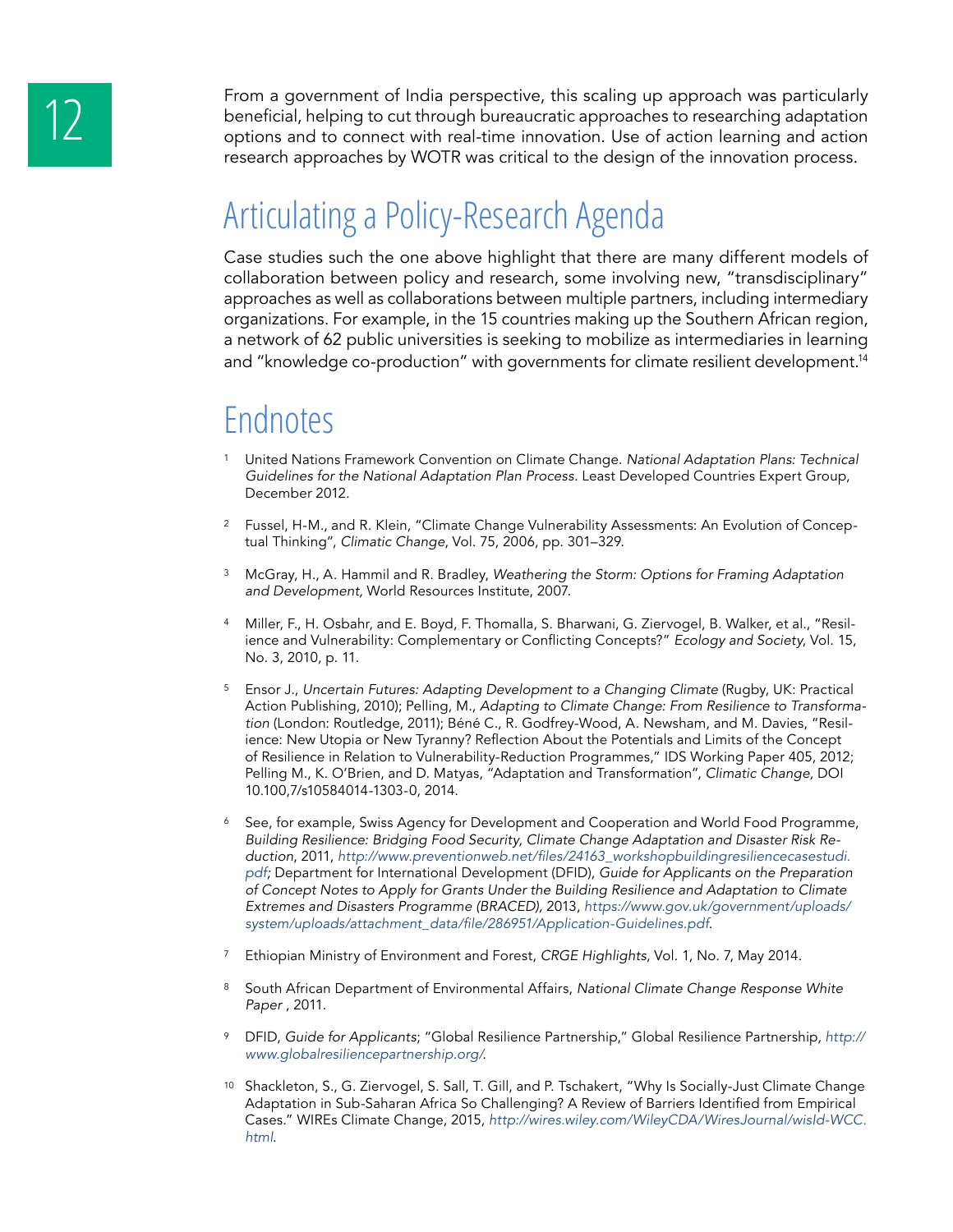- <sup>11</sup> Gogoi, E., M. Dupar, L. Jones, C. Martinez, and L. McNamara, "How to Scale Out Communi-<br>ty-Based Adaptation to Climate Change" (working paper, Climate & Development Knowledge<br>Network, London, 2014); Rossing, T., A. Ot ty-Based Adaptation to Climate Change" (working paper, Climate & Development Knowledge Network, London, 2014); Rossing, T., A. Otzelberger, and P. Girot, "Scaling-Up the Use of Tools Huq, and A. Rahman, eds., *Community-Based Adaptation to Climate Change: Scaling It Up* (London: Earthscan, 2014).
- <sup>12</sup> Figure 1 from "IPCC Summary for Policymakers," in Field, C. B., V. R. Barros, D. J. Dokken, K. J. Mach, M. D. Mastrandrea, T.E. Bilir, M. Chatterjee, et al., eds., *Climate Change 2014: Impacts, Adaptation, and Vulnerability. Part A: Global and Sectoral Aspects. Contribution of Working Group II to the Fifth Assessment Report of the Intergovernmental Panel on Climate Change* (Cambridge, UK: Cambridge University Press, 2014), 29. Explanation for the figure as follows: (A) Our world is threatened by multiple stressors that impinge on resilience from many directions, represented here simply as biophysical and social stressors. Stressors include climate change, climate variability, land-use change, degradation of ecosystems, poverty and inequality, and cultural factors. (B) Opportunity space refers to decision points and pathways that lead to a range of (C) possible futures with differing levels of resilience and risk. (D) Decision points result in actions or failures to act throughout the opportunity space, and together they constitute the process of managing or failing to manage risks related to climate change. (E) Climate-resilient pathways (in green) within the opportunity space lead to a more resilient world through adaptive learning, increasing scientific knowledge, effective adaptation and mitigation measures, and other choices that reduce risks. (F) Pathways that lower resilience (in red) can involve insufficient mitigation, maladaptation, failure to learn and use knowledge, and other actions that lower resilience, and they can be irreversible in terms of possible futures.
- <sup>13</sup> Colvin, J., M. Chaturvedi, and D. S. Skeie, *Climate Change Adaptation in Rainfed Regions of Maharashtra, Madhya Pradesh and Andhra Pradesh*, Embassy of Switzerland, July 2014.
- <sup>14</sup> Urquhart, P., and H. Lotz-Sisitka, *Change Counts: Strengthening University Contributions to Climate Compatible Development in Southern Africa* , Vol. 1, Knowledge Co-Production Framework, Southern African Regional Universities Association, 2014.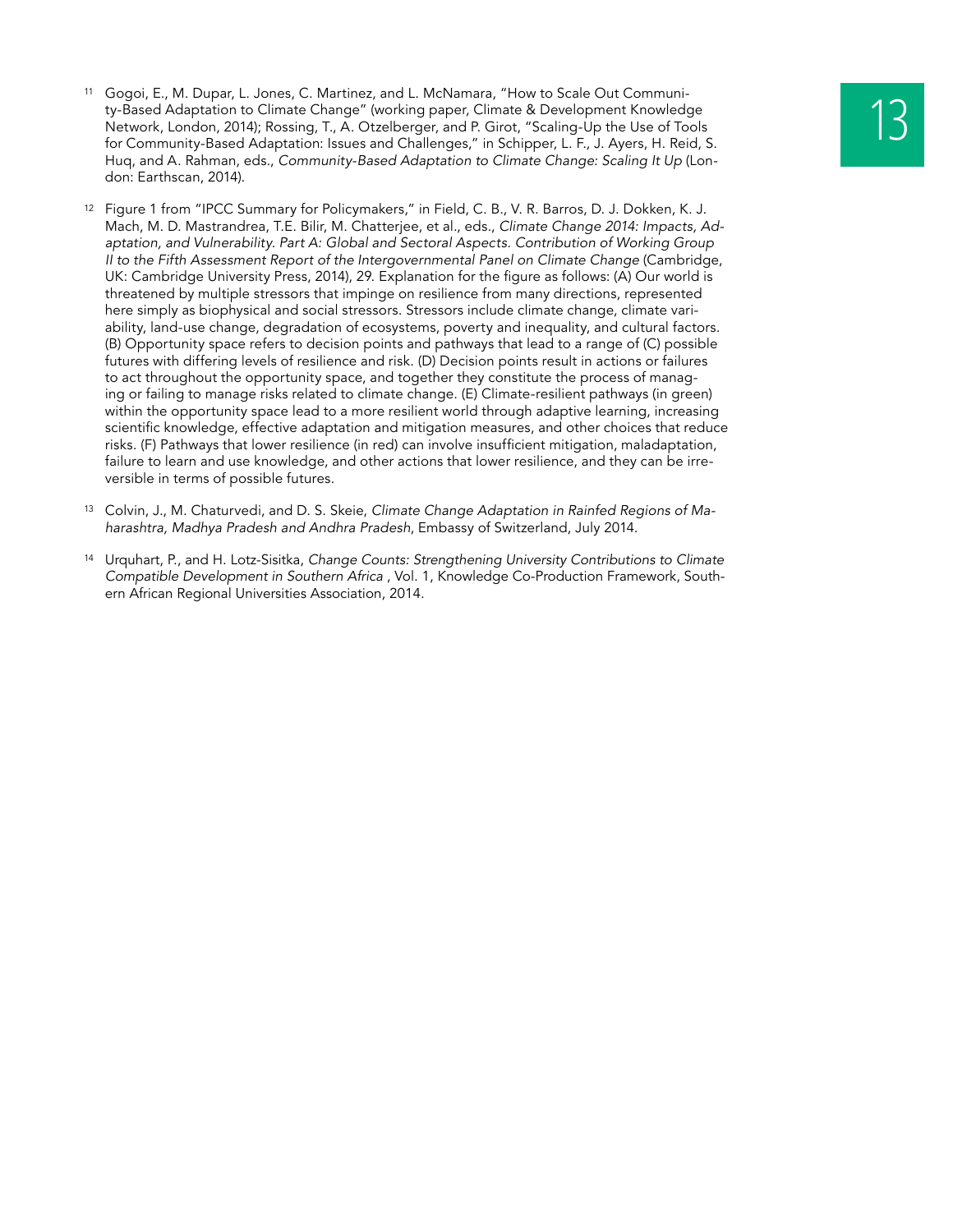# 14 Trade Law and the International Politics of Pricing and Clubs

Kasturi Das, Associate Professor, Institute of Management Technology, Ghaziabad, Delhi/NCR, India

Even as the world gears up to put together a post-2020 multilateral climate change regime in Paris later this year, it is highly unlikely that the ambition and scope of any upcoming deal would be commensurate with the breadth and depth of the climate change problem that creates unrivaled challenges of unmatched complexity.<sup>1</sup> Indeed, more than two decades of wrangling under the United Nations Framework Convention on Climate Change (UNFCCC) bears testimony to the extreme difficulties involved in arriving at a meaningful solution to this complex, multidimensional problem through serious bargaining among too many countries with diverse contributions to the problem, interests, and capabilities. This has triggered a stimulating discussion as to whether focus should now shift to cooperation in smaller groups in the form of "clubs."

How could such clubs or "coalitions of the willing" help? While a plethora of possibilities are being contemplated, $^2$  what is rather common across the board is that all of these proposed formulations attempt to address the free-rider problem,<sup>3</sup> which is arguably the toughest challenge confronting climate mitigation.

Addressing the free rider problem is proposed to be attempted through creation of an incentive framework that induces reluctant countries to join and discourages free riding by nonmembers. This is generally proposed to be achieved through a combination of "carrots" and "sticks."4 5 Carrots are to take the form of certain "club goods," that is, benefits accruable only to the club members in "exclusion" of the nonmembers. Sticks, on the other hand, are penalties to be applicable on nonmembers. The whole idea is to convince club members that there are benefits to be derived from cooperation, while disincentivizing nonparticipation.

The underlying expectation is that club approaches would offer flexibilities and impact that would be way harder to achieve in a multilateral forum,<sup>6</sup> thereby creating room for making greater efforts in smaller groups. To the extent the club benefits succeed in generating climatic benefits, say greater mitigation, those would, of course, be public goods.

Climate folks are nervous whether any such club approaches—that are by definition discriminatory as between members and nonmembers—would conflict with the trade rules under the aegis of the World Trade Organization (WTO), which has nondiscrimination as its fundamental principle, thereby bringing the concerned trade-related aspects of climate clubs under the WTO scanner. This nervousness is attributable to the fact the WTO has got "teeth" that can bite—a dispute settlement system, which makes the WTO agreements and provisions enforceable on its member

*Acknowledgements: The author is grateful to Climate Strategies and Stanley Foundation for inviting her to write the paper. Thanks are due to the participants of the "Global Climate Policy Conference" held*  in New Delhi on April 30– *May 1, 2015, for providing valuable comments on an earlier draft of this paper. The author would like to gratefully acknowledge that the discussions and debates held under the aegis of the International Centre for Trade and Sustainable Development-World Economic Forum E15 Expert Group on Measures to Address Climate Change and the Trade System (co-convened with Climate Strategies) have gone a long way in stimulating her thought process for writing this paper. The usual disclaimer applies.*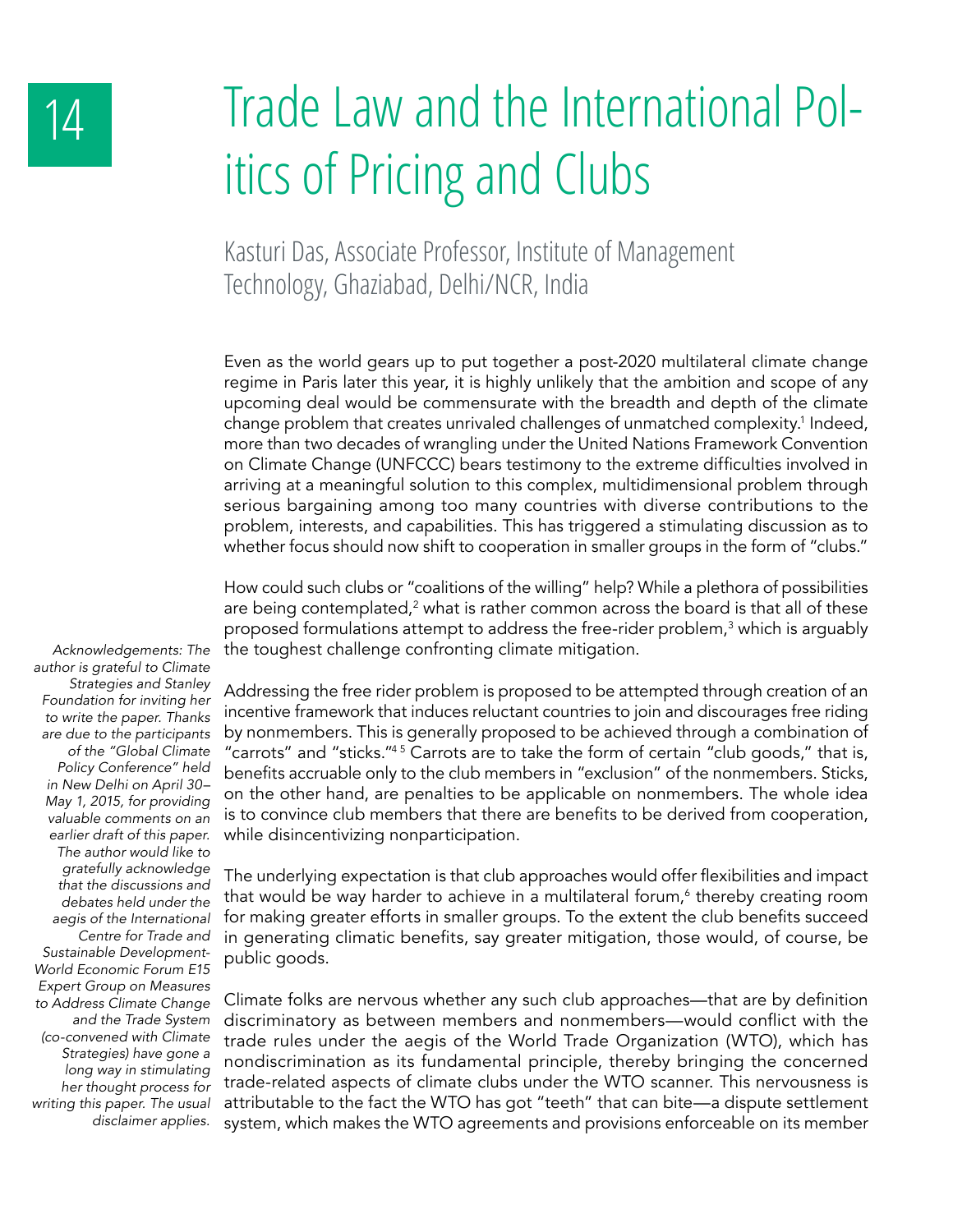countries. For instance, if, as a member of a climate club, one WTO member (Country<br>A) grants a certain exclusive trade-related benefit to a club member (Country B, which<br>may or may not be a WTO member) but excludes anothe A) grants a certain exclusive trade-related benefit to a club member (Country B, which from a similar benefit for not being a member of the climate club concerned, then this kind of trade-related discrimination on the part of Country A runs the risk of violating the most favored nation (MFN)<sup>7</sup> requirements of the General Agreement on Tariffs and Trade (GATT)/WTO, to the extent that it discriminates between otherwise "like" products based on their country of origin.

While benefits accruing to club members are like carrots, there are also proposals for sticks<sup>8, 9</sup> (i.e., penalties) to be applied on nonmembers so as to create an incentive framework that induces reluctant countries to join and to avoid free riding—in the process tackling the problem of competitiveness and carbon leakage. The form of penalty that is most widely proposed is border carbon adjustment (BCA), a trade measure whose WTO compatibility is an open question owing to ambiguities in the existing WTO jurisprudence on several counts. First, it is not clear whether a domestic tax based on the carbon content of a product could be eligible for adjustment at the border.10 Moreover, even if a domestic carbon tax is determined to be adjustable at the border, it has to be ensured in addition that the concomitant border tax adjustment abides by the national treatment<sup>11</sup> requirements, which is another pillar of the nondiscrimination principle of the WTO, besides the MFN (which also has to be complied with). Another big question that comes up in this context pertains to that of "like" products: whether under the WTO jurisprudence products can be regarded as "nonlike" only on the basis of their differing carbon content. There is a significant uncertainty in the existing WTO jurisprudence on this question as well, which adds further to the ambiguities pertaining to the WTO legality of any BCA measure.<sup>12</sup>

Importantly, even if a BCA measure turns out to be violative of any GATT provision, it still stands a chance of being justified under the General Exceptions Provisions, as enshrined in Article XX of the GATT, which allows a WTO member to deviate from its GATT obligations for serving certain legitimate policy objectives, including environmental ones (under Articles XX [b] and [g]), provided the conditions included in the Chapeau (i.e., the introductory part) of Article XX are met. While there may be a good case for a BCA to be "provisionally" justified on environmental grounds, the trickier part would be to satisfy the Chapeau, which requires that the measure is "not applied in a manner which would constitute a means of arbitrary or unjustifiable discrimination between countries where the same conditions prevail, or a disguised restriction on international trade." The ultimate determination of the WTO compatibility or otherwise of any BCA measure would lay on the nitty-gritty of the design and implementation of the measure.<sup>13</sup> Importantly, the purpose of the Chapeau is to prevent (ab)use of trade measures for protectionist purposes.

Several proposals are being considered in the academic and policy discussions as to how to deal with the hurdles posed by the WTO law to various climate policy and measures including BCA, among others. Amend the WTO?14 Go for a WTO declaration/ decision? Exploit the waiver provision of the WTO? So on and so forth. While the attempts to do away with the legal uncertainty have certain merits for sure, it is also important to judge the matter in light of the ground realities. The WTO Dispute Settlement Understanding (DSU) is often claimed to introduce greater "legalism" and providing a more "rules-oriented" system relative to the "power-oriented" one under the GATT, thereby representing a quantum leap in the judicialization of international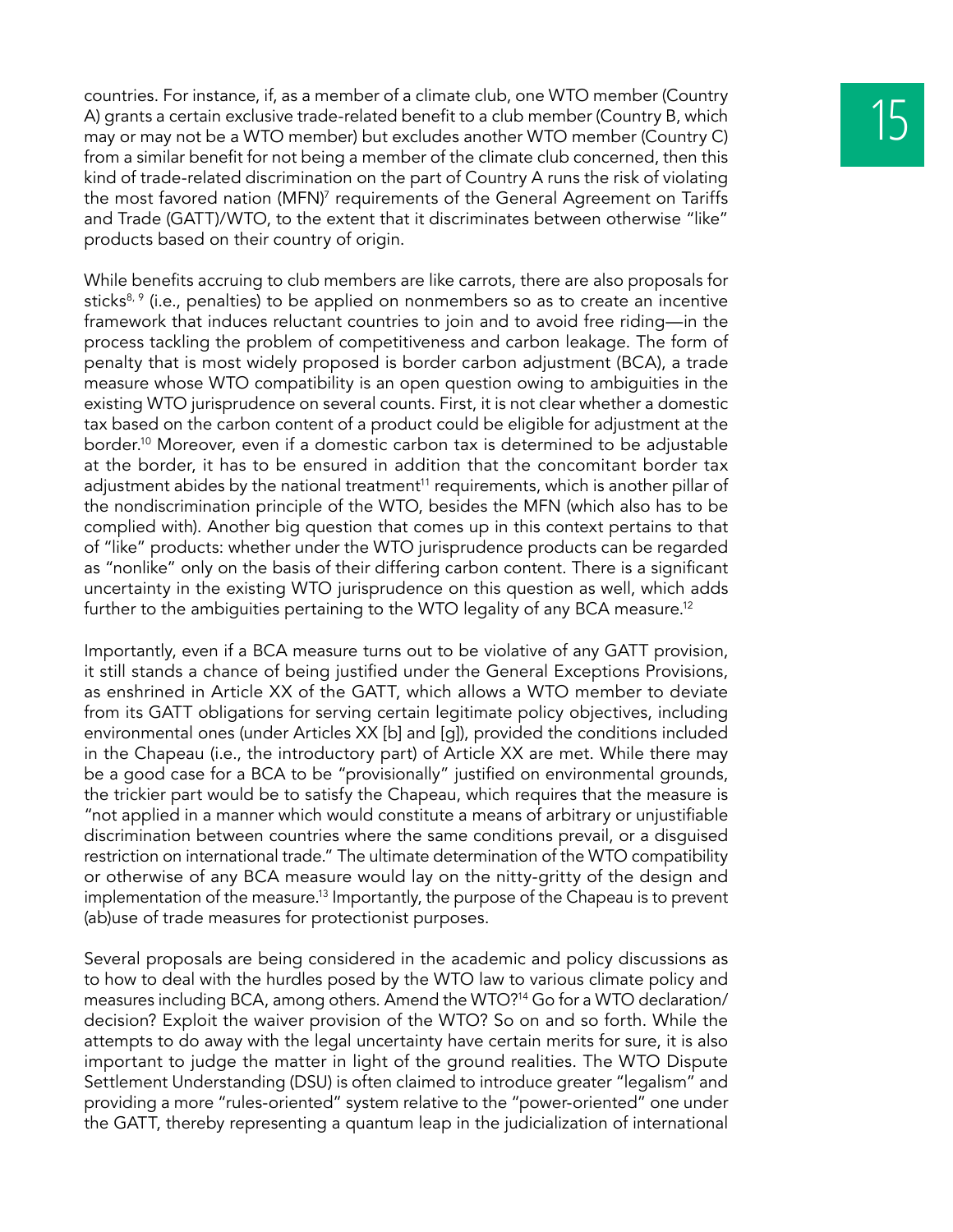trade. When the WTO DSU was created, Professor John Jackson<sup>15</sup> noted that many<br>diplomats were worried about leaving state-to-state disputes in the hands of lawyers.<br>To what extent such anxiety has found credence in the ac diplomats were worried about leaving state-to-state disputes in the hands of lawyers. question now. Two recent disputes are worth revisiting in this context.

> October 2014 was witness to two WTO disputes being settled in an "extraordinary" manner: (1) a complaint by Indonesia against the US ban on clove cigarettes<sup>16</sup> and (2) a complaint by Brazil against the United States regarding subsidies on Upland Cotton.17 In both cases the United States had largely lost, and the winning parties came close to retaliating against US commercial interests. Finally, however, in both the cases the offending measures had been maintained, albeit with some limitations.<sup>18</sup>As observed by Simon Evenett and Alejandro Jara, the settlement of these two disputes between larger trading nations calls for a reexamination of how WTO dispute settlement works in practice; in particular whether there is a shift in the balance between law and diplomacy in the resolution of these disputes given that settlements are diplomatic solutions. Moreover, they also raise questions as to whether the system is less rulesbased than it is characterized, with large players negotiating around trade rules while smaller players are compelled to comply with them.<sup>19</sup>

> Besides, more often than not, economics also would have a significant role to play. Given that pursuing a legal battle at the WTO is a highly expensive affair that require resources and capacity, member countries may not get into full-fledged disputes unless there are some compelling economic interests at stake (often backed by domestic political lobbies and pressure groups) that could not be addressed through diplomatic negotiations or predispute consultations. Settlements, as have been observed in the aforementioned two disputes, may also be explained, at least in part, by economic equations involved.

> The short point is that whether a potentially WTO-incompatible measure will ultimately end up under the WTO scanner would depend on a host of other political, diplomatic, and economic factors. As observed by Simon Lester, "[t]he WTO dispute system can never deal with all violations of obligations. Many cases will never be brought; some cases will be settled before there is a ruling; some rulings will be negotiated away; and some rulings will be ignored."20

> The Montreal Protocol on Substances That Deplete the Ozone Layer, negotiated in 1987, is a case in point. It created room for the parties to the protocol to ban trade in ozone-depleting substance with nonparties unless the nonparties adopted comparable measures. This provision has always been a cause of anxiety, $2<sup>1</sup>$  as it is likely to violate the GATT rules on prohibition of quantitative restrictions on trade in products, as well as the nondiscrimination principles. Such nervousness notwithstanding, the fact remains that to date, no country has brought a WTO dispute against the Montreal Protocol. In fact, of the 250-odd multilateral environmental agreements (MEAs) currently in existence, over 20 incorporate trade measures to achieve their goals. Yet to date there has not been a single WTO dispute pertaining to any of the MEAs. Rather the WTO members have been discussing ways to maintain a harmonious coexistence between the WTO rules and the specific trade obligations in various MEAs under the Doha Round and beyond. The WTO-United Nations Environment Programme brief on trade and the environment<sup>22</sup> released in April this year on the occasion of the 20th anniversary of the WTO is perhaps symbolic of the WTO's increasing openness to work in cooperation with the environmental community and also to accommodate the environmental concerns of its members, to the extent these are genuine and not back-door entries for protectionism!<sup>23</sup>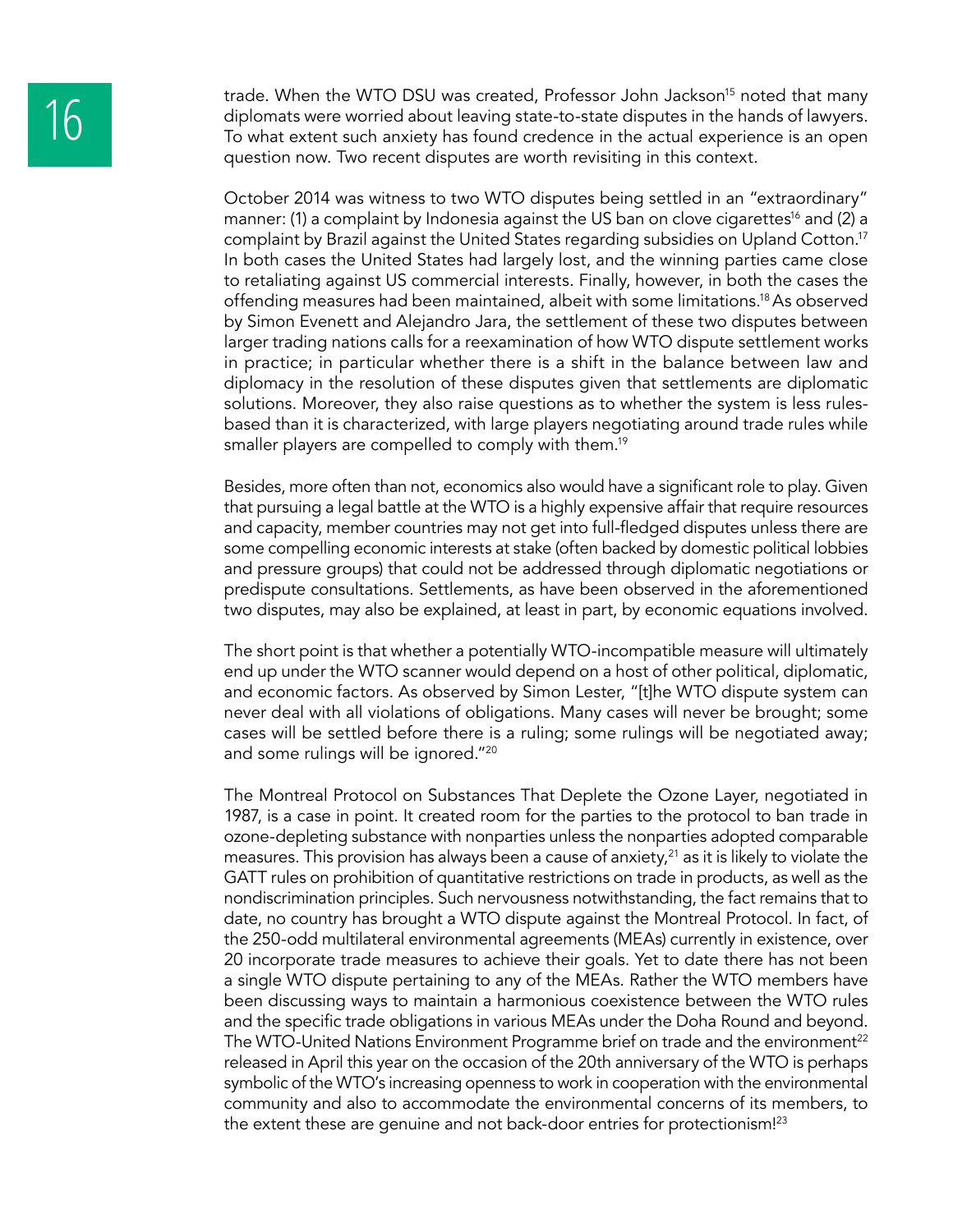It may be recalled here that BCA to tackle competitiveness and carbon leakage has also<br>emerged as a unilateral measure being contemplated by select developed countries<br>(e.g., the United States, the European Union) in the c emerged as a unilateral measure being contemplated by select developed countries pricing carbon. While the jury is still out as to how big the problem of carbon leakage actually is when judged in light of the existing empirical evidence, $24$  the fact remains that policy measures to deal with competitiveness concerns of domestic industries covered under any carbon-pricing scheme often turn out to be a political compulsion that a country may not be able to ignore practically while pricing carbon domestically.

At the international level, developing countries, including China and India, have expressed their strong opposition against BCA proposals—something they consider to be "green protectionism" on the part of developed countries—and have also hinted at retaliation.25 Developing countries have also taken up the issue at the UNFCCC. In the run-up to the Copenhagen summit, the G-77 and China, for instance, called on developed countries not to adopt unilateral trade-restrictive measures against developing countries. The grouping argued that adoption of such measures by the developed countries would be tantamount to passing on the mitigation burden by them onto developing countries, and that it would contravene the principles and provisions of the UNFCCC,<sup>26</sup> particularly "equity," Common but Differentiated Responsibilities and Respective Capabilities, as well as the principle enshrined in Article 3.5.27 Subsequently, the BASIC grouping (Brazil, South Africa, India, and China) also joined forces to oppose these border measures. Notably, the negotiating text for Paris released in February 2015 also includes options in this regard within square brackets.

None of the countries, however, have actually implemented any BCA measure on imports to date. Part of the reasons could be the potential political and diplomatic ramifications, as signaled by the aforementioned reactions on the part of developing countries. Meanwhile, there were lessons to learn also from the vehement international pressure the European Union (EU) had to confront in its attempt to unilaterally price carbon emissions from international aviation beyond its own territory, which eventually compelled the bloc to backtrack partially. Besides, the uncertainty pertaining to the WTO legality of any BCA has also worked as a dampener to unilateral BCAs. The EU, for instance, has preferred to rely, at least for the time being, on free allocation of emissions allowances for obviating any domestic industry resistance to carbon pricing. Meanwhile, the Waxman-Markey bill in the United States that contained BCA proposals died a premature death. Discussions and controversies surrounding BCAs, however, have gained a renewed impetus more recently in the context of the climate clubs, as mentioned above.

A threshold question worth exploring in this context is whether sticks are indeed necessary for climate clubs for achieving their objectives, if exclusive club benefits or carrots could be made attractive enough for incentivizing participation. To the extent sticks are considered to be unavoidable, the next moot question is, should trade measures be used at all for achieving such environmental policy objectives? The answer would be in the negative, if judged strictly in light of the standard public policy discourse, which suggests that policy tools should be tailored to the problem at hand. However, as Daniel Esty has argued, "lacking a global authority to managing environmental issues that makes cost internalization and other environmental policy mechanisms feasible and effective, the use of trade measures becomes politically attractive, if not strictly necessary." Even then it may still be argued that to avoid overkill, club members could have a spectrum of measures to choose from, including nontrade interventions, such as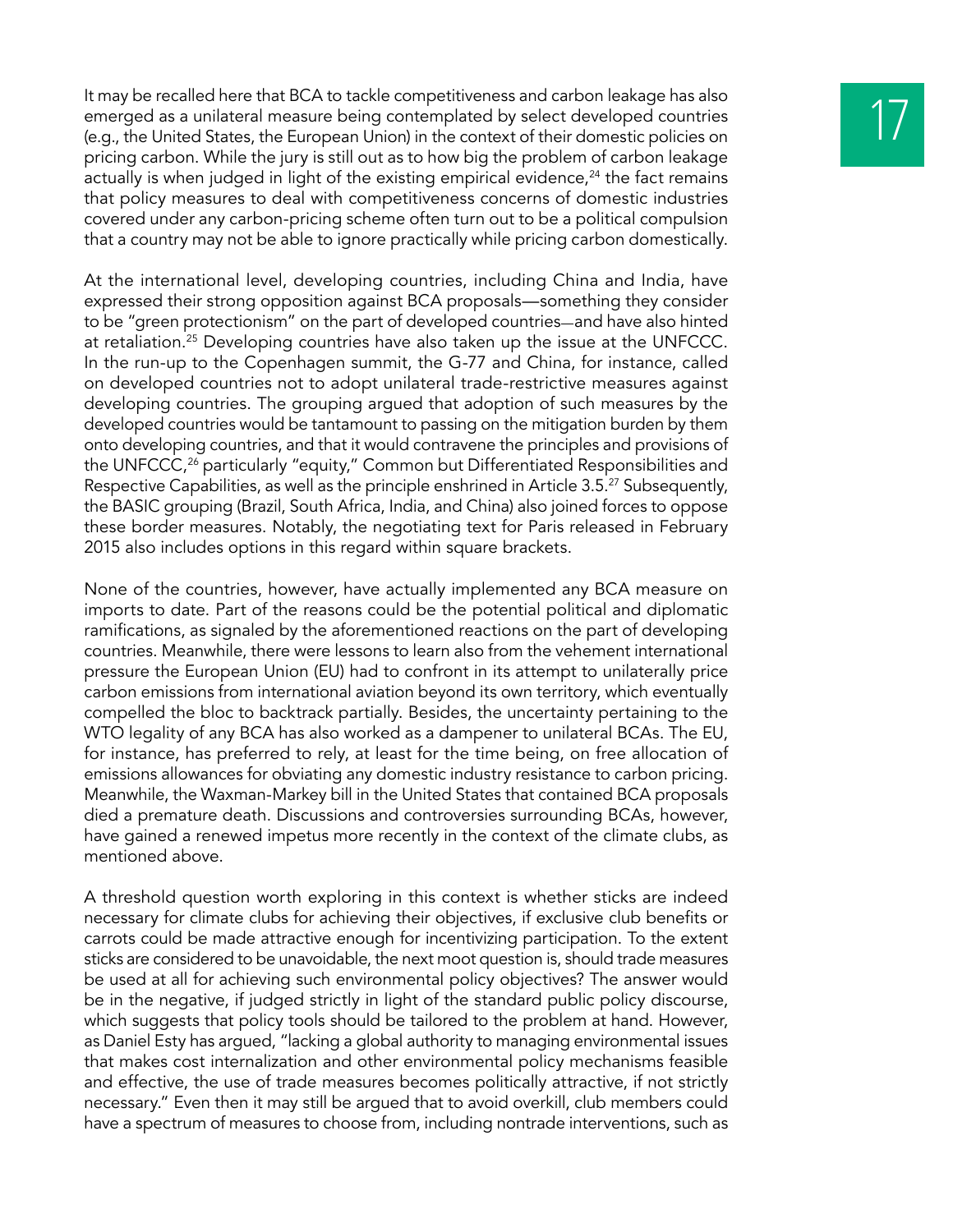good faith negotiations and diplomatic warnings, and withdrawal of financial assistance<br>
(if any), so as to allow them to select a measure commensurate with the severity of the<br>
environmental harm faced or the extent of no (if any), so as to allow them to select a measure commensurate with the severity of the measures only when other options fail to work. It would be even better if instead of applying the sticks upfront, clubs could first exploit the positive incentives or carrots, $2^9$ keeping the sticks only as threats or last resorts.

> It may be noted here that the success of the Montreal Protocol, which is often hailed as the greatest success story of multilateral environmental agreements, is widely attributed to an effective combination of sticks and carrots: provision for trade-based disincentives coupled with side payments made to developing countries like China and India in the form of financial support and technology transfer. According to S. Barrett<sup>30</sup>, carrots, or side payments, can promote cooperation only if the positions of the countries involved are sufficiently asymmetric and will likely work only when they are coupled with effective sticks such as trade sanctions. Since each international environmental problem is distinct, finding the correct balance will likely result in a different combination of carrots and sticks than what was written in the Montreal Protocol. The plethora of factors that China and India faced in making the decision to ratify the Montreal Protocol lend insight into how difficult it may be to achieve this balance.<sup>31</sup> Given the sheer magnitude and multiple dimensions and complexities involved in the climate change problem, achieving such a balance at the multilateral level would be far more difficult compared to the Montreal Protocol. Climate clubs involving a smaller number of countries may indeed be easier to handle in this respect. To the extent climate actions by certain developing countries are constrained by availability of funds and appropriate technology at affordable prices, and given that multilateral efforts toward ensuring financial support and technology transfer for such countries have been far from adequate to date, it may be worth exploring further whether club approaches could add more value by creating carrots in the form of finance, technology transfer, and other capacity-building support for developing countries, over and above what may be achievable multilaterally under the UNFCCC.

> It needs to be mentioned that club approaches are not entirely new in the climate context. In fact, the past couple of decades have been witness to a plethora of bilateral and plurilateral initiatives (such as the Major Economies Forum and the Climate and Clean Air Coalition) giving rise to a decentralized "regime complex"32 or "polycentric" system of governance.<sup>33</sup> Further aggressive push for club approaches will lead to further fragmentation. Indeed, one of the chief concerns about a multiplicity of clubs rather than unified multilateral agreements is that such a world could end up undermining the core principles and could lead to policy chaos due to fragmentation and conflicts in laws.<sup>34</sup> Such a scenario runs the risk of defeating the whole purpose of multiple club approaches: to generate greater efforts in smaller groups. The success of club approaches in achieving the stated objectives would also depend in large measure on their environmental integrity and genuineness of purpose.

> Given that club approaches are by definition exclusionary, they often suffer from suspicion and trust deficit. Deliberate efforts may be made to overcome such perception biases and to send the right signals in the spirit of cooperation by encouraging expansion of membership.

> Transparency is another important factor in this context. There are lessons to learn from the trade regime here—from the increasing outrage against the nontransparent negotiations on some of the megaregionals.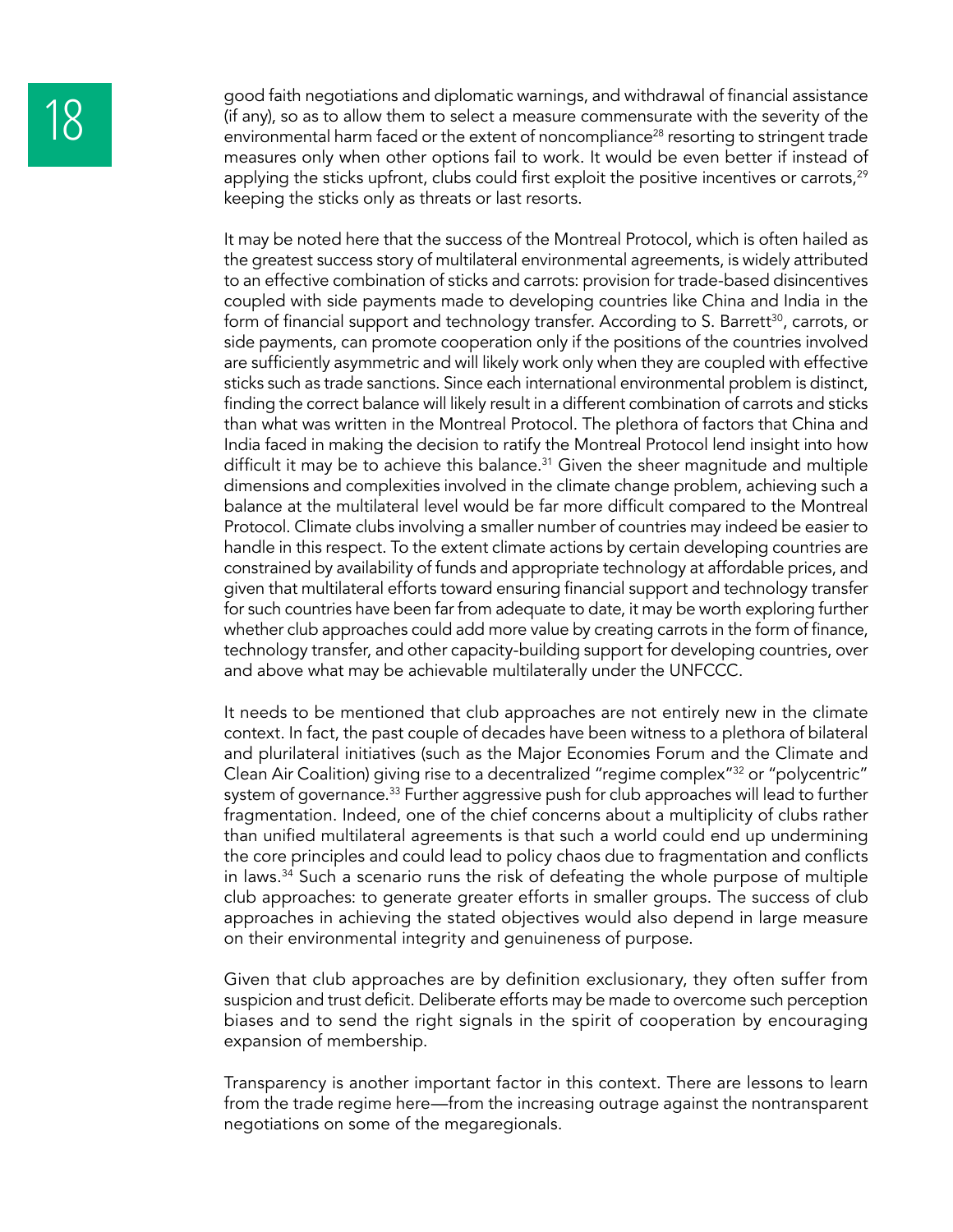Another big challenge of climate clubs is that of legitimacy. Multilateral forums like<br>the UNFCCC score far better in this respect. A question worth exploring further in<br>this context is whether climate clubs could be hoste the UNFCCC score far better in this respect. A question worth exploring further in this context is whether climate clubs could be hosted under the aegis of the UNFCCC. Here again one can take a cue from the WTO, which was created as an umbrella of a range of agreements—most of which are multilateral, but some are plurilateral as well. Besides legitimacy, hosting climate clubs under the ambit of the UNFCCC would allow the club approaches to utilize the governance systems and other resources of the UNFCCC, some of which have already been established, while others are in the process of evolving.

Legally speaking, there seems to be enough room in the legal text of the UNFCCC to accommodate a multiplicity of agreements,<sup>35</sup> some of which could be applied multilaterally while others could be club approaches involving only those parties that are willing to join a particular coalition. Provisions may be created for nonmembers of the clubs to assume "observer status." This would not only ensure transparency of club activities but would allow the much needed time and information for the nonmembers to join the league eventually once they are convinced of the benefits of membership.

While one can embark on the process of complex deal making by working in smaller groups of clubs, it is not possible to stop climate change and totally transform the world's energy system unless essentially all countries are ultimately involved.<sup>36</sup> It is imperative, therefore, for any club approaches not to vitiate the environment for cooperation.

- <sup>1</sup> World Bank. 2009. *South Asia: Shared Views on Development and Climate Change.* South Asia Region Sustainable Development Department, World Bank.
- <sup>2</sup> For example, see Brewer, Thomas L. 2014. "Climate Change 'Clubs': Illustrative Issues From International Maritime Shipping." In Heleen de Coninck, Richard Lorch, and Ambuj Sagar, eds. *The Way Forward in International Climate Policy: Key Issues and New Ideas.* Climate Strategies and CDKN.
- <sup>3</sup> Brewer, Thomas L. 2014. "Climate Change 'Clubs': Illustrative Issues From International Maritime Shipping." In Heleen de Coninck, Richard Lorch, and Ambuj Sagar, eds. *The Way Forward in International Climate Policy: Key Issues and New Ideas.* Climate Strategies and CDKN.
- <sup>4</sup> Nordhaus, William. 2015. "The Climate Club: Designing a Mechanism to Overcome Free Riding in International Climate Policy." *American Economic Review*, Vol. 105, No. 4, pp. 1–32.
- <sup>5</sup> Victor, David G. 2015. *The Case for Climate Clubs*. E15 Initiative. ICTSD and World Economic Forum.
- <sup>6</sup> Ibid.
- <sup>7</sup> According to the MFN requirement, a WTO member is obliged to provide to another WTO member treatment which is no less favorable than what it accords to any other country, irrespective of whether the latter country is a WTO member.
- 8 Nordhaus, "Climate Club.
- <sup>9</sup> Victor, Case for Climate Clubs.
- <sup>10</sup> The GATT allows the WTO member countries to apply border tax adjustment for certain categories of domestic taxes and charges, provided certain requirements are met. As far as border tax adjustment on imports is concerned, the relevant provisions are included in Articles II and III of the GATT.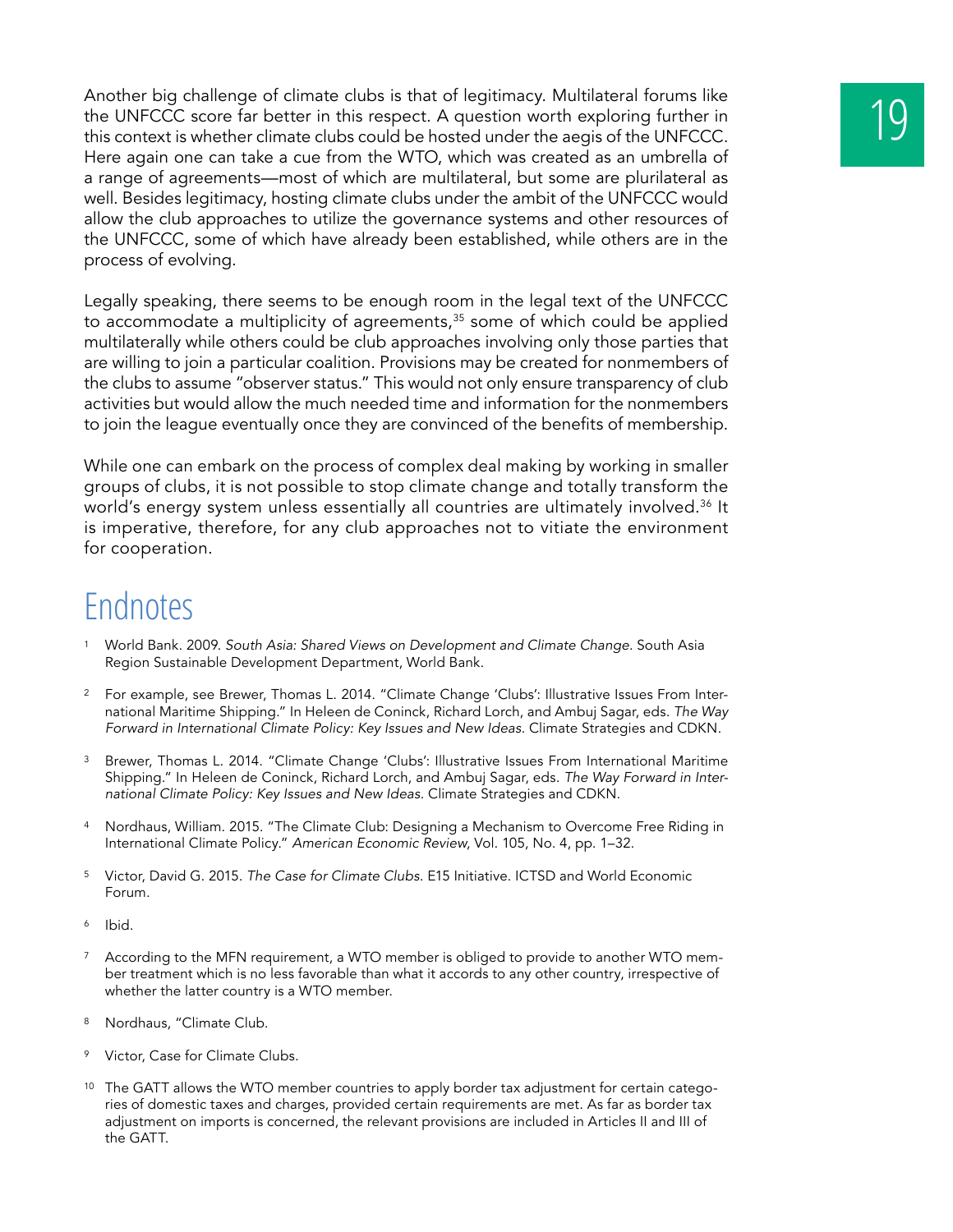- 
- <sup>11</sup> The national treatment requirements are aimed at ensuring that imported products are not dis-<br><sup>12</sup> For details, see Dhar, B., and Kasturi Das. 2011. "Can Border Carbon Adjustments Be WTO-Legal?" criminated against (by WTO members) vis-a-vis "like" domestic products.
	- *Manchester Journal of International Economic Law*, Vol. 8, No. 3, 65–97.
	- $13$  Ibid.
	- <sup>14</sup> For instance, see Leycegui, Beatriz, and Imanol Ramírez. 2015. *Addressing Climate Change: A WTO Exception to Incorporate Climate Clubs.* E15Initiative. ICTSD and World Economic Forum.
	- <sup>15</sup> Jackson, J. 1997. The World Trade Organization: Constitution and Jurisprudence. Royal Institute of International Affairs.
	- <sup>16</sup> WTO document WT/DS406/17.
	- <sup>17</sup> WTO document WT/DS267/46.
	- 18 Evenett, Simon, and Alejandro Jara. 2014. "Settling WTO Disputes Without Solving the Problem: Abusing Compensation." Vox. *http://www.voxeu.org/article/settling-wto-disputes-without-solving-problem-abusing-compensation*.
	- <sup>19</sup> Ibid.
	- <sup>20</sup> Lester, Simon. 2014. "The Limits of WTO Dispute Settlement." International Economic Law and Policy Blog. *http://worldtradelaw.typepad.com/ielpblog/2014/12/the-limits-of-wto-dispute-settlement.html.*
	- <sup>21</sup> Knox, J. 2004. "The Judicial Resolution of Conflicts Between Trade and the Environment," Harv. Env. Law Rev., Vol. 28, 1–78, at 11, http://www.law.harvard.edu/students/orgs/elr/vol28\_1/knox. *pdf.*
	- <sup>22</sup> World Trade Organization. 2015. *Trade and Environment: Building Pathways to Sustainable Development*. The World Trade Organization. https://www.wto.org/english/thewto\_e/20y\_e/wto\_environment\_e.pdf*.*
	- <sup>23</sup> Das, Kasturi. 2015. *Traversing WTO Law in a World of Unequal Carbon Prices*. International Centre for Trade and Sustainable Development (ICTSD)-World Economic Forum E15 Expert Group on Measures to Address Climate Change and the Trade System. *http://e15initiative.org/blogs/traversing-wto-law-in-a-world-of-unequal-carbon-prices/.*
	- <sup>24</sup> For instance, see Grubb, Michael, Thomas L. Brewer, Misato Sato, Robert Heilmayr, and Dora Fazekas. 2009. "Climate Policy and Industrial Competitiveness: Ten Insights From Europe on the EU Emissions Trading System." Climate & Energy Paper Series 09. German Marshall Fund of the United States, Transatlantic Climate Bridge, Climate Strategies, and Carbon Trust; Reinaud, J. 2009. "Trade, Competitiveness and Carbon Leakage: Challenges and Opportunities." Energy, Environment and Development Programme Paper: 09/01, Chatham House; Sijm, J. P. M., O. J. Kuik, M. Patel, V. Oikonomou, E. Worrell, P. Lako, E. Annevelink, G. J. Nabuurs, and H. W. Elbersen. 2004. "Spillovers of Climate Policy: An Assessment of the Incidence of Carbon Leakage and Induced Technological Change Due to CO<sub>2</sub> Abatement Measures." ECN and World Bank. 2008. Internation*al Trade and Climate Change.* Washington, DC: World Bank.
	- <sup>25</sup> Colvin, Jake. Nov. 16, 2009. "Obama vs. Krugman: Five Reasons the President's Right on Carbon Tariffs." Huffington Post*.* http://www.huffingtonpost.com/jake-colvin/obama-vs-krugman-fiverea\_b\_287634.html.
	- <sup>26</sup> South Centre. 2009. *South Bulletin*, Issue 41, September 22.
	- <sup>27</sup> Article 3.5 of the UNFCCC: "The Parties should cooperate to promote a supportive and open international economic system that would lead to sustainable economic growth and development in all Parties, particularly developing country Parties, thus enabling them better to address the problems of climate change. Measures taken to combat climate change, including unilateral ones, should not constitute a means of arbitrary or unjustifiable discrimination or a disguised restriction on international trade."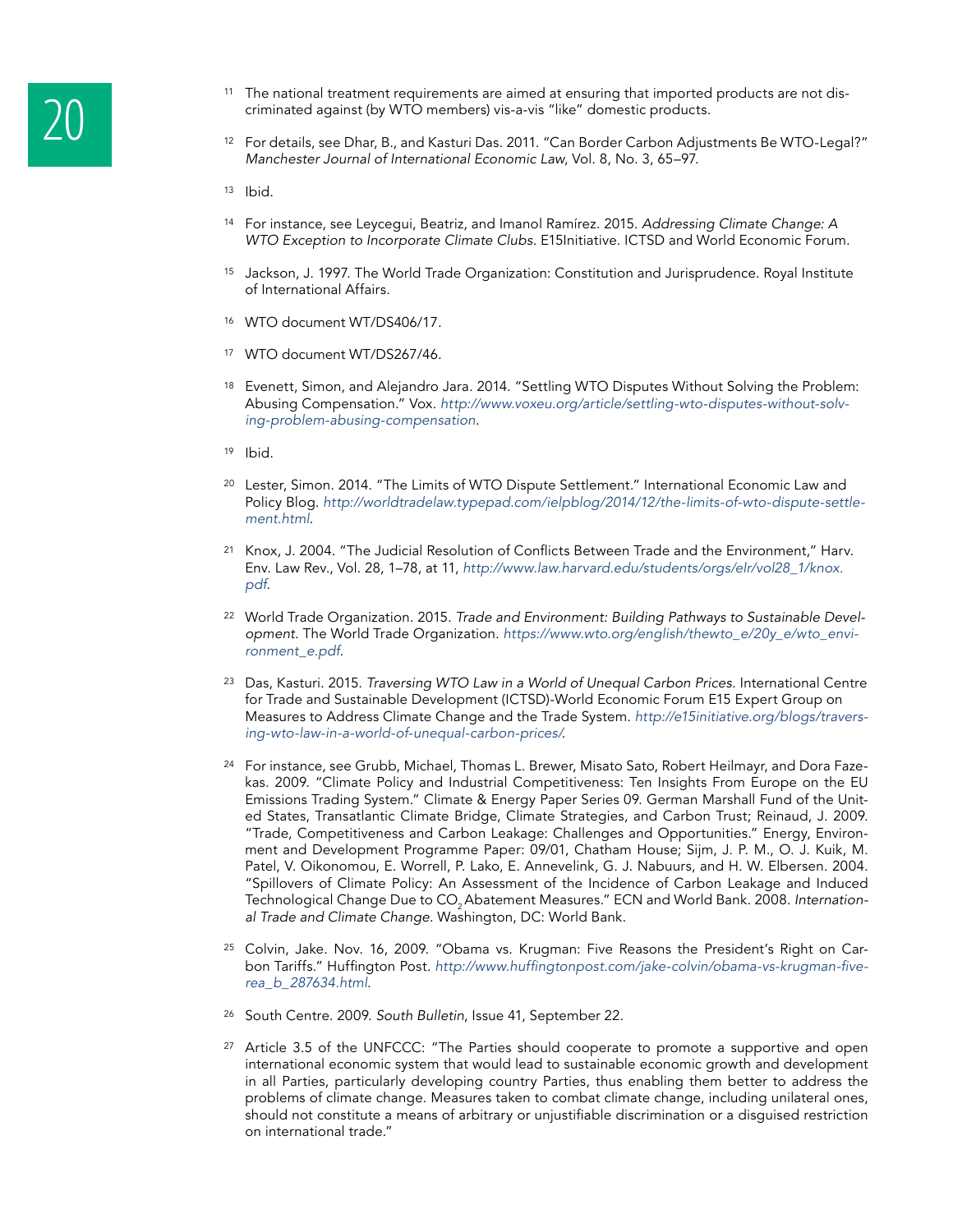<sup>28</sup> Esty, Daniel C. 1994. *Greening the GATT: Trade, Environment, and the Future*. Washington, DC:<br>Institute for International Economics.<br><sup>29</sup> Ibid. Institute for International Economics.

- <sup>29</sup> Ibid.
- <sup>30</sup> Barrett, S. 2003. *Environment and Statecraft: The Strategy of Environmental Treaty Making*. New York, NY, Oxford University Press.
- 31 Pfluger, Andrew. 2010. "Why the Montreal Protocol Is Not a Template for Multilateral Environmental Agreements: An Examination of Why China and India Ratified." *Middle States Geographer,* Vol. 43, pp. 96–103.
- <sup>32</sup> Keohane, Robert O., and David G. Victor. 2011. "The Regime Complex for Climate Change," *Perspectives on Politics*, Vol. 9, pp. 7–23.
- <sup>33</sup> Victor, David G. 2015. *The Case for Climate Clubs*. E15Initiative. ICTSD and World Economic Forum.
- <sup>34</sup> Ibid.
- <sup>35</sup> For details, see Bodansky, Daniel. 2009. "Legal Form of a New Climate Agreement: Avenues and Options." Pew Center on Global Climate Change.
- <sup>36</sup> *Victor, Case for Climate Clubs.*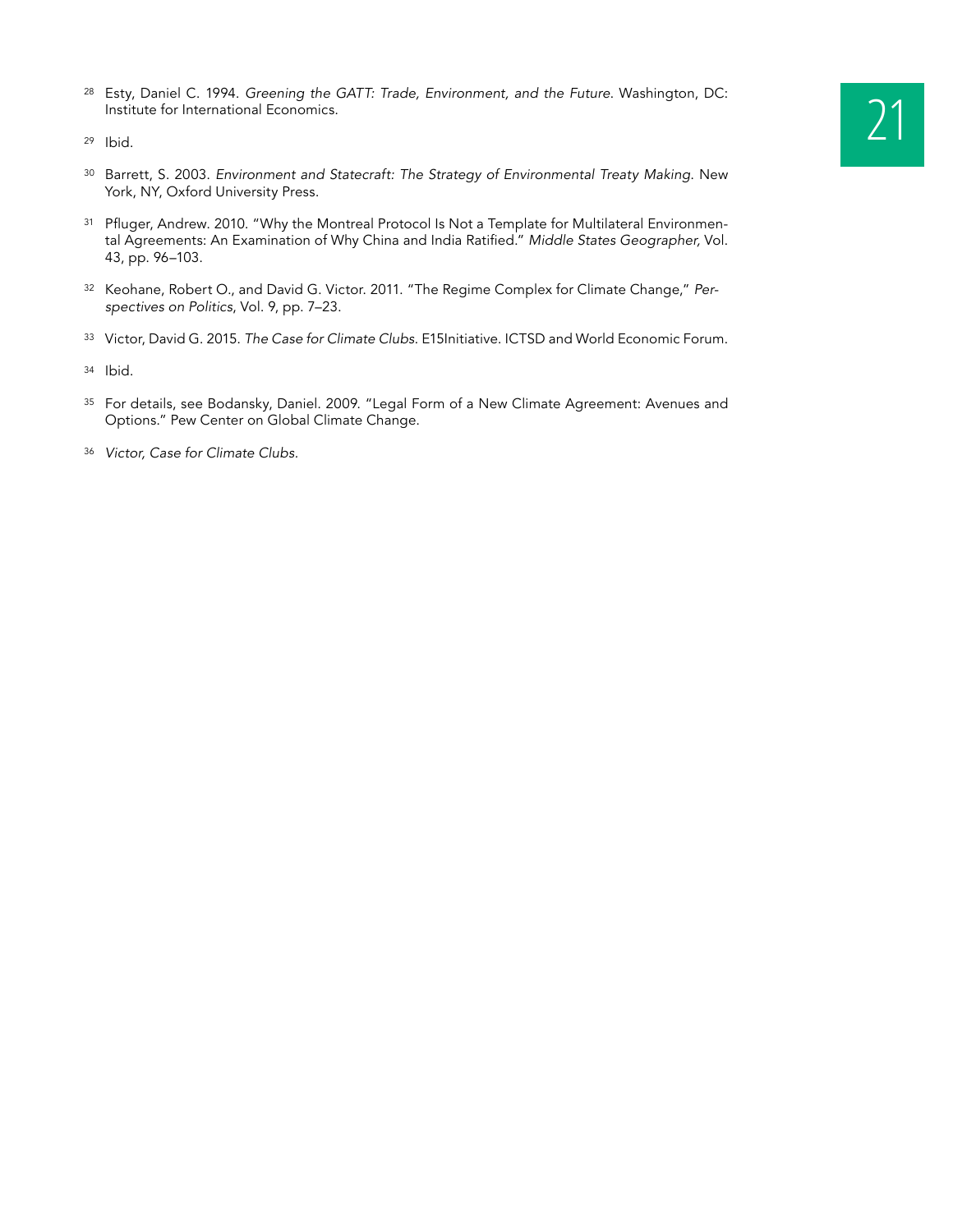# 22 Energy Research Within the UNFCCC: A Proposal to Guard Against Ongoing Climate Deadlock

Barry W. Brook, Faculty of Science, Engineering and Technology, University of Tasmania, Australia

Kingsley Edney, School of Politics and International Studies, University of Leeds, UK

Rafaela Hillerbrand, Centre for Ethics and Philosophy of Technology, Delft University of Technology, Netherlands

Rasmus Karlsson, Department of Political Science, Umeå University, Sweden

Jonathan Symons, Department of Modern History, Politics and International Relations, Macquarie University, Australia

*Introduction to the article: The full article has been accepted for publication by* Climate Policy *and is now available online at* http://dx.doi.org/10.1080/14693062.2015.1037820.

Given the broad consensus that increased energy research is necessary to improve the prospects for effective mitigation,<sup>1</sup> innovation policy deserves a much higher profile in climate negotiations.2 We propose that an international Low-Emissions Technology Commitment<sup>3</sup> be incorporated into the United Nations Framework Convention on Climate Change (UNFCCC) negotiation process in order to promote innovation that is necessary to support deep decarbonization. The goal is to accelerate research, development, and demonstration of safe, scalable, and affordable low-emissions energy technologies. While the need for accelerated innovation is widely recognized,<sup>4</sup> <sup>56</sup> there has been no concerted international effort to ensure that dense, clean, and abundant energy sources become significantly cheaper than existing fossil fuels.

In our view, a commitment to energy research should be based on three elements:

1. Research funding commitments should be incorporated explicitly into "intended nationally determined contributions" to be incorporated into a new international climate agreement to be finalized at the 2015 Paris conference of the parties to the UNFCCC. In 2015, national commitments might detail total state investment, private-sector funding mobilization targets, priority research areas, and broader mechanisms of state support.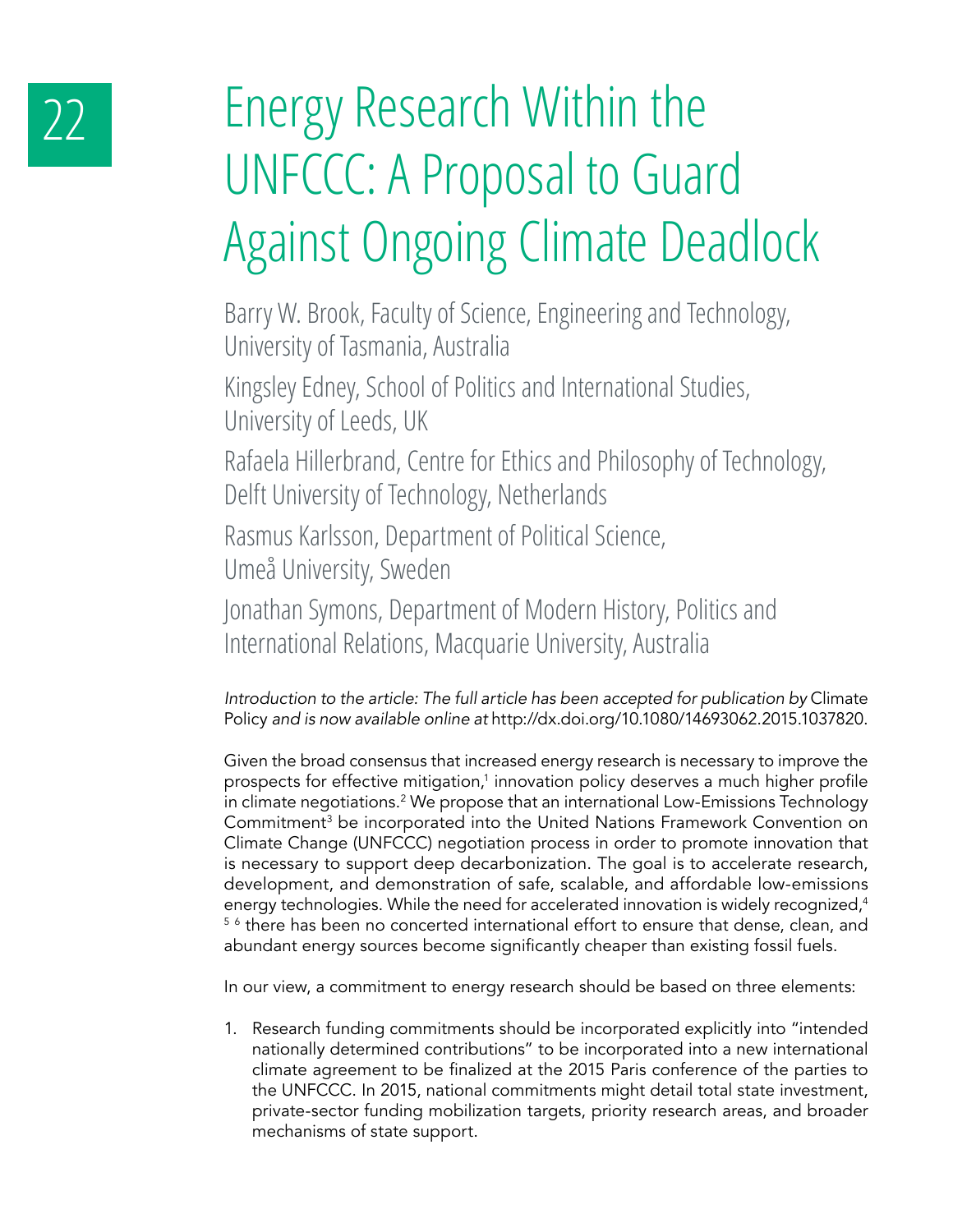- 2. Pledges should be binding and verifiable. In the longer term, states might work<br>toward harmonizing these research commitments within an international research<br>plan. Although states will retain control over their researc toward harmonizing these research commitments within an international research sharing about national research efforts increases, this is likely to prompt productive coordination.
- 3. Expert scientific networks and participating governments should collaborate to design a coordinated global research and technology-demonstration strategy and oversee national research efforts. To this end, an Intergovernmental Panel on Energy Research, composed of scientific experts nominated by participating states, might be established that could usefully inform treaty negotiations but work independently of them. This panel would probably need to be an independent organization that operates separately from the Intergovernmental Panel on Climate Change (IPCC). While this panel's mandate would need to go far beyond reviews and forecasting, it might partially displace the current role of the IPCC's Working Group III (which reviews progress in, and projections for, energy pathways). What is needed is a technically expert body that is capable of facilitating international agreement on issues including the strategic selection and coordination of energytechnology projects and of mechanisms to support technologies through the "valley of death" to demonstration.<sup>7</sup>

Our proposal is intended to offer some insurance against the risk that the political impasse in international negotiations cannot be overcome. The higher cost associated with low-emissions alternatives to fossil fuels currently creates significant economic and political resistance to their widespread adoption and the displacement of fossil energy sources.<sup>8</sup> To breach this impasse, the creation of a mechanism supporting accelerated energy research is needed that seeks to reduce future abatement costs, share experience and "learning-by-doing" in first-of-a-kind demonstrations, and thus facilitate future widespread deployments. Crucially, these actions will also assist in addressing inequalities in energy access.

One significant aspect of this proposal is that it offers an alternative path through which capable states might discharge their leadership obligations. In addition to emissions reduction targets, setting goals for increased research support within a formal international commitment would be an important form of differentiated responsibility. Of course there is a danger that if research pledges are perceived to be a substitute for action, rather than additional to abatement pledges, this will undermine the legitimacy of the proposal. Nevertheless, research commitments complement the existing agenda supporting financing of technology transfer, provided they are additional to transfer funding; for this reason research commitments might potentially ameliorate the North-South tensions that currently contribute to negotiation gridlock. By providing opportunities for leadership not only to developed countries but also to ambitious developing states that are interested in expanding their research and innovation capacity, a low-emissions technology commitment (LETC) could create an opening for "inclusive minilateralism."9 Moreover, an LETC might potentially minimize the negative impact of great power rivalry by prompting China and the United States to cooperate to share in the benefits of energy innovation, building on the momentum achieved at the recent Asia-Pacific Economic Cooperation meeting in Beijing. Where mitigation pledges are often perceived as imposing an economic cost that reduces relative power, pledges to accelerate innovation can be anticipated to prompt technological competition that may have the positive externality of reduced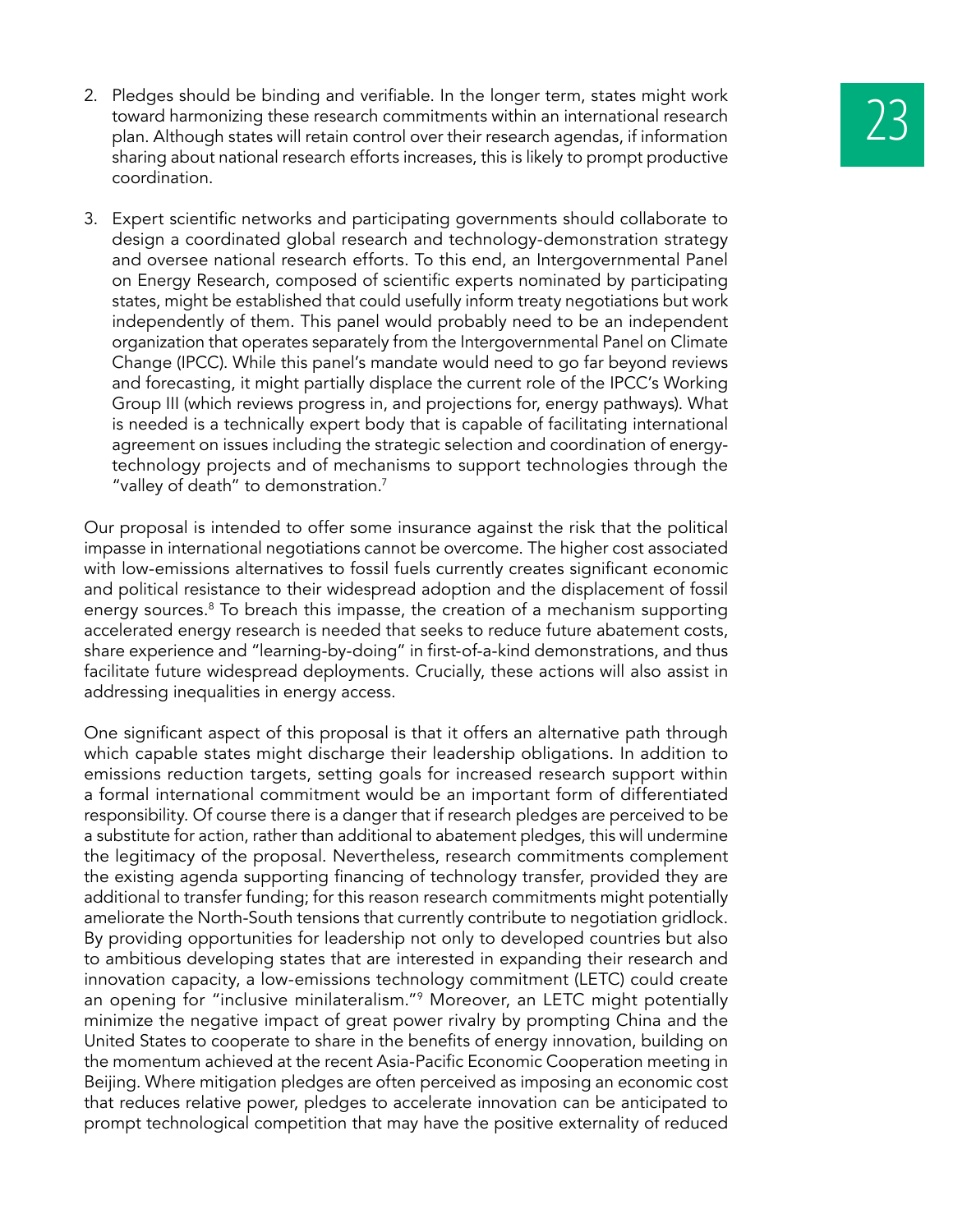greenhouse-gas emissions. Certainly, China's current investments in a tranche of new<br>commercial nuclear plants, and funding for research, development, and demonstration<br>into next-generation systems such as thorium and modu commercial nuclear plants, and funding for research, development, and demonstration appear intended to address energy security as well as climate and air quality concerns.

- <sup>1</sup> Edenhofer, O., R. Pichs-Madruga, Y. Sokona, E. Farahani, S. Kadner, K. Seyboth, A. Adler, I. Baum, S. Brunner, P. Eickemeier, B. Kriemann, J. Savolainen, S. Schlömer, C. von Stechow, T. Zwickel, and J. C. Minx, eds. 2014. *Climate Change 2014: Mitigation of Climate Change. Contribution of Working Group III to the Fifth Assessment Report of the Intergovernmental Panel on Climate Change*. Cambridge and New York: Cambridge University Press, pp. 1174-1178.
- <sup>2</sup> Karlsson, R., and J. Symons. 2015. "Making Climate Leadership Meaningful: Energy Research as a Key to Global Decarbonisation." *Global Policy*, Vol. 6, No. 2, pp. 107–117.
- <sup>3</sup> Garnaut, R., 2011. *The Garnaut Review 2011*. Melbourne: Cambridge University Press.
- <sup>4</sup> Barrett, S. 2009. "The Coming Global Climate–Technology Revolution." *Journal of Economic Perspectives*, Vol. 23, No. 2, pp. 54.
- <sup>5</sup> Galiana, I., and C. Green. 2009. "Let the Global Technology Race Begin." *Nature*, Vol. 462, No. 7273, pp. 570–571.
- <sup>6</sup> Pielke Jr., R., T. Wigley, and C. Green. 2008. "Dangerous Assumptions." *Nature*, Vol. 452, No. 7187, pp. 531–532.
- <sup>7</sup> Victor, D. 2011. *Global Warming Gridlock: Creating More Effective Strategies for Protecting the Planet.* Cambridge: Cambridge University Press.
- <sup>8</sup> York, R. 2012. "Do Alternative Energy Sources Displace Fossil Fuels?" *Nature Climate Change*, Vol. 2, No. 6, pp. 441–443.
- <sup>9</sup> Eckersley, R. 2012. "Moving Forward in the Climate Negotiations: Multilateralism or Minilateralism?" *Global Environmental Politics*, Vol. 12, No. 2, pp. 24–42.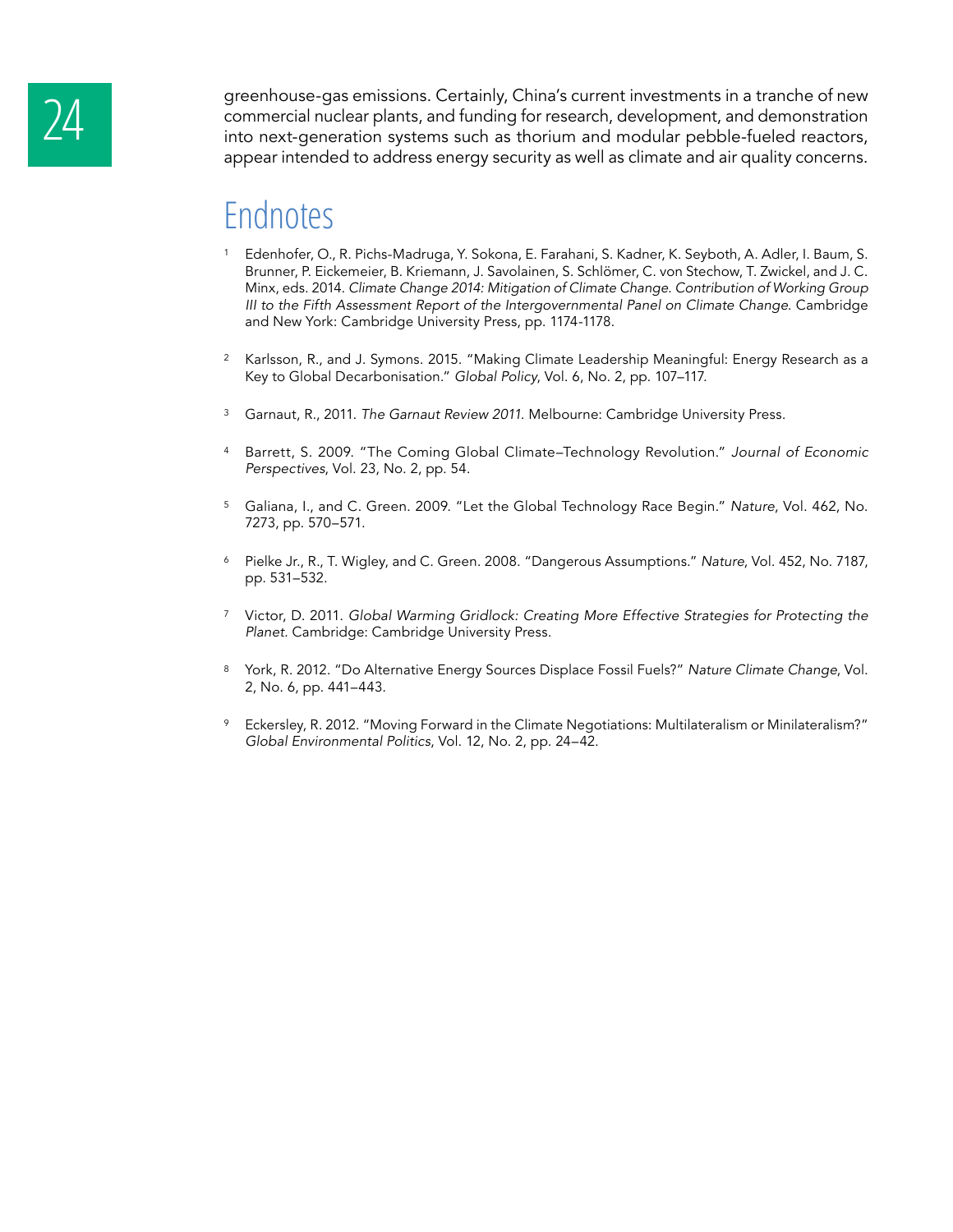# Paris and Then? Holding States to Account

Sylvia Karlsson-Vinkhuyzen, Public Administration and Policy Group, Wageningen University

#### **Introduction**

So much focus is now given to getting the Paris agreement on climate change "right," particularly that the intended nationally determined commitments (INDCs) should be ambitious, effective, and fair. But what about the morning after? There is no automatism in international norms, whether legally binding or not, enticing compliance by states. Particularly in the field of multilateral environmental agreements with high ambitions in their objective and commitments that entail considerable political and financial investments, compliance is often patchy.<sup>1</sup> A contributing factor for this could be that compliance mechanisms tend to be an Achilles heel in international agreements in these domains.2 If such compliance mechanisms are seen as arenas where accountability can be asked of a state by other states with regard to its compliance, their weakness indicates a poor starting point for accountability of states in this realm. Accountability has become a popular concept and is difficult to be against. It can cover a number of other concepts such as transparency, equity, democracy, efficiency, responsiveness, responsibility, integrity, liability, and controllability. Nonetheless, governments by and large are rather reluctant to be held to account for how faithfully they comply with what they have promised to do in relation to climate change in the United Nations Framework Convention on Climate Change (UNFCCC) and beyond.

The normative starting point for my discussion is that governments should be held to account for if and how they comply with the various obligations of that agreement, including their INDCs. More specifically, they should be held to account—obliged to explain and justify their conduct toward another actor with some possibility to sanction improper conduct.<sup>3</sup> This concept, therefore, goes beyond formal noncompliance procedures,<sup>4</sup> and it does so because accountability implies a social relation. It implies a social relation that can be characterized by asking five specific questions: To whom, about what, through what processes, by what standards, and with what effect is someone held answerable?<sup>5</sup> This means that there are several sets of actors that have the right and even responsibility to hold governments to account. Such an argument leads to the need for looking at governments' (lack of) compliance through a broad multilevel lens of accountability. Another reason to do so is that many scholars consider the low level (or absence) of accountability of states in global governance as a major contribution to the democratic (or public) deficit of such governance.<sup>678</sup> Among their arguments for the importance of accountability are the expectations that stronger accountability would lead to more-effective international regimes, effective in strengthening compliance of states with commitments made and contribute to their legitimacy.<sup>9 10 11 12 13</sup>

There is work done on how mostly legal international norms exert influence through "soft" means such as making information on actors' behavior public, extended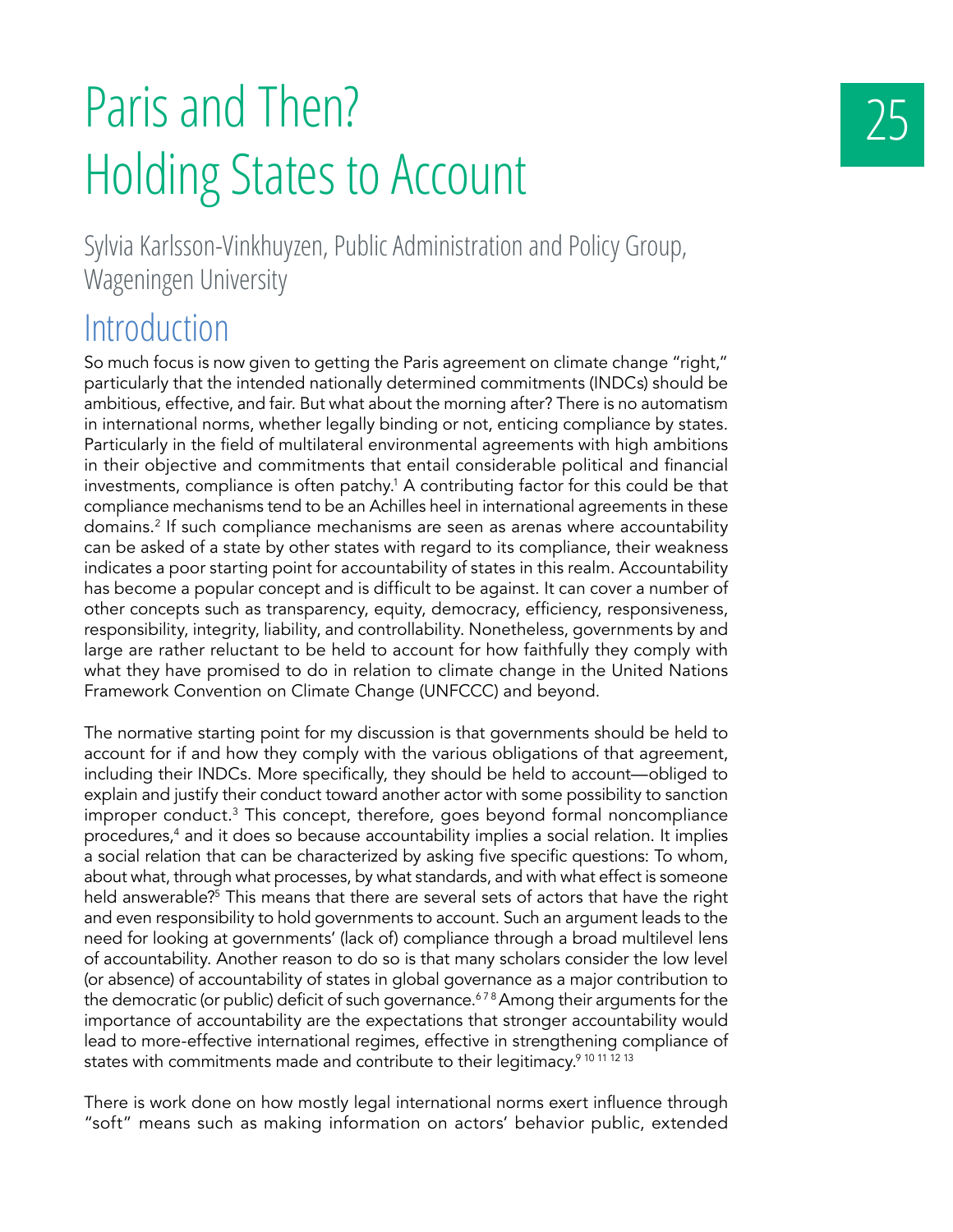monitoring by inclusion of nongovernmental organization (NGO) capacities.<sup>14</sup><br>sharing/not sharing information, webs of dialogue, capacity building, learning,<br>and the pull of legitimacy.<sup>15 16 17</sup> There is also a more legal sharing/not sharing information, webs of dialogue, capacity building, learning, noncompliance mechanisms and their (legal) impacts,18 including specifically on the Kyoto compliance procedures.19 However, the multilevel dynamic of state accountability has largely not been analyzed. States have different arenas where they can be held to account in relation to international commitments—domestic arenas through respective parliaments and publics, and international arenas through other states and the global public often "represented" by NGOs (for European Union members, the EU is an additional level). Some of these arenas, and associated routes of accountability, have been suggested as compensating for the low level of accountability in global governance.<sup>2021</sup> This motivates a closer look at the dynamic of accountability of state compliance once an international climate agreement has been adopted.

> This paper explores three different pathways of account holding: states holding each other to account, parliaments holding their governments to account, and various publics holding governments (individual or collective) to account. Each pathway involves different arenas and mechanisms for holding governments to account, as well as a diversity of standards according to which their actions are evaluated and the reward or sanctions they receive for their actions. Together they provide for a more comprehensive understanding of what the comparative advantages and limitations of these pathways are and thus how much we can "count" on each of them as avenues for strengthening the effectiveness and legitimacy of the Paris agreement.

### Governments Holding Each Other to Account

The first pathway is the peer accountability among governments of states that have jointly entered the UNFCCC and subsequent related agreements. The formal arena for such account holding under the UNFCCC could be the recently established international assessment and review (IAR) for developed-country parties and the international consultation and analysis (ICA) for developing-country parties. The IAR was set up with a central objective to "review the progress made," and the ICA with the aim to "increase the transparency of mitigation actions and their effects" and thus with no references to accountability.<sup>22</sup> Most likely the review mechanisms of the Paris agreement will build on these arenas and processes. With time, it will become clear both what the formal design of such a mechanism will look like in the Paris agreement and, more importantly, if and how governments will use it to hold each other to account and whether this will have an encouraging effect on degrees of compliance (and if that varies with types of commitments). It is, however, most likely that there will be no material sanctions associated with a lack of compliance. Whatever sanctions or rewards that are provided will be of an entirely "social" nature in the forms of criticism or praise, or perhaps in many cases simply polite silence. And yet, such reputational related effects must matter, as the negotiation of such mechanisms are so highly sensitive. Much research is needed on how peer accountability mechanisms work, and whether they contribute to higher ambition in commitments and/or compliance. These are crucial questions to answer for supporting the refinement of the IAR and ICA process for the Paris agreement.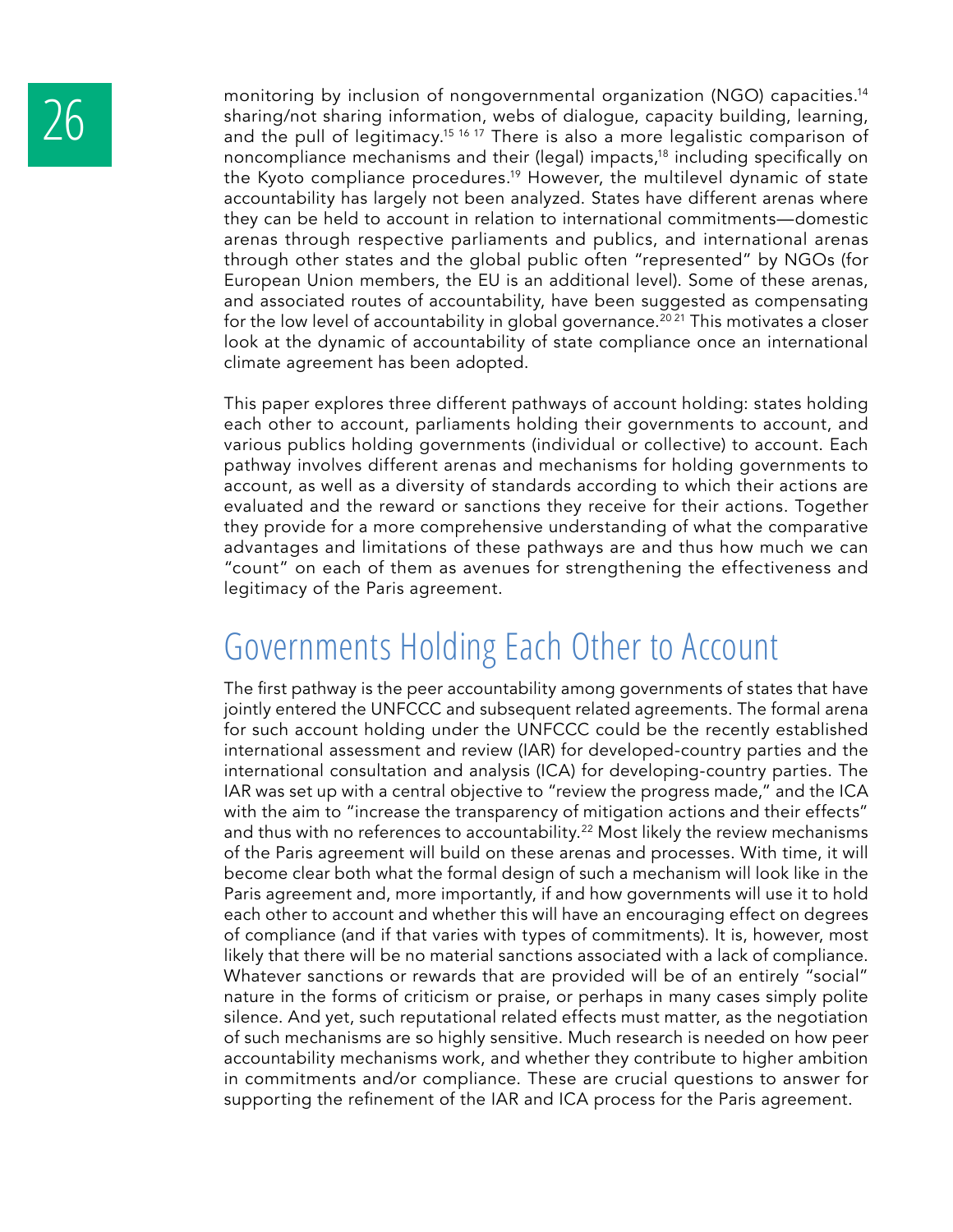### Parliaments Holding Their Governments to Account

The second pathway of holding governments to account takes place in the domestic arena where the parliaments in many countries have a role of holding their executive governments to account for their actions. Their task is often to do this on behalf of the public as their representatives. Researchers, however, have long pointed out that this accountability relationship is particularly weak around issues of foreign affairs and global governance.23 The concept of executive multilateralism illustrates the fact that executive governments often have considerable leeway in devising their positions related to, for example, negotiating international treaties and agreements.<sup>24</sup> Parliaments may, on the one hand, not be much informed about, for example, the development of national communications and other instruments relating to the compliance with commitments from international agreements. On the other hand, parliaments may not take an active interest in the implementation of such agreements. Research that I led on how the Finnish parliament engaged with the UNFCCC and Kyoto Protocol norms strongly confirmed this, with reasons both in poor formal mechanisms to do so beyond the ratification process and in the lack of interest and knowledge on the part of the vast majority of parliamentarians. There are surely exceptions to this, particularly exemplified by the active international networks of parliamentarians that support strong global climate governance. One can also expect a stronger interest from parliaments if there is an active domestic debate among the public and civil society linking this pathway strongly to the following one.

### The Public(s) Holding Governments to Account

The third pathway to hold governments to account is through various publics. This can be through domestic publics toward their own governments channeled through domestic debate in various types of media and other social spaces. It can also be through a global public sometimes channeled through expert NGOs (national or international) and coalitions of such organizations, and sometimes through broad social movements, as manifested by social media and demonstrations. This route of accountability, via people in various groupings, has been suggested as a crucial one that can at least to some degree compensate for the low level of democratic/ public accountability in global governance.<sup>25</sup> Importantly, it is the route through which people can raise their voice and hold governments beyond their own to account for the actions that influence them across borders. It is also possibly the most effective one for putting at least public pressure on governments to justify their (lack of) actions in relation to commitments made. However, there are many questions and challenges with this pathway. Do the various publics have sufficient knowledge about the complexity of global climate governance and the commitments of governments and their degree of implementation to serve as an effective accountholder over time? And are media willing to play their part in this accountability relationship to serve as a bridge to domestic pressures via both the public and parliaments? A study I have made of media coverage by opinion pieces (editorials) of important meetings in global climate change governance show that the drama of negotiating new agreements or partnerships attracts many more commentaries compared to follow-up meetings where implementation may be discussed.<sup>26</sup>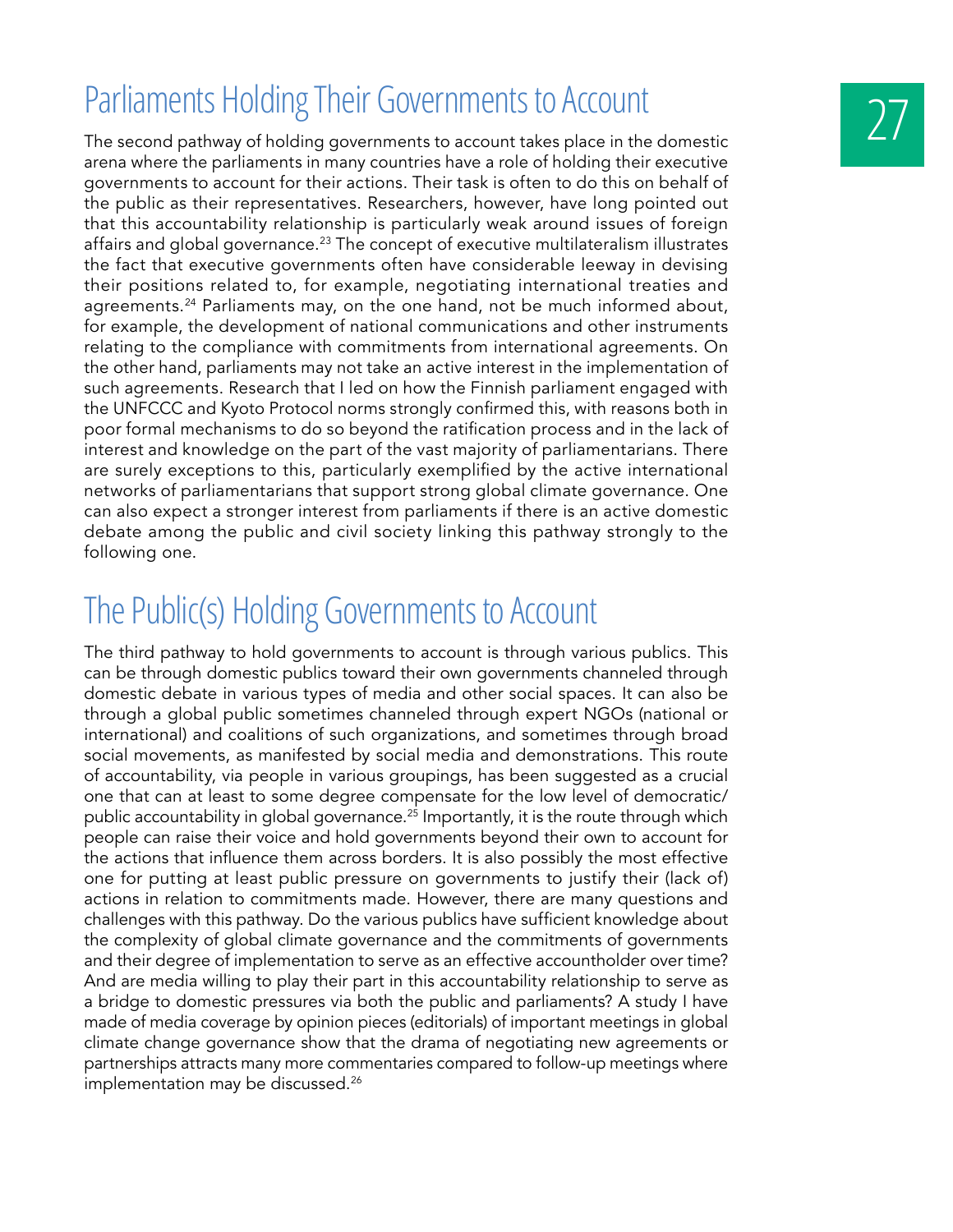## 28 Conclusions

In conclusion, each one of these pathways looks quite weak, making it important to explore possible synergies and how such could be promoted in the design of the accountability mechanisms of the Paris agreement. Each pathway of holding governments to account for their (lack of) compliance relies on transparency, available data, and information on what governments have done on their various commitments. The attention to getting what many refer to as the "accounting" right in the agreement is therefore still crucial.<sup>27</sup> Each pathway also relies on a strong interest from the accountholders to indeed play that role, and not only at the time of the big climate change meetings but over years and decades to come, and this may indeed be a continuous weakness. Furthermore, accountability is a social relationship, and it may not always be one that all actors desire or accept. In the context of national sovereignty, states do not easily condone being in a relationship with other states or the global public that expects of them to be held to account for their (lack of) actions.

We need to reach a deeper understanding of what drives states' design and handling of accountability mechanisms, as well as their possible role in strengthening compliance, if we are to identify more effective and legitimate multilevel accountability mechanisms and pathways for global climate governance. The multilevel dynamic of state accountability where states can be held to account in relation to international commitments in both domestic arenas through respective parliaments and publics and in international arenas through other states and the global publics has not been systematically analyzed.

Finally, we should also not forget that these three pathways for accountability are all, to a certain degree, second best. Probably the most powerful accountability relationship would be between a government and itself; a government that takes its commitments so seriously that it engages in a continuous cycle of action (adopting policies aimed at achieving its commitments), reflection (regularly evaluating the results of those actions), and deliberation (drawing lessons learned and modifying action). Accountability is often conceptualized as retrospective—it is about actors having to answer for their conduct after the fact—and desired in order to guarantee to an anxious public that the behavior of powerful actors is subject to effective oversight and control.<sup>28</sup> However, this may not be the best way to use accountability, and particularly not in global governance. The most important role of accountability in this arena is for forward-looking and encouraging action.

- <sup>1</sup> Mitchell, R. B. 2003. "International Environmental Agreements: A Survey of Their Features, Formation, and Effects." *Annual Review of Environmental Resources*, Vol. 28, pp. 429–461.
- <sup>2</sup> Young, O. R. 2011. "Effectiveness of International Environmental Regimes: Existing Knowledge, Cutting-Edge Themes, and Research Strategies." *Proceedings of the National Academy of Sciences*, Vol. 108, No. 50, pp. 19853–19860.
- <sup>3</sup> Bovens, M. 2007. "Analysing and Assessing Accountability: A Conceptual Framework." *European Law Journal*, Vol. 13, pp. 447–468.
- <sup>4</sup> See, for example, Treves, T., L. Pineschi, A. Tanzi, C. Pitea, C. Ragni, and F. Romanin. 2009. *Non-Compliance Procedures and Mechanisms and the Effectiveness of International Environmental Agreements*. The Hague: T. M. C. Asser Press.
- <sup>5</sup> Mashaw, J. 2007. "Accountability and Institutional Design: Some Thoughts on the Grammar of Governance." Yale Law School Research Paper, Yale University.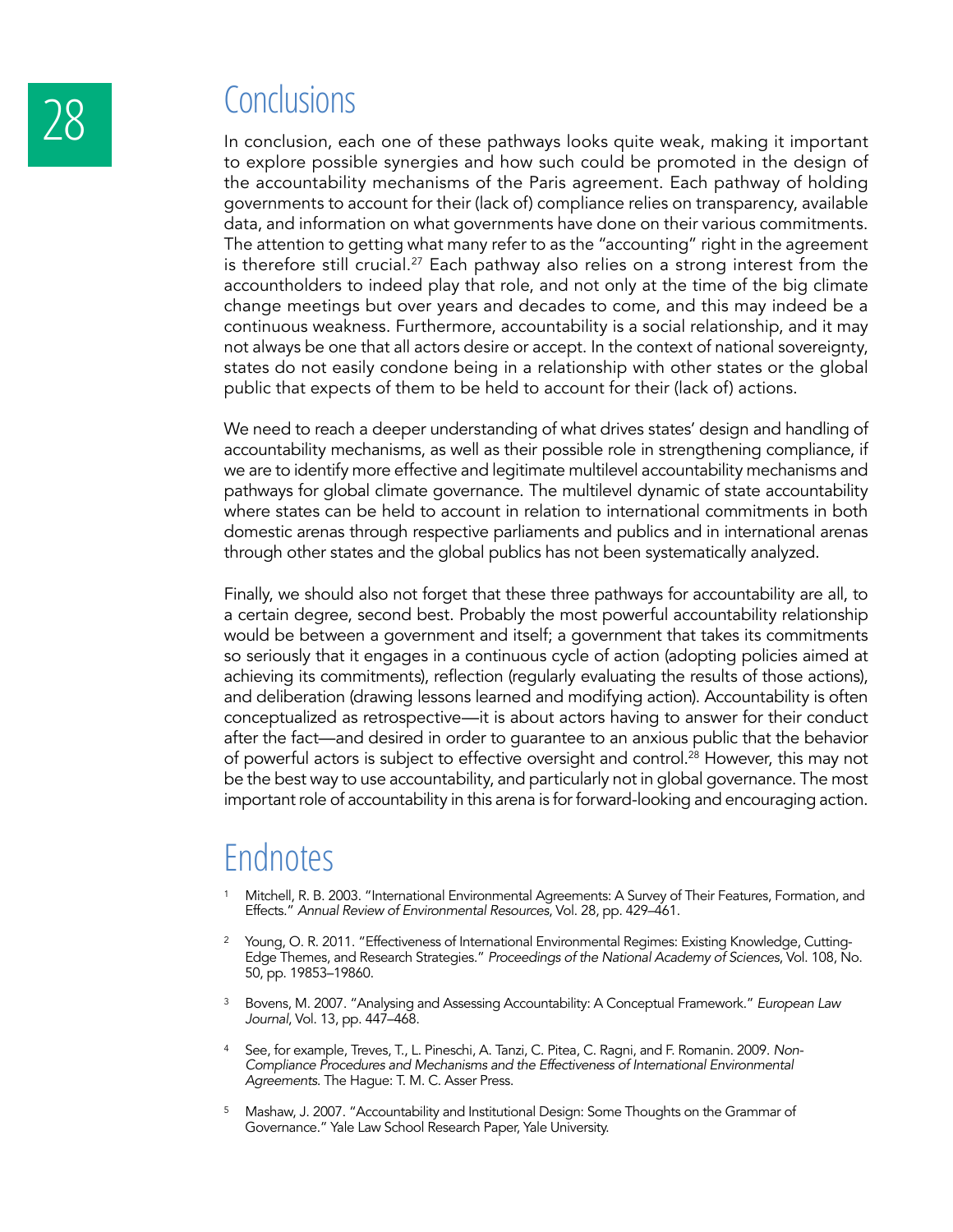- <sup>6</sup> Goodhart, M. 2011. "Democratic Accountability in Global Politics: Norms, Not Agents." Journal of Politics,<br>Vol. 73, pp. 45–60.<br><sup>7</sup> Held, D. 2004. "Democratic Accountability and Political Effectiveness From a Cosmopolit Vol. 73, pp. 45–60.
- *Government and Opposition*, Vol. 39, No. 2, pp. 364–391.
- <sup>8</sup> Keohane, R. O. 2006. "Accountability in World Politics." *Scandinavian Political Studies*, Vol. 29, pp. 75–87.
- <sup>9</sup> Black, J. 2008. "Constructing and Contesting Legitimacy and Accountability in Polycentric Regulatory Regimes." *Regulation & Governance*, Vol. 2, pp. 137–164.
- <sup>10</sup> Goodhart, "Democratic Accountability."
- <sup>11</sup> Karlsson-Vinkhuyzen, S. I., and J. McGee. 2013. "Legitimacy in an Era of Fragmentation: The Case of Global Climate Governance." *Global Environmental Politics*, Vol. 13, pp. 56–78.
- <sup>12</sup> Karlsson-Vinkhuyzen, S. I., and A. Vihma. 2009. "Comparing the Legitimacy and Effectiveness of Global Hard and Soft Law: An Analytical Framework." *Regulation & Governance*, Vol. 3, pp. 400–420.
- <sup>13</sup> Zürn, M. 2004. "Global Governance and Legitimacy Problems." *Government and Opposition*, Vol. 39, No. 2, pp. 260–287.
- <sup>14</sup> Hassler, B., M. Boström, and S. Grönholm. 2013. "Towards an Ecosystem Approach to Management in Regional Marine Governance?: The Baltic Sea Context." *Journal of Environmental Policy & Planning*, Vol. 15, No. 2, pp. 222-245.
- <sup>15</sup> Braithwaite, J., and P. Drahos. 2000. *Global Business Regulation*. Cambridge: Cambridge University Press.
- <sup>16</sup> Chayes, A., and A. H. Chayes. 1995. *The New Sovereignty: Compliance With International Regulatory Agreements*. London: Harvard University Press.
- <sup>17</sup> Franck, T. M. 1990. The Power of Legitimacy Among *Nations*. Oxford: Oxford University Press.
- <sup>18</sup> Treves et al., *Non-Compliance Procedures*.
- <sup>19</sup> Oberthür, S., and R. Lefeber. 2010. "Holding Countries to Account: The Kyoto Protocol's Compliance System After Four Years of Experience." *Climate Law*, Vol. 1, pp. 133–158.
- <sup>20</sup> Grant, R. W., and R. O. Keohane. 2005. "Accountability and Abuses of Power in World Politics." *American Political Science Review*, Vol. 99, pp. 29–43.
- <sup>21</sup> Steffek, J. 2010. "Public Accountability and the Public Sphere of International Governance." *Ethics & International Affairs*, Vol. 24, pp. 45–68.
- <sup>22</sup> See FCCC/CP/2011/9/Add.1.
- <sup>23</sup> Scholte, J. A. 2002. "Civil Society and Democracy in Global Governance." *Global Governance*, Vol. 8, pp. 281–304.
- <sup>24</sup> Zürn, "Global Governance."
- <sup>25</sup> Steffek, "Public Accountability."
- <sup>26</sup> Karlsson-Vinkhuyzen, S., and L. Friberg, 2013. "Read All About it! A Comparative Media Analysis of Legitimation Arguments Around Minilateral and Multilateral Global Climate Governance Forums." Paper presented at the European Consortium for Political Research Conference, Bordeaux, France, September 4–7, 2013.
- <sup>27</sup> See, for example, Levin, K., D. Rich, J. Finnegan, P. M. Barata, Y. Dagnet, and K. Kulovesi. 2015. *Accounting Framework for the Post-2020 Period*. Nordic Council of Ministers.
- <sup>28</sup> Mashaw, J. 2007. "Accountability and Institutional Design: Some Thoughts on the Grammar of Governance." Yale Law School Research Paper, Yale University.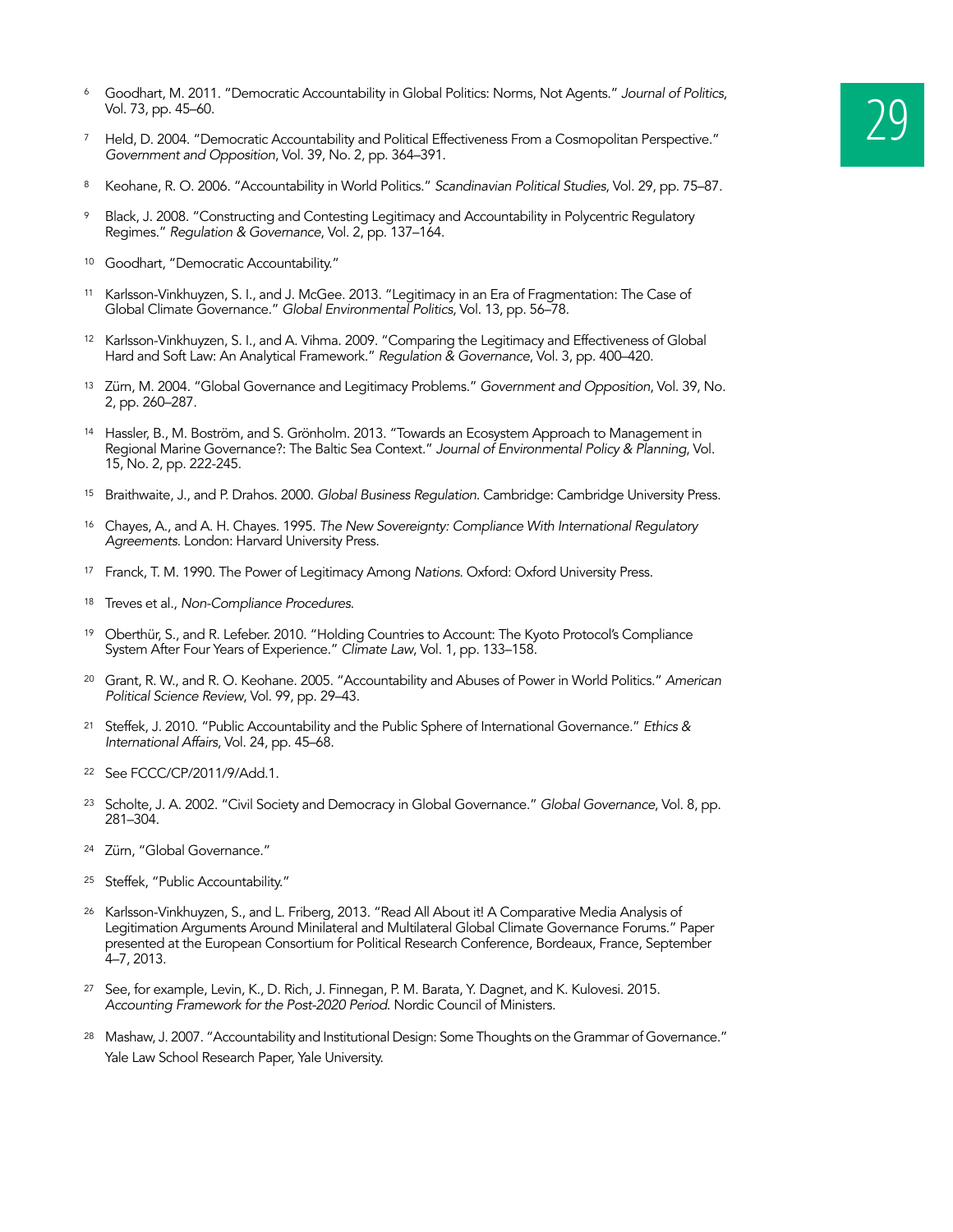# 30 Effective Pathways of Public-Private Partnerships for Adaptation Projects in Developing Countries

Mohammad Aatish Khan, Yale School of Forestry & Environmental Studies, Yale University

Global climate change impacts are immense on people, the economy, and ecosystems. The Intergovernmental Panel on Climate Change's (IPCC) fifth assessment report (AR5) finds that stabilizing the climate is critical for survival. Many diverse adaptation and mitigation strategies and options are needed to address the issue of climate change. The IPCC's AR5 also recognized that adaptation and mitigation are supported by common factors—governance, policy, innovations, investment, and technologies<sup>1</sup>—and are complementary to each other, as demonstrated below.

*"Adaptation options exist in all sectors, but their context for implementation and potential to reduce climate-related risks differs across sectors and regions. Some*  adaptation responses involve significant co-benefits, synergies and trade-offs. *Increasing climate change will increase challenges for many adaptation options."*<sup>2</sup>

During the fifteenth meeting of the Conference of the Parties (COP) to the United Nations Framework Convention on Climate Change (UNFCCC) at Copenhagen, party members pledged to provide \$100 billion of climate finance per year by 2020 to address the mitigation and adaptation needs of developing countries. The UNFCCC defines climate finance as "local, national, or transnational financing, which may be drawn from public, private, and alternative sources of finance."<sup>3</sup> All parties to the UNFCCC agree there is an urgent need of this finance to address mitigation and adaptation. Globally, it is considered a mechanism for supporting developed and developing countries to enable the implementation of projects and programs that would enhance adaptive capacities, reduce vulnerabilities, enhance resilience, and support low carbon growth.

Regardless, the global flow of climate finance is still far behind the committed amount and even further behind the actual required funds, according to various estimates.<sup>4</sup> To address this gap, the institutional idea of a Green Climate Fund<sup>5</sup> (GCF) was proposed, and all parties agreed that GCF is the main operating entity for financial and institutional support for mitigation and adaptation measures.

The GCF linkages with the national banking bodies would also connect with the private sector. These partnerships would enhance the overall climate finance contributions, and that would mobilize adequate finance to provide opportunities to reduce vulnerabilities, enhance adaptive capacities, and support low-carbon development of developing, least-developed countries, and small island nations.<sup>6</sup>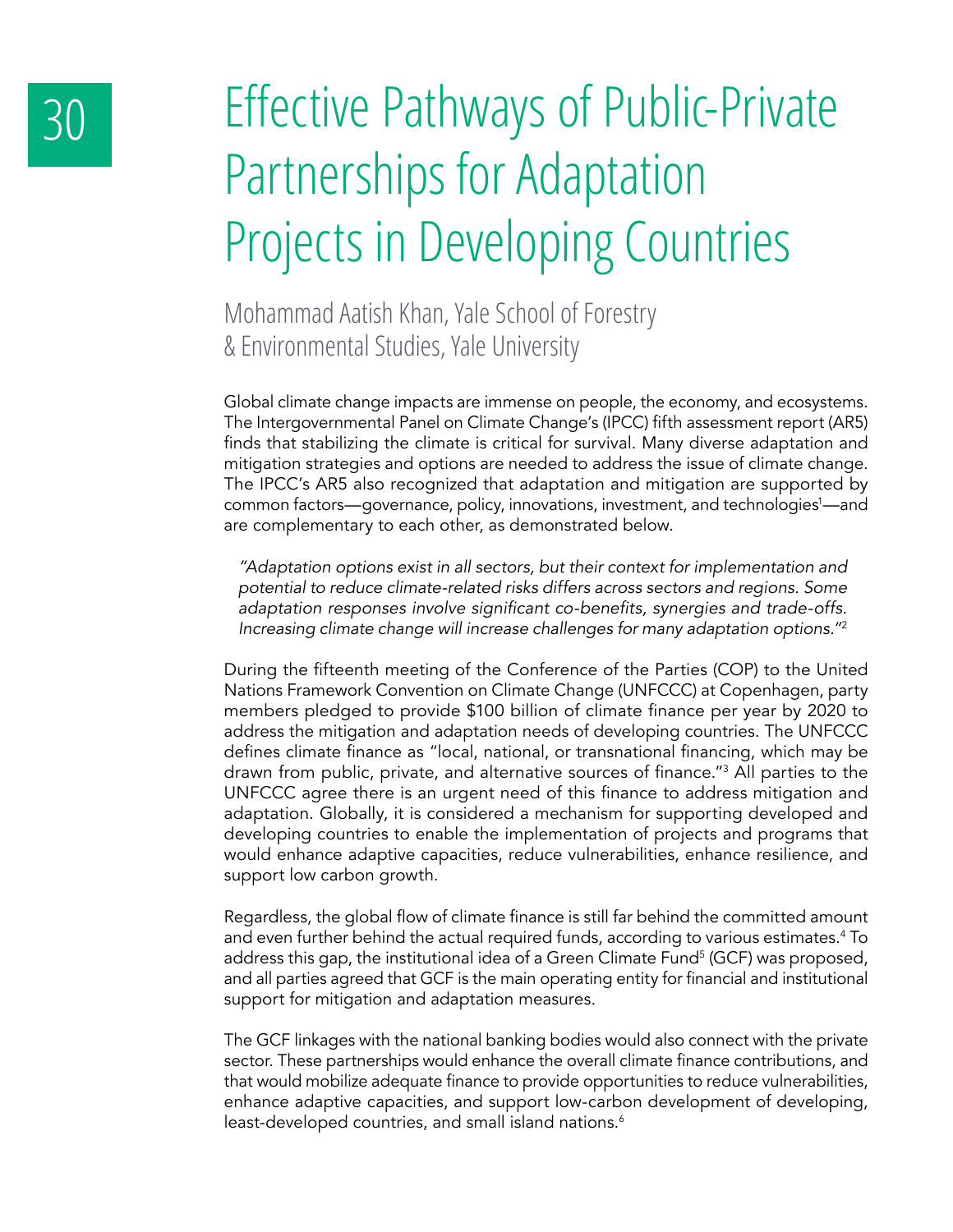The majority of new investment financing will thus have to be attracted from diverse<br>sources, so private and alternative financing can contribute significantly to achieving<br>financial targets. The private sector contribute sources, so private and alternative financing can contribute significantly to achieving for mitigation in 2012.<sup>7</sup> Public-private partnerships (PPPs) offer an alternative method to realizing the variety of climate adaptation projects by bringing in private sector investment. However, the diverse needs of climate adaptation require more than funding resources alone. Support from public funds can facilitate the upstream enabling environments for PPPs in key sectors: tourism, infrastructure, agriculture, health, and local business or enterprises.<sup>8</sup>

However, it is also well recognized by the parties of developing and least-developed countries (LDCs) that private finance can play an important role, but is not a replacement for public finance. Presently, the lack of any robust system—which can keep track of the private finance flow, especially for adaptation—raises key questions regarding whether it is able to address pro-poor adaptation. Also, the business case for the privatefinance-led adaptation and climate-resilient projects is inadequately documented and merely presented as best practices.<sup>9</sup>

The proposed session discusses barriers, solutions, and successful examples to present an overview of private finance for adaptation. Also, the session would emphasize the actors and mechanisms for broader collaboration among nonstate actors and public and private agencies. The specific objectives are to explore opportunities through collaborations between public and private entities to identify, develop, and implement successful adaptation projects through private finance. The discussion would address how to assist government officials in planning and prioritizing projects and to find solutions to deal with PPP and adaptation. What are the right financial instruments for the basis of flow of the private finance for adaptation? Why, despite the potential benefits, is private sector contribution limited in investing more in adaptation and building resilience? What is the best way to present the successful models of public-private partnership and adaptation from diverse thematic areas?10 The following barriers need to be addressed to facilitate private finance for adaptation projects.

- a) **Public finance as the major financing mechanism for adaptation of highly vulnerable areas.** Although private and new additional finance would contribute significantly toward climate adaptation, for the most vulnerable regions and countries, especially small island nations and LDCs, public finance plays a considerable role as the primary source of funding. However, continuous efforts need to be undertaken to showcase the adaptation projects from these regions supported by private finance.
	- i. Small island developing state (SIDS) economies are majorly based on tourism. The tourist industry will be impacted by climate extremes and climate impacts. Apart from livelihood and the local economy, tourism is vital for the survival of the SIDS nations. Hence, linking tourism with private-finance-led climate-resilient development is important.
	- ii. The Climate Action Network–Europe reported that "Recent estimates indicate that approximately 47% of global climate finance goes to projects in developing countries, although it seems that most of it goes to China, India and Brazil. This suggests most developing countries face an important funding gap."11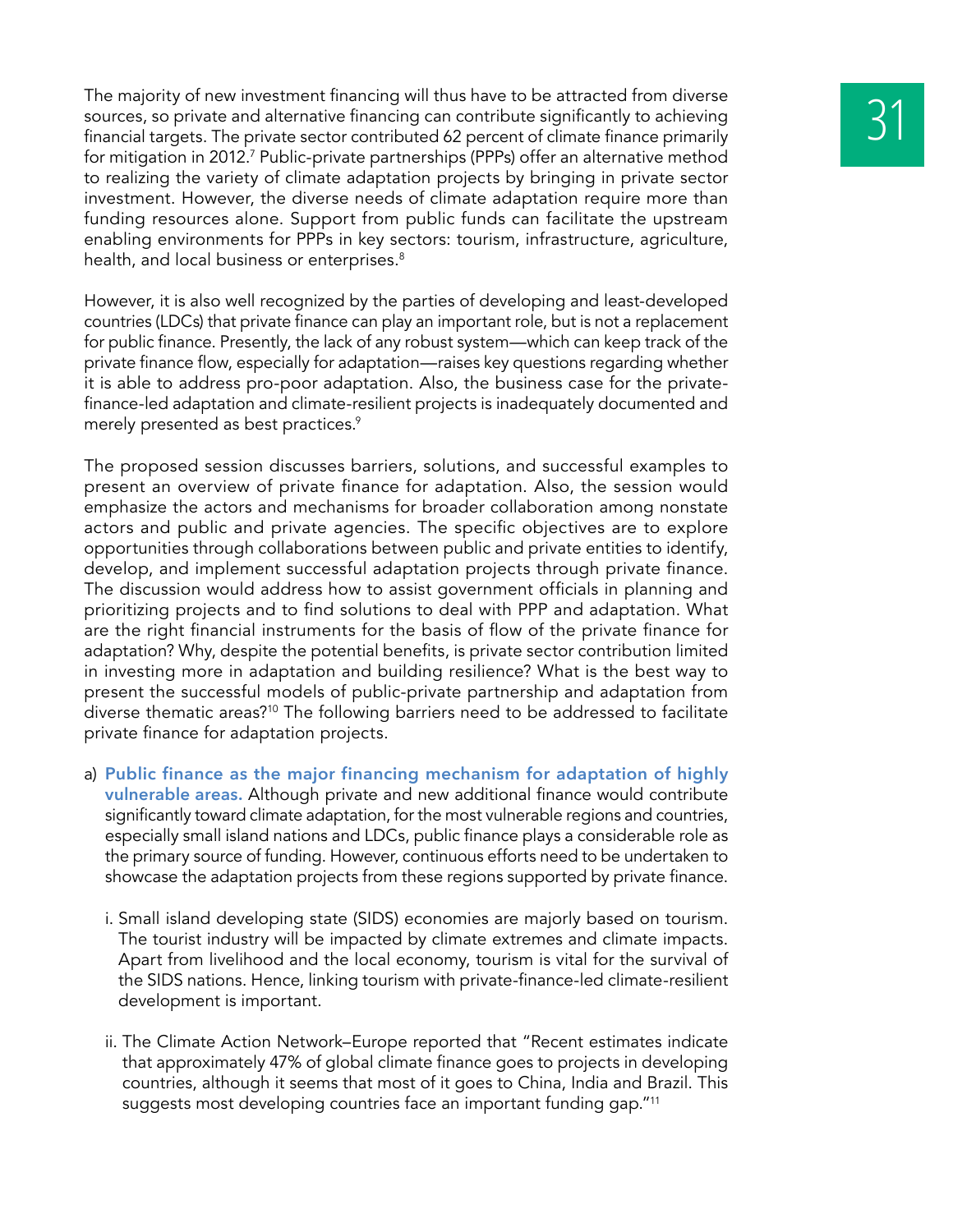- b) **Significant data gaps for tracking climate finance for adaptation projects.** The Private sector has been the largest contributor to global climate finance.<sup>12</sup> However, due to lack of reliable data, it is difficult to sector has been the largest contributor to global climate finance.<sup>12</sup> However, due to developing countries. Presently, no standard mechanism is established to track robustly the flow of climate finance, which limits the ability to monitor and understand its impact on adaptation. Also, it is difficult to document successful models and share learnings.
	- i. **Defining and estimating climate finance for adaptation.** The principal step is to define adaptation finance. Different criteria are being used to define *adaptation*  finance and *adaptation activities*. While recognizing the complexities, a standardized framework to categorize and estimate adaptation would not only facilitate tracking the flow of funds but also allocating resources under adaptation finance.<sup>13</sup>
	- c) **Lack of collaborative planning of public and private actors for adaptation projects.** Planning, documentation, and sharing of successful models of adaptation projects through private climate finance are limited as compared to the cases of mitigation projects. There is a need to strengthen the case of private finance through innovative models, partnerships, and institutional linkages. Creating opportunities to leverage public funds to provide commercially attractive and secure returns to private investors would further enhance private finance.
	- d) **Setting the example of public-private partnership-led projects in cities.** Collaborative planning involving nonnational actors and private firms would ease implementation, especially at the cities level. Globally, 90 percent of business leaders from different industries believe that they have a role in building climate resilience and preparing cities to face impacts of climate change.<sup>14</sup> The collaborative projects in cities would present a better return on investment and present a win-win strategy, for both public and private entities.15
	- e) **Private sector operations are too vulnerable to climate risks.** Private finance is important because private sector is also exposed to climate risks, which can cause economic losses.16 Unlike large companies, generally small enterprises face difficult-toquantify climate change risks to their business.17 Therefore, a support mechanism from public agencies to private firms would provide stability in business and sustain the flow of climate finance at various levels.18
	- f) **Sector-specific climate finance instruments, approaches, and best practices.** Private finance has shown limited successful cases in the areas of tourism, infrastructure, agriculture, disaster risk reduction.<sup>19</sup> For instance, the insurance industry can help governments design risk-transfer solutions, including a balanced approach by combining pre-event and post-event financing instruments.20 Example: projects undertaken under the Public Private Infrastructure Advisory Facility<sup>21</sup> in the area of tourism, infrastructure, agriculture, and transport.
		- i. **Investment instruments for adaptation project.**22 Financial instruments such as grants, debt, equity, quasi equity, and derisking can be used to incentivize the private sector for adaptation projects. Whereas instruments such as market mechanisms, bonds, internalizing adaptation costs, and technology development and transfer are mechanisms designed to either raise additional adaptation finance or increase private sector investments in adaptation.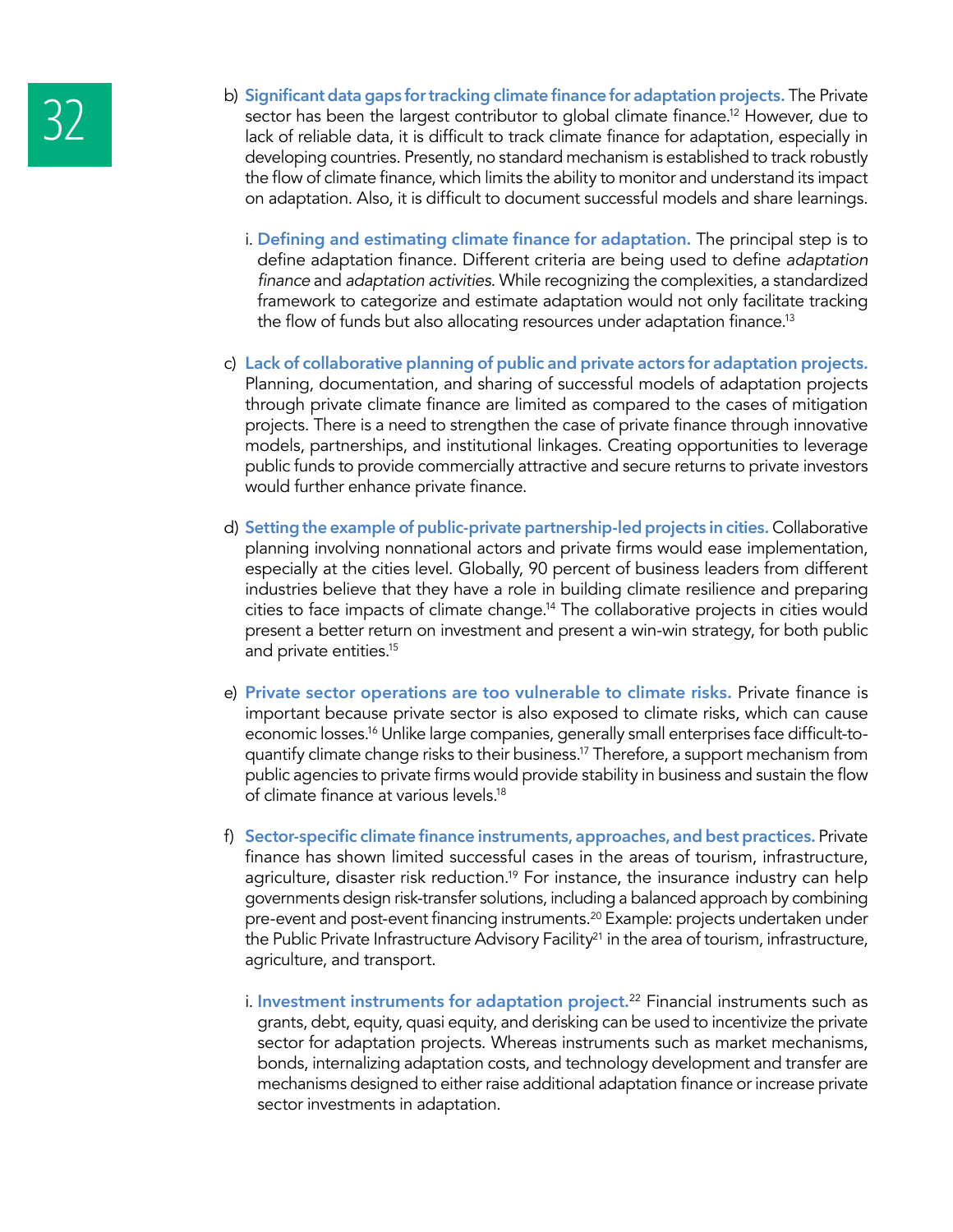g. Micro, small, and medium enterprises (MSME) and multinational corporations<br>
(MNCs) can play different and significant roles. The MSME sector has been<br>
providing the highest numbers of employment and is linked with the v **(MNCs) can play different and significant roles.** The MSME sector has been and poor communities better than MNCs.<sup>23</sup> MSMEs can be used to develop new goods and services to facilitate sector-specific adaptation. Waterlife, for example, provides clean drinking water at an affordable price to households in India that lack access to clean water due to flooding. Furthermore, "[Small and medium-sized enterprises] and informal enterprises…account for over 60% of GDP and over 70% of total employment in low-income countries, while they contribute over 95% of total employment and about 70% of GDP in middle-income countries."<sup>24</sup> However, many MNCs are already providing support to their supply chains to become more climate resilient—through training coffee farmers, demonstrating rain-harvesting techniques to cotton farmers, training farmers how to adapt to current and future climate conditions, and more.

- <sup>1</sup> Intergovernmental Panel on Climate Change, *Climate Change 2014*, fifth assessment report. World Meteorological Organization and the United Nations Environment Programme (UNEP), 2014, *https://www.ipcc.ch/report/ar5/*.
- <sup>2</sup> Ibid.
- <sup>3</sup> United Nations Framework Convention on Climate Change, "Climate Finance," 2014, *http://unfccc.* int/focus/climate\_finance/items/7001.php.
- <sup>4</sup> World Bank Group, *Economics of Adaptation to Climate Change,* International Bank for Reconstruction and Development/World Bank, 2010, https://goo.gl/u3Qk0u.
- <sup>5</sup> Green Climate Fund Web portal, *http://www.gcfund.org/about/the-fund.html*.
- <sup>6</sup> Buchner, Barbara, Martin Stadelmann, and Jane Wilkinson, *Operationalizing the Private Sector Facility of the Green Climate Fund: Addressing Investor Risk*, Climate Policy Initiative (CPI), April 2014.
- <sup>7</sup> Ibid.
- <sup>8</sup> Bann, Camille, and Pamela Stedman Edwards, *PPCR Programming Phase: Lessons on Enhancing Resilience for Climate Resilient Development*, Climate Investment Funds, 2015.
- <sup>9</sup> Oxfam International, *Adaptation and the \$100 Billion Commitment*, November 2013.
- <sup>10</sup> Terpstra, Pieter, *Adaptation and the Private Sector*, World Resources Institute (WRI), *http://www.* wri.org/blog/2013/12/business*-case-building-climate-resilience*.
- <sup>11</sup> Climate Action Network (CAN) Europe, *Climate Change Adaptation and the Role of the Private Sector: Creating Effective Tools for Private Sector Engagement*, CAN-Europe, 2013.
- <sup>12</sup> Climate Policy Initiative, *The Global Landscape of Climate Finance 2014*, *http://climatepolicyinitiative.org/wp-content/uploads/2014/11/The-Global-Landscape-of-Climate-Finance-2014.pdf*.
- <sup>13</sup> Ibid.
- <sup>14</sup> "The Private Sector's Role in Climate Change Resilience 2015," *Economist Intelligence Unit* (blog), *http://www.rockefellerfoundation.org/blog/private-sectors-role-climate-change/*.
- <sup>15</sup> Terpstra, Pieter, Heather McGray, and Abigail Ofstedahl, *Adaptation and the Private Sector*, WRI, http://www.wri.org/blog/2013/11/adapting*-climate-change-private-sector's-role.*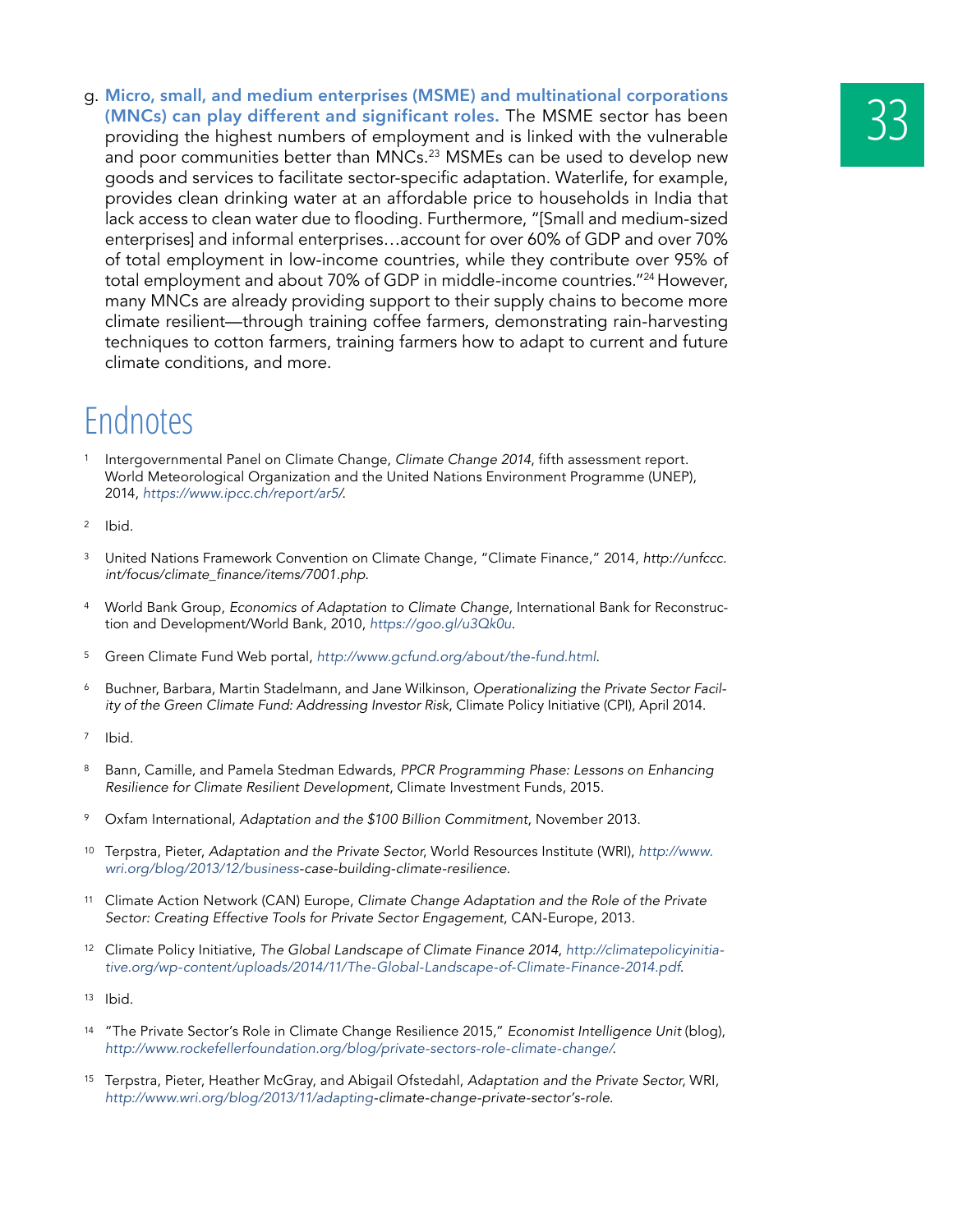- <sup>16</sup> Izumi, Takako, and Rajib Shaw, *Disaster Management and Private Sectors*, Tokyo, Japan: Springer,<br><sup>2015.</sup> Adapting for the Green Economy: Companies, Communities and Climate Change, WRI, Oxfam, 2015.
	- UNEP, and United Nations Global Compact, 2011.
	- <sup>18</sup> Terpstra, McGray, and Ofstedahl, Adaptation and the Private Sector.
	- <sup>19</sup> *Pilot Program for Climate Resilience*, Climate Investment Funds. *http://www.climateinvestmentfunds.org/cif/node/4*.
	- <sup>20</sup> Izumi and Shaw, *Disaster Management*.
	- <sup>21</sup> Public-Private Infrastructure Advisory Facility, "About Us," *http://www.ppiaf.org/page/aboutus#What%20is%20PPIAF*.
	- <sup>22</sup> Climate Action Network (CAN) Europe, *Climate Change Adaptation.*
	- <sup>23</sup> Trabacchi, Chiara, *Engaging the Private Sector in Climate Change Adaptation: Early Evidence From the Pilot Program on Climate Resilience*, CPI, 2013, *http://goo.gl/yievw0*.
	- <sup>24</sup> Organization for Economic Cooperation and Development, *Promoting SMEs for Development*, second OECD Conference of Ministers Responsible for Small and Medium-Sized Enterprises, 2004.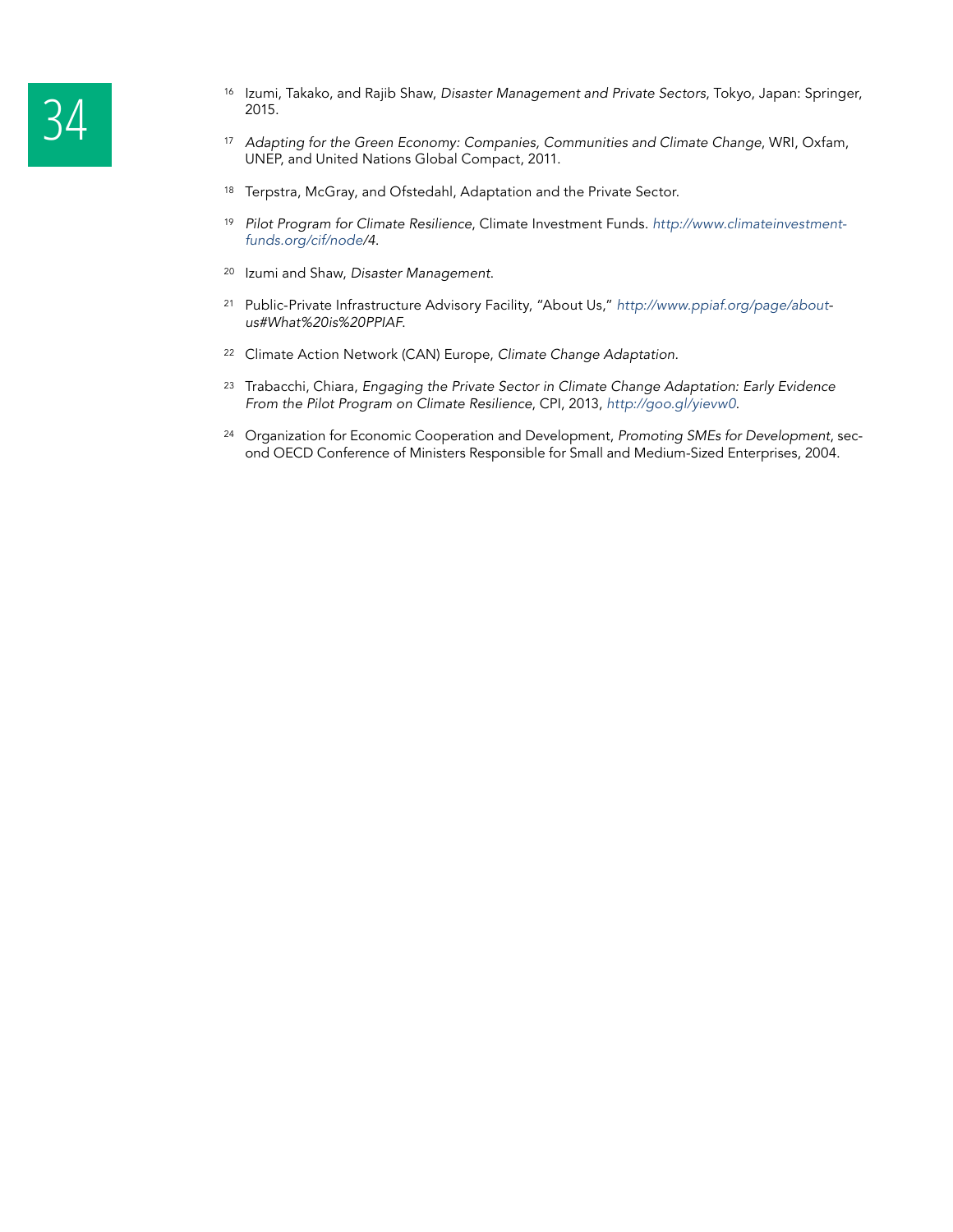# 35 Climate Change and Urban Water Resiliency: A Case Study of Patna, India

Shailendra Kumar Mandal, Department of Architecture, National Institute of Technology Patna, India

India is experiencing rapid urbanization, and consequently water demand in urban areas is escalating rapidly. The city of Patna, the capital of Bihar state, is located in the central part of the Gangetic plains. The city is among the oldest surviving urban centers in the world, with a continuous recorded history dating back to the fifth century BC.<sup>1</sup> The city (population 1.7 million) is one of the fastest growing urban centers in India. Despite the fact that Patna is located on the banks of the River Ganga, residents are primarily dependent on groundwater aquifers for domestic water supply. Increasing pressure on groundwater supplies is exacerbated by the unregulated construction of deep tube wells, along with the development of apartment complexes to accommodate a mushrooming urban population. For example, an overall comparison among data sets for the periods 1960–1967, 1977–1986, and 2008–2010 reveals a decline in the level of the deeper aquifer, in the range of 2–4 m. $^2$  The decline in the piezometric head of the deeper aquifer (13 cm/year) during the previous two decades is another concern. $^3$  This raises concerns about the security of Patna's water supply and, hence, the economic vitality and sustainability of the city.

In this environment, with already existing pressures on water availability and use, climate change puts further stress on water management and the sustainability of water supplies. Climate change is already having impacts on temperature. Observed average minimum temperatures (annual temperature January–December) have increased from 19°C to 20.5°C over the period from 1989 to 2009. These changes are associated with the changes in population, which has increased from 0.5 million in 1971 to 1.7 million in 2011. Trends in temperature also interact with nonclimatic factors, such as the removal of natural vegetation drainage patterns, loss of rainfall-absorbing capacity of soil due to urbanization, and the provision of man-made drainage systems. These interactions complicate planning for water supply and demand and increase water insecurity. Moreover, regional annual average monthly maximum temperatures are projected to increase 1.5°C by 2049, based on the ensemble average of 41 CMIP5<sup>4</sup> models and assumptions of moderate future increases in greenhouse gas emissions (i.e., Representative Concentration Pathway (4.5).<sup>5</sup> These projected increases in temperature will put further stress on water supplies, through increased demand for water, and through increased evapotranspiration. In addition, the increasing exposure to climate change, described above, will be superimposed on existing vulnerabilities, which include a lack of groundwater regulation and monitoring. Currently, Patna lacks building bylaws to encourage water conservation. Furthermore, based on informal interviews with water-management personnel, it is clear that it lacks information on and understanding of projected climate change impacts.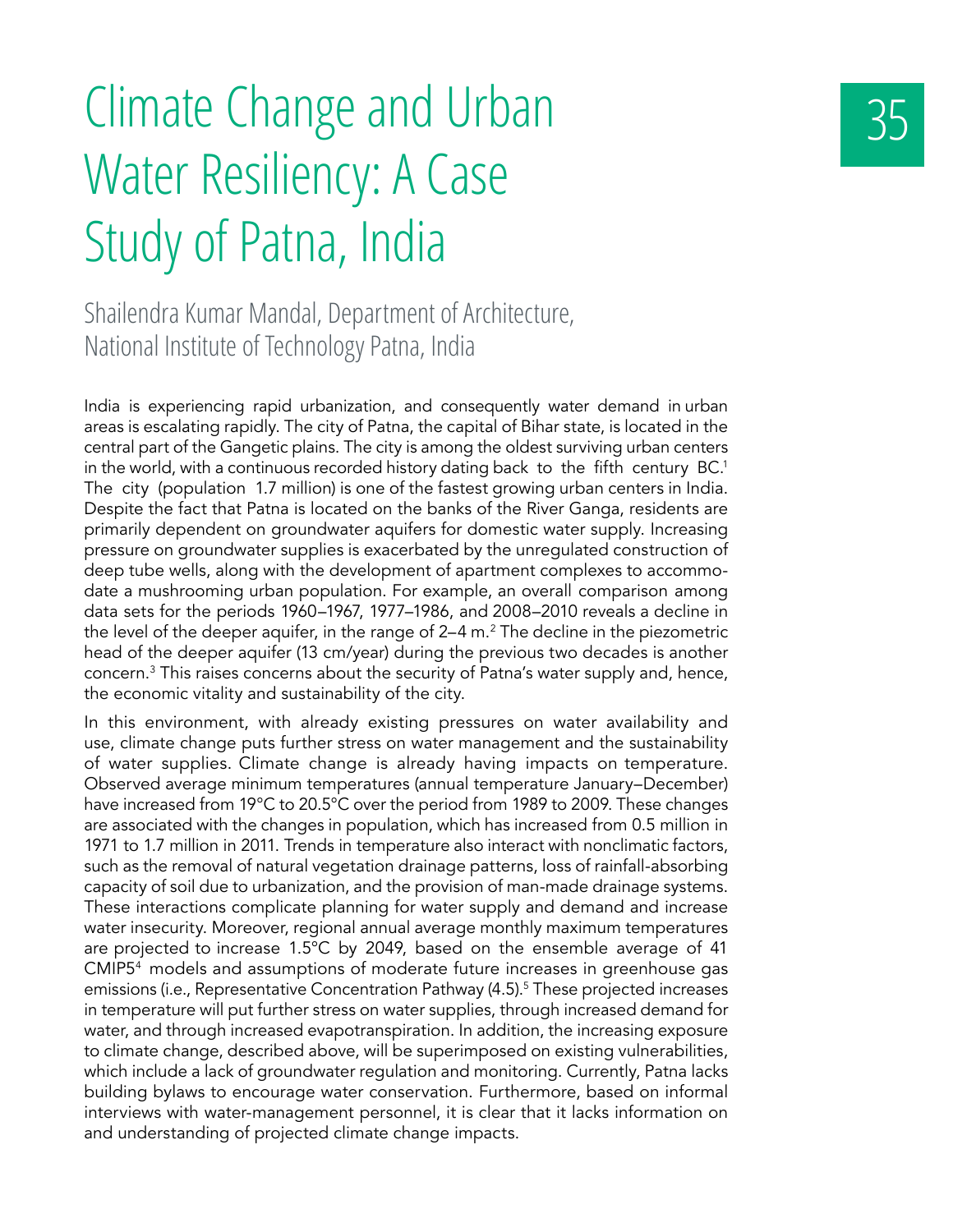In order to address these vulnerabilities, and to increase the resilience of Patna<br>in the face of projected climate changes, the research recommends building the<br>capacity of city water managers to understand and incorporat in the face of projected climate changes, the research recommends building the capacity of city water managers to understand and incorporate climate information in urban planning and development processes. According to case studies of urban water-management practices from the United States, examination of past and future long-term climate variations, including those projected by climate models, has become increasingly important to informing sustainable water planning for many cities. Thus, one simple adaptation measure is to foster the sharing of climate information and data with water managers. Groundwater monitoring, including water quality monitoring, at the ward level, and artificial recharge of Patna's deep groundwater aquifer would improve resilience to climate change and its water security. These are among several preliminary recommendations for a sustainable water-management plan for the city of Patna. The study concludes that these rudimentary measures, which are needed just to address Patna's nonclimate water-management concerns, are necessary as a stepping-stone to transformative pathways for addressing the uncertainties associated with climate change.

### The City of Patna

The municipal limits of Patna Municipal Corporation (PMC) cover an area of 100 sq km with the present population of 1.7 million as per the 2011 census. The city is densely populated and is one of the fastest growing cities of Bihar and India.

At present, Patna's urban area has 102 deep tube wells apart from individual tube wells (privately owned) in the city to meet itsown water demand. There are around 23 overhead reservoirs (OHR) in existence, but all of them are nonfunctional due to various reasons. Out of these 23 OHRs, only 15 can be reused immediately, and cracks have already been developed in other OHRs. At present, pumping is done from zonal deep tube from deep tube wells twice a day (i.e., the supply is intermittent). Pumping hours are between 5 a.m. and 1 p.m. (8 hours) and 3 p.m. and 11 p.m. (8 hours).

About 400 km of pipelines varying from 350 mm to 50 mm diameter are in existence in the PMC area. In water-scarce areas and in slums, about 20 million liters per day (MLD) of water is supplied through 1,500 stand posts connected to street water mains in the PMC area. A few slums have shallow tube wells of about 30 m depths.

#### Issues

The main problem with the existing system is nonuniform supply in different areas and contamination due to various leakages. Additional issues include the following:

- The unaccounted for water loss is above 40 percent due to a poor and old supply network.
- There is arsenic in the second layer of geological strata in surrounding areas.
- The pipes are in the center of the road due to road widening and heavy traffic, resulting in a loss of carrying capacity, contamination of water, and problems in repair and maintenance.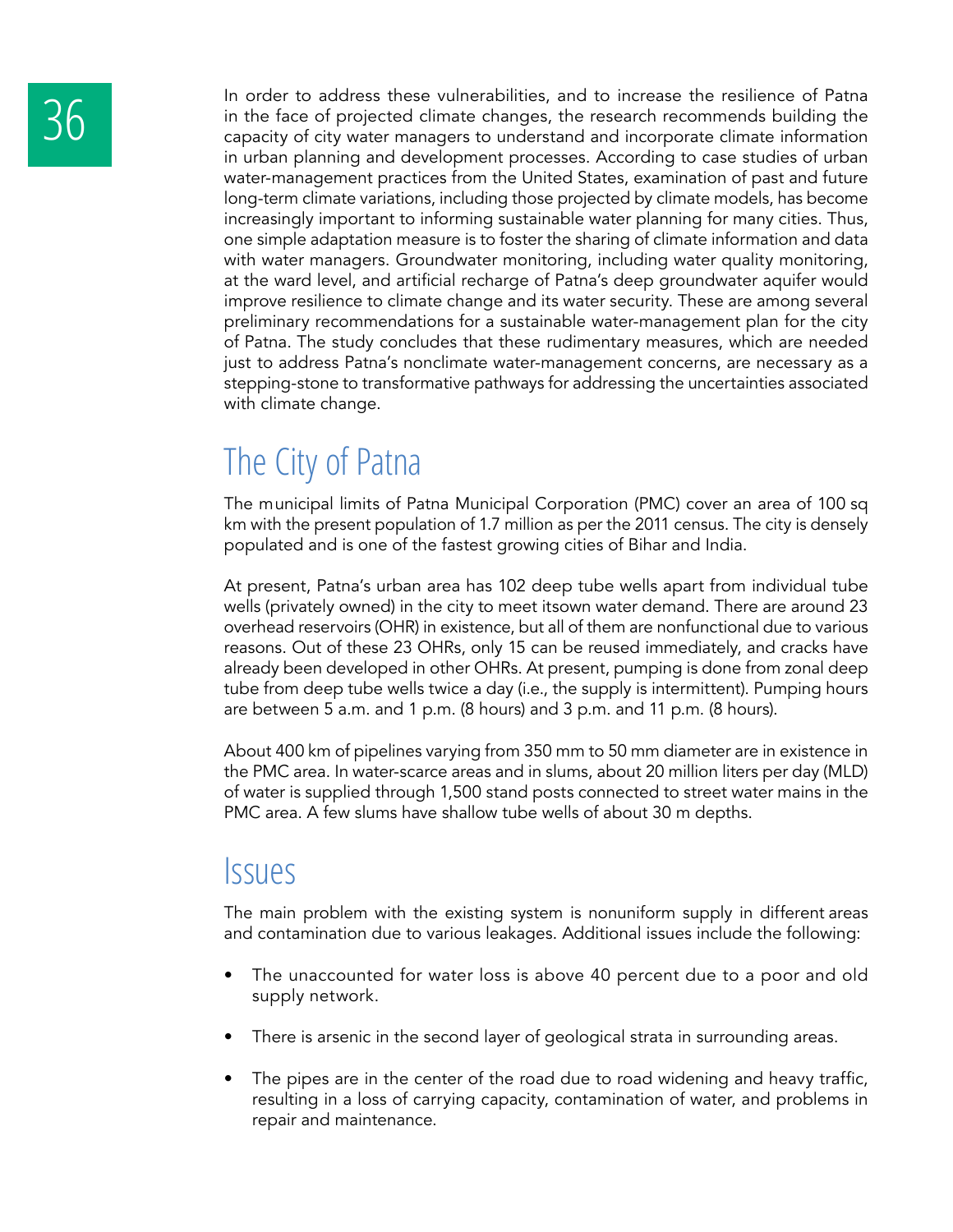- A multilateral institutional arrangement for managing the water supply is system.
- The water supply is highly subsidized.
- It is very costly to operate and maintain the water system.
- The total water supply demand for the Patna Planning area for 2021 is 961 MLD and for 2031 is 1,413 MLD. This water demand includes domestic water demand, nondomestic water demand, industrial demand, and losses (15 percent).

### Climate Change Projections for Patna

The average monthly maximum temperatures for the region are projected to increase 1.5° C by 2049, based on the ensemble average of 41 CMIP5 models and assumptions of moderate future increases in greenhouse gas emissions (i.e., Representative Concentration Pathway 4.5). These projected increases in temperature will put further stress on water supplies through increased demand for water and increased evapotranspiration.

### A Resilient Strategy for Patna City

All over the world, the goal for municipal water systems facing climate change is to develop more-sustainable, resilient, and equitable systems to source and supply water. Water resources and their use are governed by a variety of political, economic, and institutional systems. If these systems become hierarchical, noninclusive, power-centric, and disconnected, then governing the growing stress on water resources becomes particularly complex.

Addressing the challenges within Patna's water- supply systems would depend on a wide range of interventions to manage both social and climate tremors that involve all aspects of the formal and informal systems, including managing the resource base, supply systems, and end use. While some of the interventions would be technical in nature, many would be prerequisite to address the processes and institutions through which water is governed.

Universally, climate change will have major consequences for water-resource supplies. Climate change impacts where, when, and how much rain falls, complicating long- and short-term planning for water supply. In developing-country-cities, the impacts of climate change are compounded by fast urbanization. The combination of these processes has the potential to seriously threaten urban water security in developing world cities.

Core to improving resilience will be improving governance and the capacity of water managers in the urban-water sector. Adaptive governance is the ability to manage systems that are accountable, transparent, and responsive to change in the society, as well as those brought on by the uncertainties and unpredictability of climate change.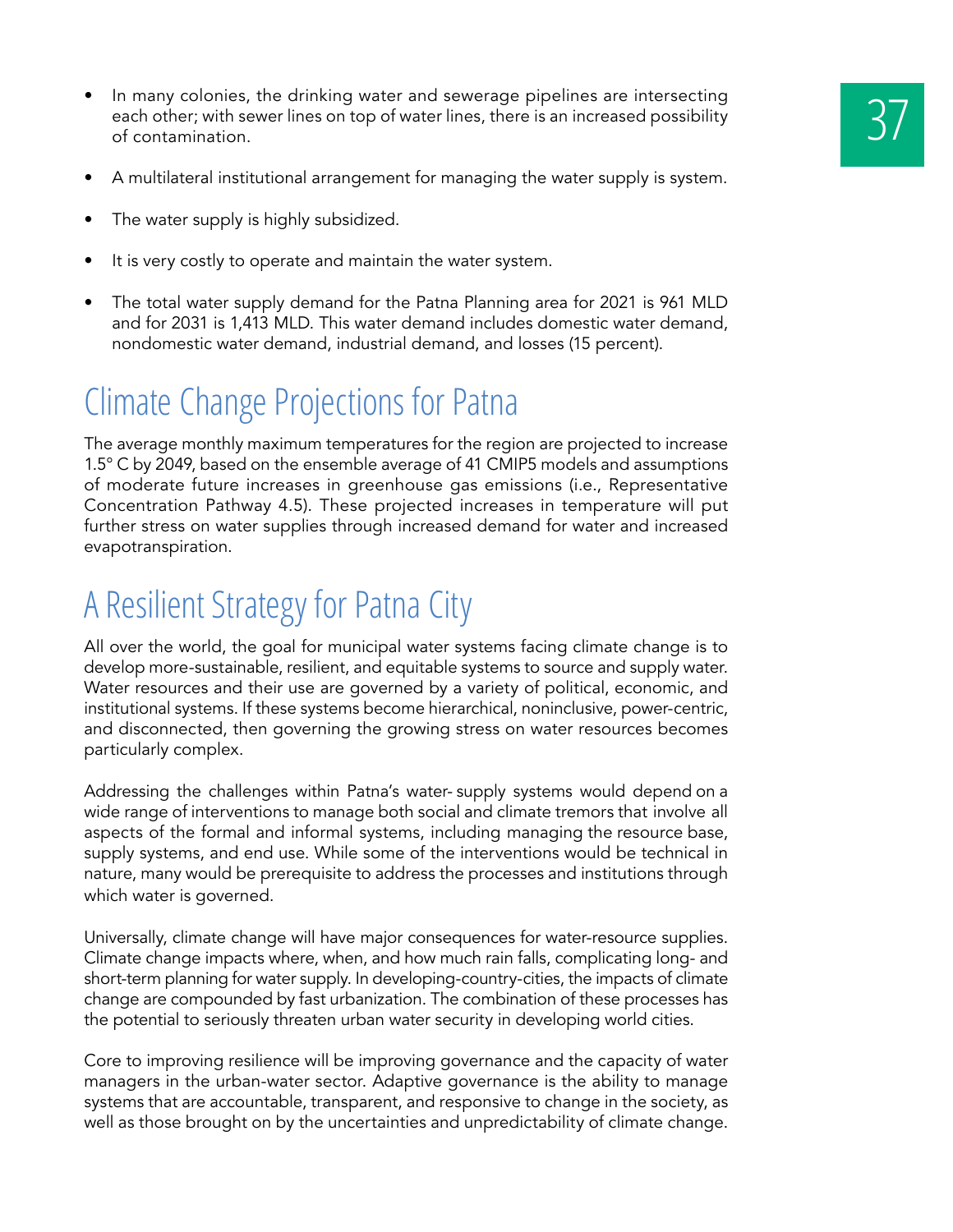- <sup>1</sup> Ramchandran, R. 1999. *Urbanization and Urban Systems in India*. New Delhi: Oxford University Press.
- <sup>2</sup> Saha, D., Dwivedi, S. N., and Singh, R. K. 2013. Aquifer System Response to Intensive Pumping in Urban Areas of the Gangetic Plains, India: The Case Study of Patna. *Environmental Earth Sciences*, Vol. 71, pp. 1721–1735.CGWB (2011)
- <sup>3</sup> Central Ground Water Board. 2011. *Ground Water Year Book*, Bihar state. Central Ground Water Board, Patna, India.
- <sup>4</sup> CMIP5 stands for Coupled Model Intercomparison Project Phase 5.
- <sup>5</sup> KNMI Climate Explorer. Royal Dutch Meteorological Institute. *http://climexp.knmi.nl*.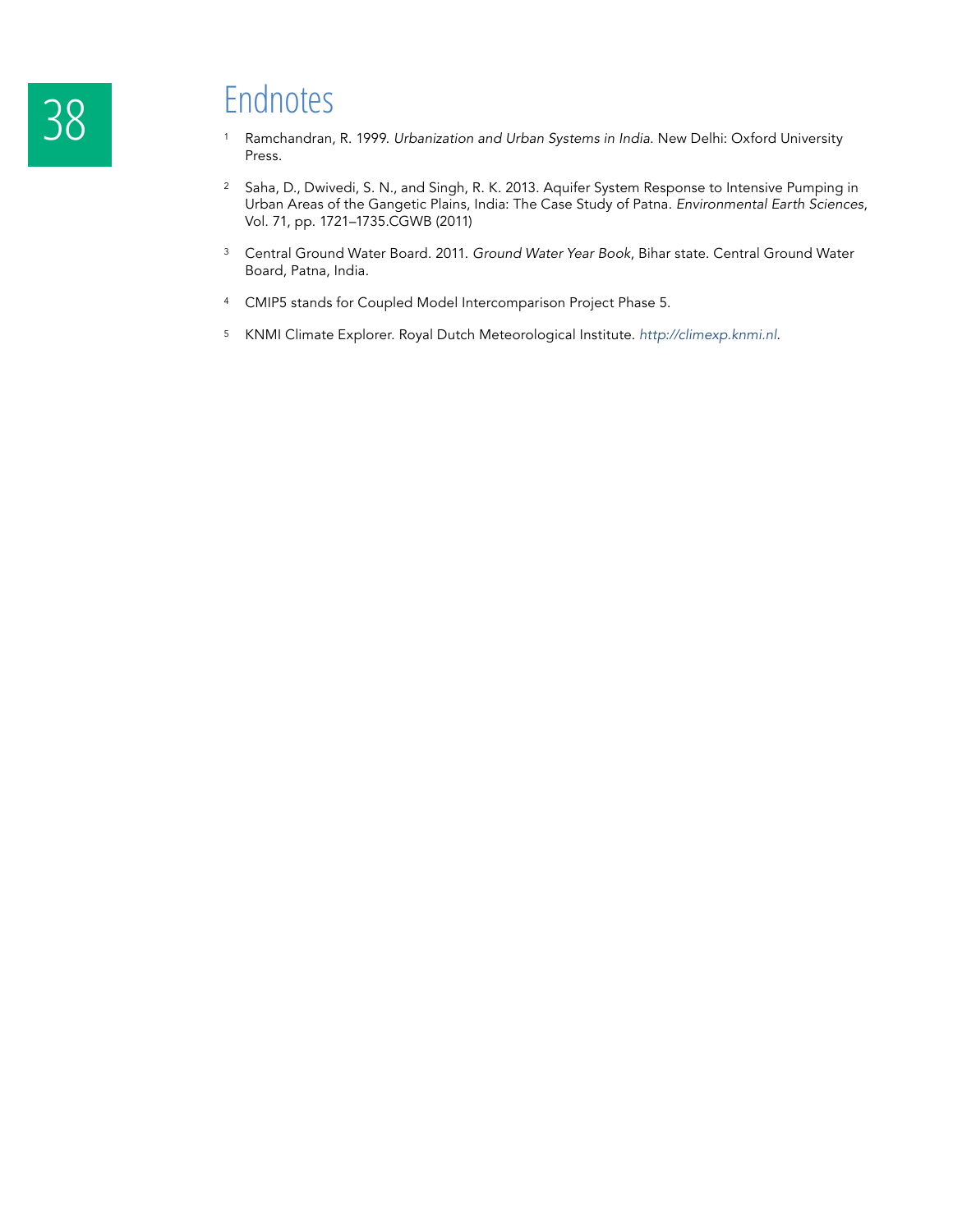# Carbon Pricing and Innovation

Axel Michaelowa, Institute of Political Science and Center for Comparative and International Studies at the University of Zurich and Perspectives

### The Grand Design—Global Carbon Pricing as Driver of Low-Carbon Technologies

When international climate policy was emerging in the 1990s, a consensus quickly formed that a carbon price would "provide a dynamic incentive for firms to develop new technologies,"1 as low carbon technologies would provide immediate economic benefits. Carbon prices can be generated by a wide range of instruments: cap-andtrade systems, offset-credit systems, and carbon taxes.

Economists immediately suggested that the ideal instrument to provide the global public good of greenhouse gas mitigation would be a global emissions trading system.<sup>2 3</sup> Especially in the Anglo-Saxon world, a strong push emerged that the international climate policy regime should aim toward such a system, while the European Union (EU) favored an emissions tax. While in Kyoto 1997, the opposition of developing countries prevented an agreement on a scheme which would allow allowance trading by companies across all countries with commitments, nevertheless, the three Kyoto mechanisms—clean development mechanism (CDM), joint implementation (JI), and international emissions trading—made it into the Kyoto Protocol. These mechanisms became a highly interesting testing ground for carbon pricing, especially during the second half of the 2000s.

When the unanimity rule for fiscal policies in the EU stalled attempts to introduce a carbon tax throughout the 1990s, the EU Commission grasped the opportunity to introduce an emissions trading system (ETS) that only required a qualified majority of member states in the early 2000s. The EU ETS became the cornerstone of EU climate policy and drove the market for offset credits from CDM and JI. At the same time, Scandinavian countries introduced carbon taxes and raised them over time. Since the second half of the 2000s, emissions trading systems have proliferated in various countries and subnational jurisdictions. Also, carbon taxes have spread from Europe to North America.

Some economists continue to extol the virtues of global emissions trading. Mads Greaker and Cathrine Hagem find in a game-theoretic model with industrialized and developing countries that possibility to trade globally drives strategic research and development investments by the former, which will reduce the future price of allowances and thus reduce mitigation costs for industrialized countries.<sup>4</sup>

Carbon taxes have gained prominence as the preferred carbon-pricing mechanism. William Nordhaus favors a globally harmonized tax over emissions trading but does not discuss its impacts on innovation.<sup>5</sup> Reyer Gerlagh and Wietze Lise stress that if carbon taxes induce innovation they could have a significant mitigation benefit but do not discuss under which conditions such induced innovation might happen.<sup>6</sup>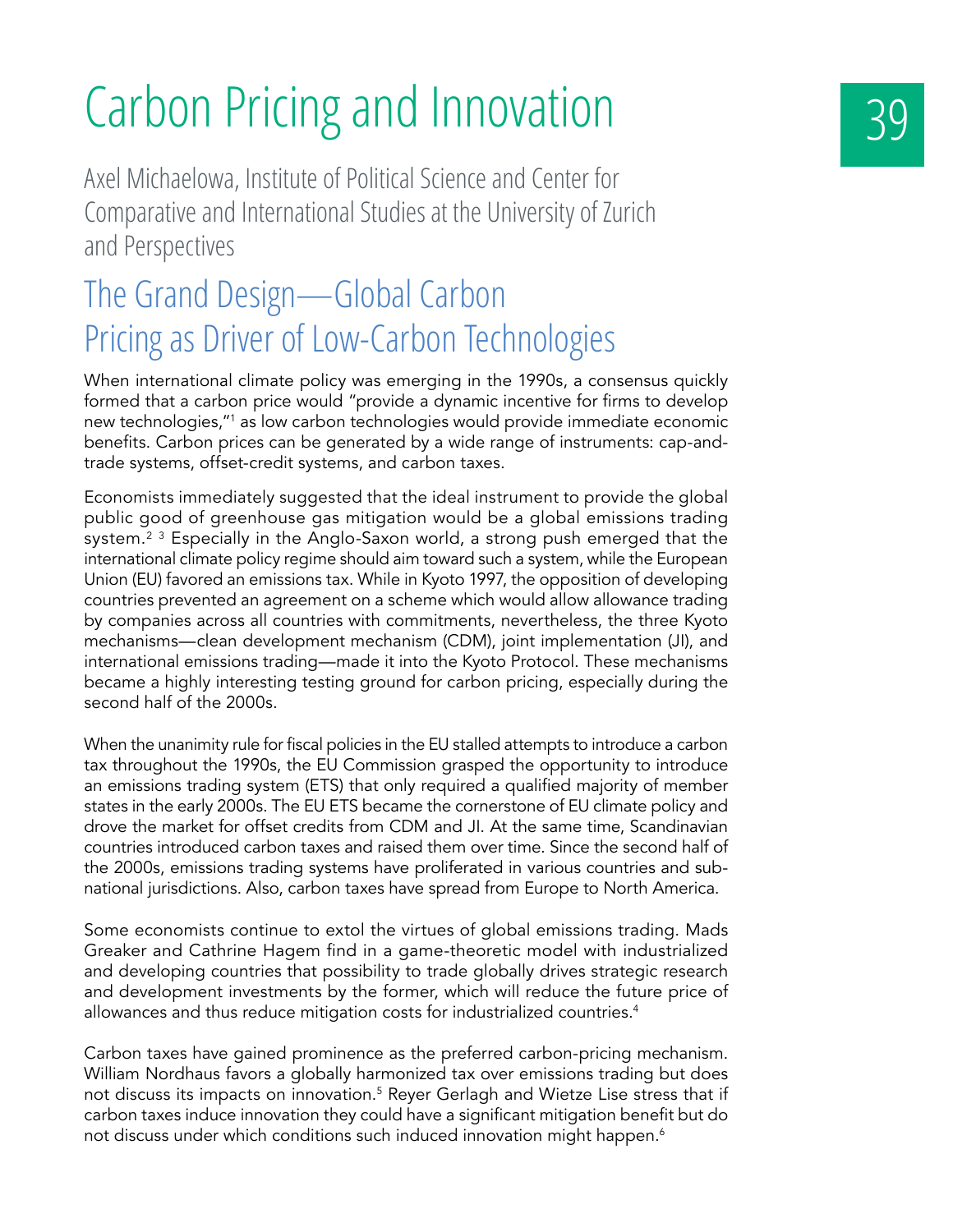### 40 The Hangover—Is Carbon Pricing a Failure With Regards to Innovation?

Already in the heydays of carbon pricing, Michael Grubb warned that pure, politically realistic carbon-pricing instruments are unable to promote innovation, as technologies in an embryonic stage will never be competitive with mature technologies unless the carbon price is differentiated according to technology.<sup>7</sup>

With the discovery that emissions trading systems generally suffer from overallocation that has led to a pressure on allowance prices,<sup>89</sup> emissions trading has been severely criticized as an instrument that cannot mobilize any innovation. Even before the price crash, price volatility of allowances and offset credits was seen as a deterrent to innovation. Since the failure of the Copenhagen conference in 2009 and the resulting rollback of climate policy instruments in many countries, the political risk of persistence of carbon-pricing instruments over time has taken on increased importance. Generally, the political willingness to increase carbon pricing to a level that is sufficient to mobilize new technologies is lacking.

### Taking the Pulse—Which Carbon Pricing Instrument Has Been Most Suited to Promote Innovation?

Empirical evidence for innovation performance has accumulated over several decades.

#### Carbon taxes

Philippe Aghion et al. show that car manufacturers tend to innovate relatively more when they face high fuel taxes.10 The Organization for Economic Cooperation and Development finds that companies subject to the full rate of the United Kingdom's Climate Change Levy had a higher patent rate than companies subject to a reduced rate.<sup>11</sup> This is consistent with Ralf Martin et al. finding that companies improved their energy efficiency significantly after introduction of the tax.<sup>12</sup> For British Columbia, Adam Bumpus stresses that many "industries affected by the tax tend to consider it a compliance cost burden rather than an innovation opportunity."13 Yasushi Ito cannot find a robust result regarding innovation impacts of the Swedish carbon tax on the pulp and paper industry.<sup>14</sup> However, this may be due to the inappropriate choice of the sector, which was least able to reduce energy consumption and emissions of all Swedish industrial sectors.15

#### ETS

Tobias Schmidt et al. surveyed a large sample of power generators and technology providers under the EU ETS in 2009, thus before the price crash.16 They found that until 2008, the EU ETS did not trigger investments in mitigation technologies or research and development. Generally, the lack of innovation in EU ETS is linked to overallocation and mistrust in long-term future of the system.

#### CDM

While some climate policy specialists had stated since the late 1990s that destruction of HFC-23, a potent greenhouse gas, had a large potential, no one had engaged in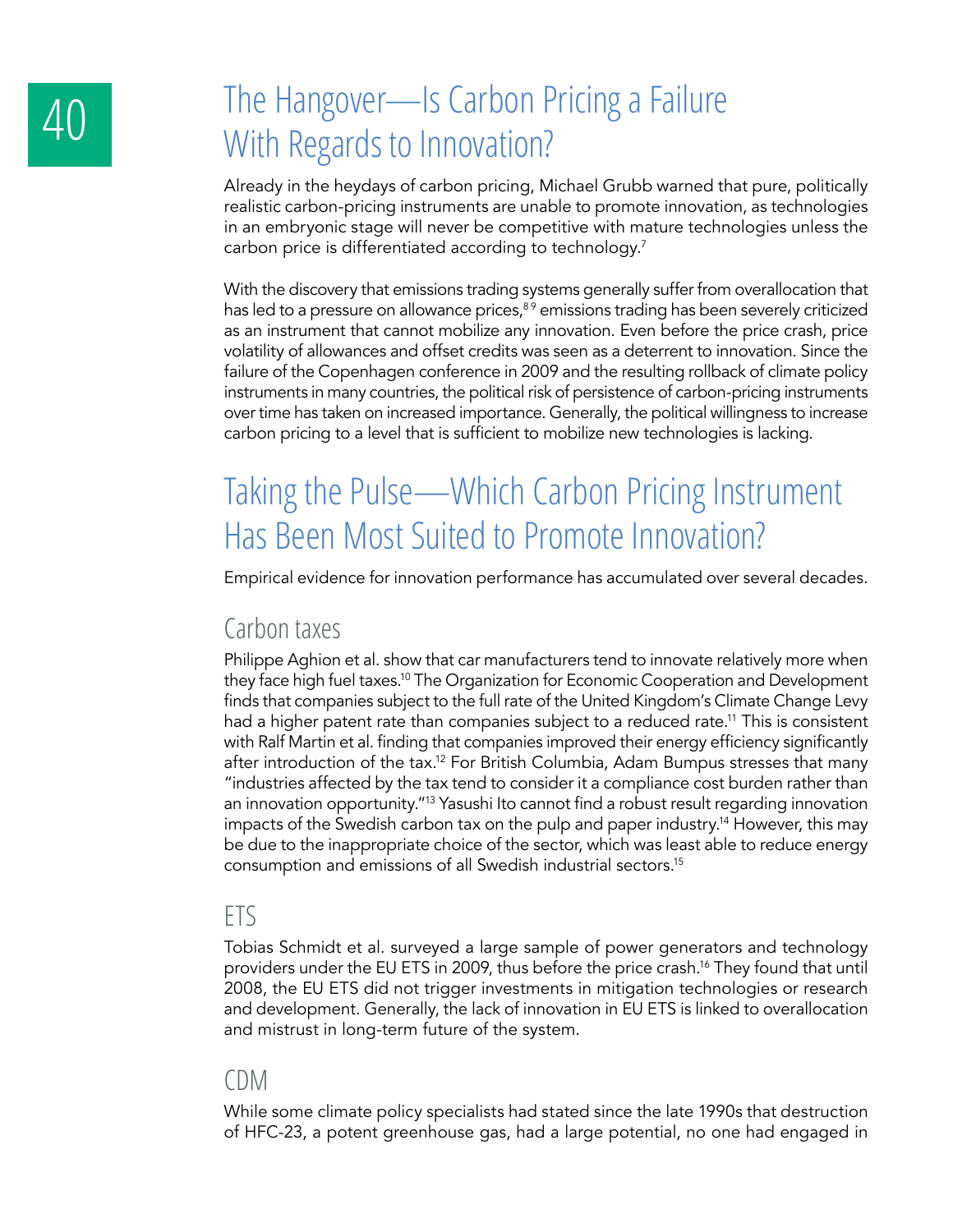this technology. The emergence of a carbon price for CDM offset credits triggered<br>implementation of destruction technology in all plants in India and China within less<br>than two years, given that a single plant could genera implementation of destruction technology in all plants in India and China within less than two years, given that a single plant could generate revenues of up to \$100 million per year.17

### Recommendations for Policymakers to Harness Innovation Benefits From Carbon Pricing

#### Generate trust in persistence of pricing

During the 1990s, every observer tacitly assumed that carbon pricing would increase over time and be de facto irreversible. This has changed in the 2010s. Especially after the repeal of the Australian emissions trading system due to a change in government, the level of trust in the long-term future of carbon pricing is at a very low level. This applies both for emissions trading as well as carbon taxes.<sup>18</sup>

#### Appropriability of innovation benefits

Given that innovation may take a long time, it is crucial that the innovator can enjoy the benefits without being copied by competitors. This cannot be assured by carbon pricing alone but requires strong intellectual property regulation.

#### Complementary policies to drive innovation

Schmidt et al. found that long-term emission targets triggered innovation,<sup>19</sup> and that direct research and development subsidies, differentiated by technology,<sup>20</sup> should complement carbon pricing. Christoph Bertram et al. propose a combination of carbon tax and technology subsidies, arguing that there are no negative side effects of subsidies on the tax.<sup>21</sup> On the other hand, Eswaran Somanathan et al. stress that there is no "silver bullet" policy instrument to mobilize innovation.<sup>22</sup> The technology agreements proposed by Heleen de Coninck et al. and partially implemented by the United Nations Framework Convention on Climate Change have not yet shown concrete results.23

### Carbon Pricing as "Glue" of a Coalition of the Willing

The necessary conditions for carbon pricing to mobilize innovation are a clear longterm commitment, ideally by all political parties, with an increasing price level and a combination with technology support policies. Carbon pricing at significant levels which, due to the "overallocation curse" of emissions trading systems, is more likely to be done through carbon taxes than through emissions trading—will easily harness innovation that is of an organizational nature, while innovation that requires strong technological input is more difficult to mobilize. Under such conditions, carbon pricing could provide the core incentive of a coalition of governments who are serious about climate change mitigation policies.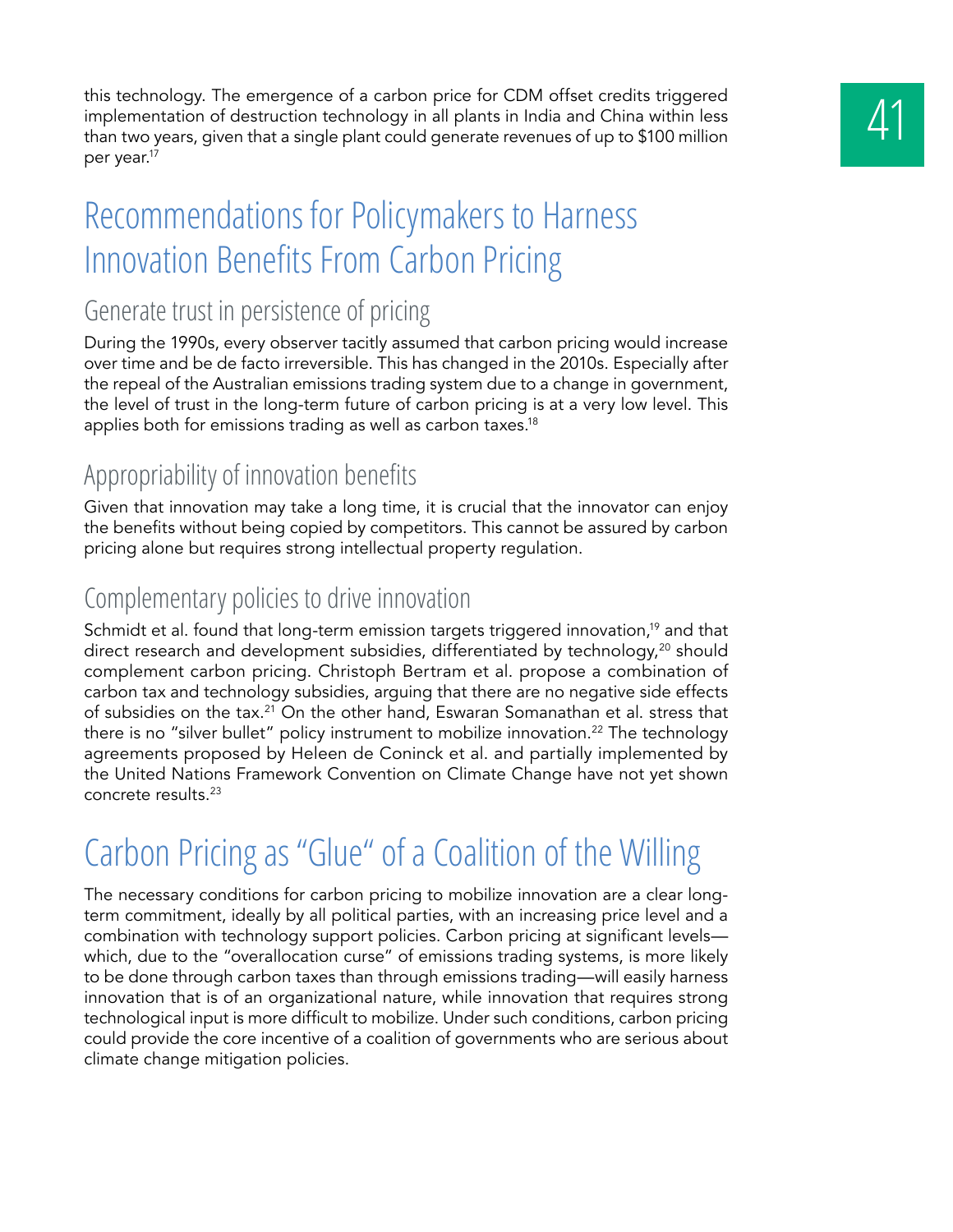- Marchant, Gary. 1991. "Freezing CO<sub>2</sub> Emissions: An Offset Policy for Slowing Global Warming." Center for Science and International Affairs Discussion Paper 91-02 and GEP Discussion Paper 6-9101, Kennedy School of Government, Harvard University.
- <sup>2</sup> Chichilnisky, Graciela, and Geoffrey Heal. 1993. "Who Should Abate Carbon Emissions? An International Viewpoint." *Economics Letters*, Vol. 44, pp. 443–449*.*
- <sup>3</sup> Chichilnisky, Graciela, and Geoffrey Heal. 1995. "Markets for Tradeable CO2 Emission Quotas Principles and Practice." Organization for Economic Cooperation and Development Economics Department Working Paper 153, Paris.
- <sup>4</sup> Greaker, Mads, and Cathrine Hagem. 2014. "Strategic Investment in Climate Friendly Technologies: The Impact of Global Emissions Trading." *Environmental and Resource Economics*, Vol. 59, pp. 65–85.
- <sup>5</sup> Nordhaus, William. 2008. A Question of Balance. New Haven, CT: Yale University Press.
- <sup>6</sup> Gerlagh, Reyer, and Wietze Lise. 2005. "Carbon Taxes: A Drop in the Ocean, or a Drop That Erodes the Stone? The Effect of Carbon Taxes on Technological Change." *Ecological Economics*, Vol. 54, pp. 241-260.
- <sup>7</sup> Grubb, Michael. 2004. "Technology Innovation and Climate Change Policy: An Overview of Issues and Options." *Keio Economic Studies*, Vol. 41, pp. 103–132.
- 8 For the EU, see Branger, Frédéric, Olivier Lecuyer, and Philippe Quirion. 2015. "The European Union Emissions Trading Scheme: Should We Throw the Flagship Out With the Bathwater?" *WI-REs Climate Change*, Vol. 6, pp. 9–16.
- <sup>9</sup> For China, see Jotzo, Frank, and Andreas Löschel. 2014. "Emissions Trading in China: Emerging Experiences and International Lessons." *Energy Policy*, Vol. 75, pp. 3-8.
- <sup>10</sup> Aghion, Philippe, Antoine Dechezleprêtre, David Hemous, Ralf Martin, and John Van Reenen. 2012. "Carbon Taxes, Path Dependency and Directed Technical Change: Evidence From the Auto Industry." CEP Discussion Paper No. 1178, London School of Economics, London.
- <sup>11</sup> OECD. 2010. *Taxation, Innovation and the Environment.*
- <sup>12</sup> Martin, Ralf, Laure de Preux, and Ulrich Wagner. 2014. "The Impact of a Carbon Tax on Manufacturing: Evidence From Microdata." *Journal of Public Economics*, Vol. 117, pp. 1–14.
- <sup>13</sup> Bumpus, Adam. 2015. "Firm Responses to a Carbon Price: Corporate Decision Making Under British Columbia's Carbon Tax." *Climate Policy*, Vol. 15, p. 485.
- <sup>14</sup> Ito, Yasushi. 2012. "The Effects of Carbon/Energy Tax on R&D Expenditure in Sweden." In *Carbon Pricing, Growth and the Environment*, edited by Lawrence Kreiser, Ana Yábar Sterling, Janet Milne, and Hope Ashiabor, pp. 220-229. Cheltenham, UK: Edward Elgar.
- <sup>15</sup> Brännlund, Runar, Tommy Lundgren, and Per-Olov Marklund. 2014. "Carbon Intensity in Production and the Effects of Climate Policy—Evidence From Swedish Industry." *Energy Policy*, Vol. 67, pp. 844–857.
- <sup>16</sup> Schmidt, Tobias, Malte Schneider, Karoline Rogge, Martin Schuetz, and Volker Hoffmann. 2012. "The Effects of Climate Policy on the Rate and Direction of Innovation: A Survey of the EU ETS and the Electricity Sector." *Environmental Innovation and Societal Transitions*, Vol. 2, pp. 23–48.
- <sup>17</sup> Michaelowa, Axel, and Jorund Buen. 2012. "The CDM Gold Rush." In *Carbon Markets or Climate Finance?*, edited by Axel Michaelowa, pp. 1-38. Abingdon, UK: Routledge.
- <sup>18</sup> For British Columbia, see Bumpus, Adam. 2015. "Firm Responses to a Carbon Price: Corporate Decision Making Under British Columbia's Carbon Tax." *Climate Policy*, Vol. 15, pp. 475-493.
- <sup>19</sup> Schmidt et al., "Effects of Climate Policy."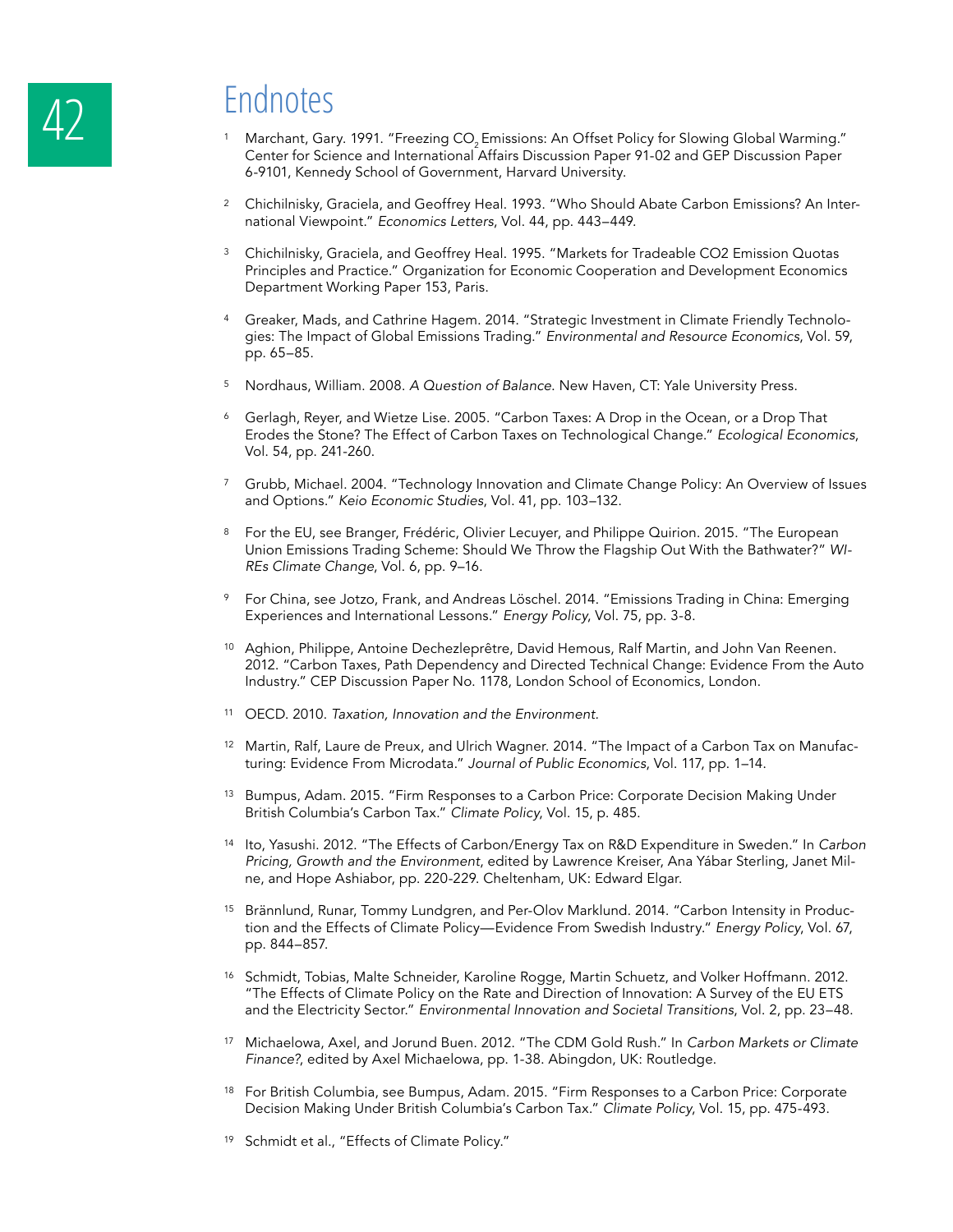- <sup>20</sup> Azar, Christian, and Björn Sandén. 2011 "The Elusive Quest for Technology-Neutral Policies."<br> *Environmental Innovation and Societal Transitions,* Vol. 1, pp. 135–139.<br>
<sup>21</sup> Bertram, Christoph, Gunnar Luderer, Robert *Environmental Innovation and Societal Transitions*, Vol. 1, pp. 135–139.
- Edenhofer. 2015. "Complementing Carbon Prices With Technology Policies to Keep Climate Targets Within Reach." *Nature Climate Change*, Vol. 5, pp. 235–239*.*
- <sup>22</sup> Somanathan, Eswaran, Thomas Sterner, Taishi Sugiyama, Donald Chimanikire, Navroz Dubash, et al. 2014. "National and Sub-National Policies and Institutions." In *Climate Change 2014: Mitigation of Climate Change. Contribution of Working Group III to the Fifth Assessment Report of the Intergovernmental Panel on Climate Change*, edited by Ottmar Edenhofer, Ramon Pichs-Madruga, Youba Sokona, Ellie Farahani, Susanne Kadner, et al., pp. 1141-1205. Cambridge: Cambridge University Press.
- <sup>23</sup> De Coninck, Heleen, Carolyn Fischer, Richard Newell, and Takahiro Ueno. 2008. "International Technology-Oriented Agreements to Address Climate Change." *Energy Policy*, Vol. 36, pp. 335–356.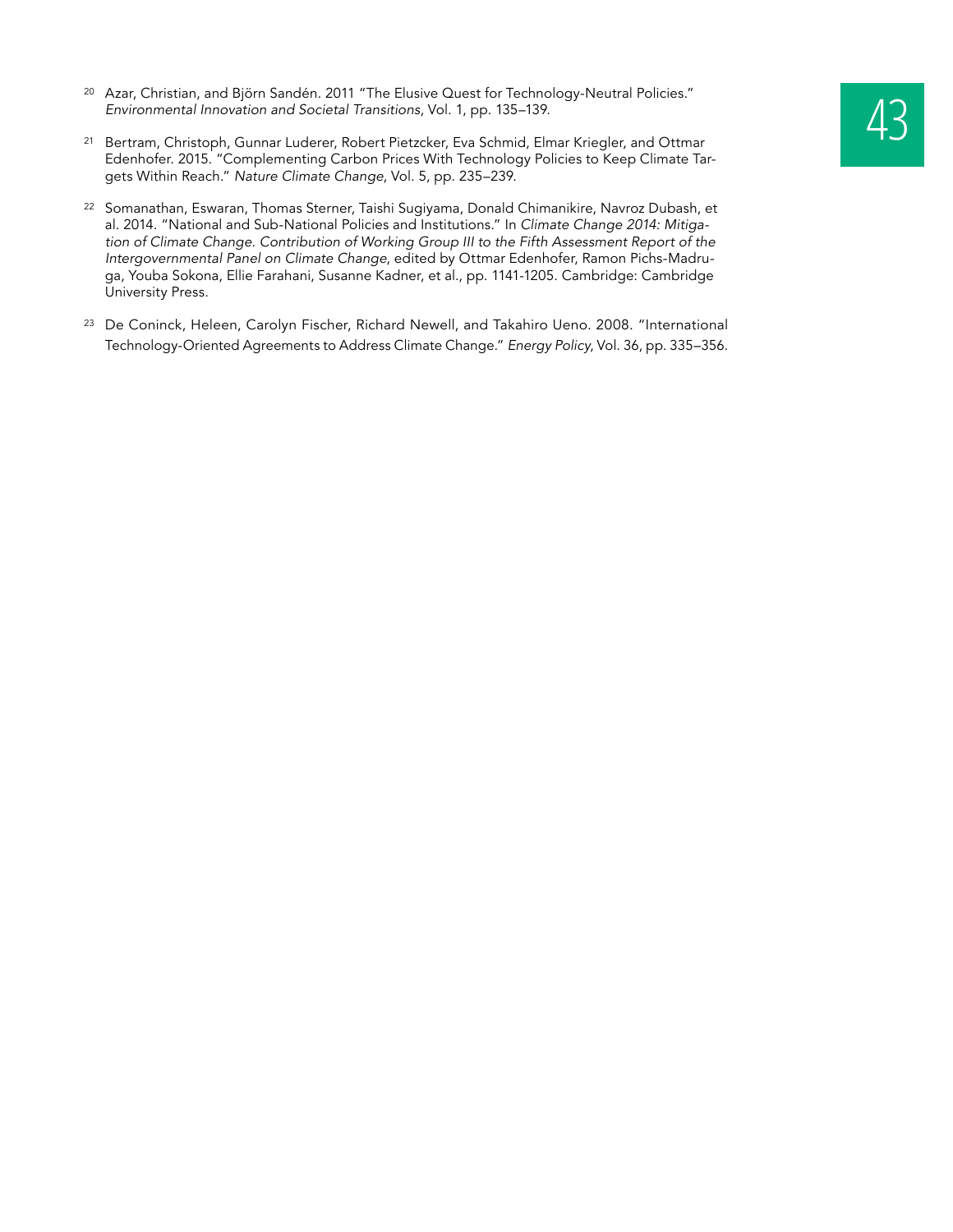# 44 Providing Scientific Evidence for Loss and Damage

Dr. Friederike E. L. Otto, Senior Researcher and Scientific Coordinator, Environmental Change Institute, University of Oxford, Oxford University Centre for the Environment

Human influence on the global climate system is unequivocal. A world with rising mean global temperatures is also a world of increasing high-impact extreme weather events, including dangerous heat waves and droughts.1 For example, one study suggests that the deaths of at least 35,000 people in Europe are attributable to the record-breaking heat wave of 2003.<sup>2</sup> In addition, studies find that the likelihood of such a heat wave occurring has increased considerably due to anthropogenic climate change.<sup>3</sup> There is no study so far directly linking such extreme events and their impacts to the loss of human life as well as damage to economic productivity. However, the science to estimate this does exist. We could estimate the influence of anthropogenic climate change on the probability of such extreme weather events, and subsequently the resulting loss and damages on a regular basis and thus create, albeit incomplete and uncertain, inventories of loss and damage.

Extreme weather events, at least in the short term, are likely to cause more loss and damage from climate change than slow-onset phenomena. If harmful weather extremes can be attributed to anthropogenic climate change, this might provide scientific evidence and help defining the term *loss and damage* in the context of the United Nations Framework Convention on Climate Change. Recent extreme weather events around the world have been associated with poor harvests, water shortages, and forced migration in communities struck by floods, droughts, and hurricanes.<sup>4</sup> Stories, photographs, and videos of this destruction have frequently been used as evidence of the impacts of anthropogenic climate change, for example, by journalists, campaigners, and researchers in the climate-adaptation-and-development/aid community.<sup>56789</sup> Such coverage implies that global warming is making these extreme weather events more frequent and intense, and that every damaging weather event is influenced by humans, or as Bloomberg Business reported after Hurricane Sandy: "It's Global Warming, Stupid."10 While we expect particular types of weather events, such as extreme precipitation, to become both more intense and more frequent with a rising mean global temperature, such general physical reasoning (e.g., warmer air can contain more water vapor, leading to more intense and more frequent rainfall events) leaves us unable to say more than an increase in such extreme events is consistent with climate change.

Many have thought we may never be able to confidently attribute the cause of a particular event to climate change, because any particular storm might have occurred due to natural variability alone. But this is rapidly changing with the development of the science of Probabilistic Event Attribution, in which very large ensemble simulations of climate models and statistical analysis are being used to attribute specific meteorological extremes to human influences on the climate system.<sup>11 12 13</sup>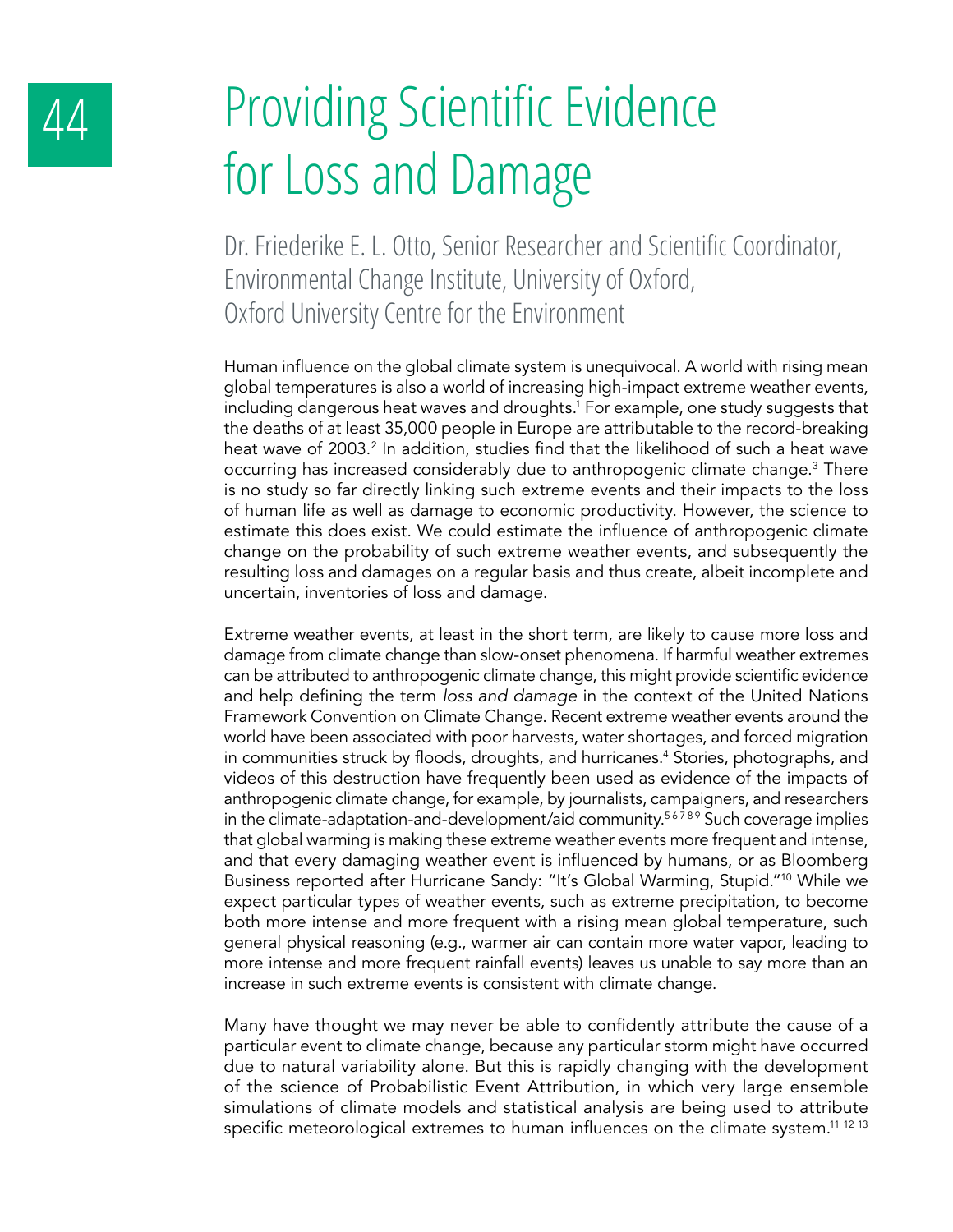14 15The attribution of such extreme events to greenhouse gas emissions requires a different statistical approach than for slow-onset events such as sea-level rise.<sup>16</sup> While there is widespread agreement that slow-onset affects can be reliably attributed to greenhouse gas emissions and other anthropogenic atmospheric forcings, there is some controversy around our ability to attribute any particular extreme weather to climate change<sup>17</sup> or the usefulness of this.<sup>18</sup>

Concurrently, national governments are demanding a stronger scientific evidence base for their decision making around climate change, resilience, and disaster-risk reduction.<sup>1920</sup>

While it is now possible to assess whether climate change has altered the probability of occurrence of specific extreme events<sup>21 22</sup> scientific studies have so far been limited to a small number of disasters, and in some cases the scientific community does not yet have the understanding and adequate tools to investigate the role of human influence, especially in data-poor regions. Studies undertaken so far have suggested that some extreme events have become more likely because of climate change,<sup>23</sup> but also that some have become less likely, $24$  or that the events were caused purely by the chaotic variability of the climate system.<sup>25</sup> 26.27 And for the vast majority of past extreme weather events, the influence of climate change has not been studied.

Progressing from a scientific possibility to an actual comprehensive inventory of economic and noneconomic losses from extreme events that are attributable to anthropogenic climate change is a nontrivial task even if the inventory would be restricted to loss and damage due to extreme events. Extreme events are happening all the time all over the world almost on a daily basis. Despite the considerable advancements in event attribution science, the events attributed that have been published so far<sup>28 29 30</sup> have been selected ad hoc, driven by scientific curiosity and "closeness to home" and thus are not representative for the severity of extreme events or their impacts on societies or any other objective criteria. However, if the focus of scientific attention was not driven by scientific curiosity but by the need to inform global policy, such bias could be overcome. An inventory of attributable climate change impacts could, for example, be based on disasters with the highest impacts on societies in terms of economic impacts and mortality.

Clearly there are scientific and nonscientific challenges in assessing loss and damage from extreme weather events and compiling an inventory of these, but it is worth highlighting that these are challenges that do exist for other climate change policy, notably the application of future climate change projections for adaptation. In terms of future climate, different approaches and scenarios also lead to different results, and no single best model or methodology can be identified. Nevertheless, people work with projections and ask for them to be tailored to their specific needs with the appropriate level of uncertainty communicated, although with varying levels of success. Thus, the dependency of the results on the event definition is only a problem, as with future scenarios, if the information is taken at face value, and discussions about how best to distill information from projections for decision makers could be extended to deal with event attribution results.<sup>31</sup> Besides these challenges, the opportunity to create an inventory of climate change impacts is compelling from scientific and societal points of view. Only if we ask attribution questions routinely and with different methods will we gain a better understanding of the drivers of extreme events and their impacts and thus enhance our understanding of the climate system as a whole.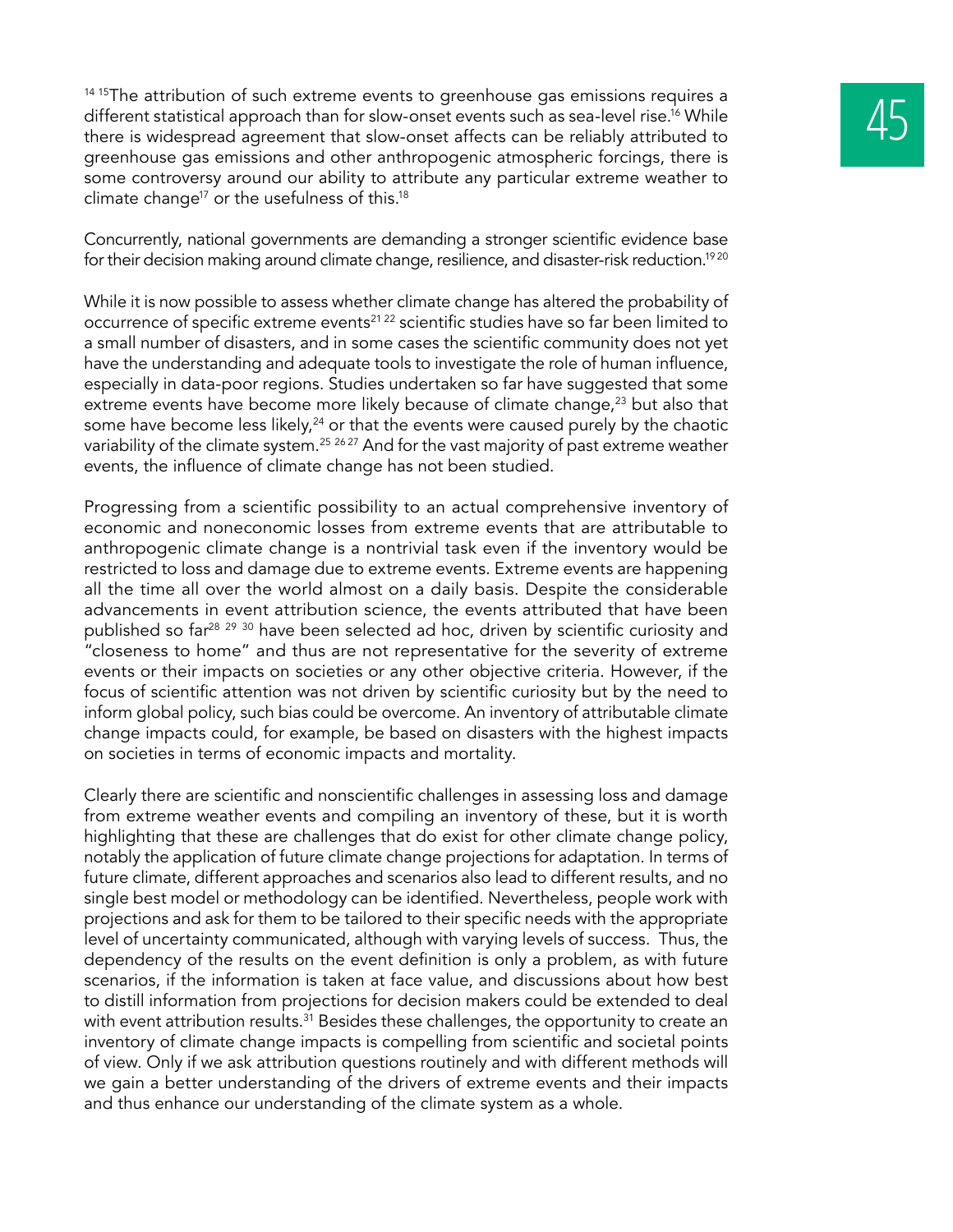

At the same time, knowing the impact of anthropogenic emissions on society today,<br>
even if this knowledge has gaps, could allow for exploration of more appropriate<br>
mechanisms to address climate change impacts and a more r even if this knowledge has gaps, could allow for exploration of more appropriate what is required to adapt to climate change and to deal with the residual damages societies cannot adapt to. This does not suggest that an impacts inventory would be a panacea or the only evidence taken into account in the context of adaptation or loss and damage, but it would certainly provide an insight into the impacts of anthropogenic climate change and would have the potential to contribute to a sound scientific basis to address adaptation and loss and damage.

- <sup>1</sup> Field, C.B, V.R. Barros, D.J. Dokken, K.J. Mach, M.D. Mastrandrea, T.E. Bilir, M. Chatterjee, et al. 2014. *Climate Change 2014: Impacts, Adaptation, and Vulnerability. Part A: Global and Sectoral Aspects. Contribution of Working Group II to the Fifth Assessment Report of the Intergovernmental Panel on Climate Change.* Cambridge and New York: Cambridge University Press.
- <sup>2</sup> Bhattacharya, Shaoni. 2003. "European Heatwave Causes 35,000 Deaths." *New Scientist*, Vol. 10, Oct. 2003.
- <sup>3</sup> Stott, P. A., D.A. Stone, and M. R. Allen. 2004. "Human Contribution to the European Heatwave of 2003." *Nature*, Vol. 432, pp. 610–614.
- <sup>4</sup> For example, see Robine, J.M., S.L. Cheung, S. Le Roy, H. Van Oyen, C. Griffiths, and J.P. Michel, F.R. Herrmann. 2008. "Death Toll Exceeded 70,000 in Europe During the Summer of 2003." *Comptes Rendus Biologies*. Vol. 331, No. 2, pp. 171-178.
- <sup>5</sup> For example, see Gsottbauer, E., & Gampfer, R. August 19, 2014. Liability mechanism to strike an ambitious climate agreement. *https://www.ethz.ch/en/news-and-events/zukun*ftsblog/archiv/2014/08/liability-mechanism-to-strike-an-ambitious-climate-agreement. *html*.
- <sup>6</sup> For example, see Goldenberg, S. July 14, 2014. "Eight Ways Climate Change is Making the World More Dangerous." *The Guardian*. http://www.theguardian.com/environment/blog/2014/jul/14/8 *charts-climate-change-world-more-dangerous*.
- <sup>7</sup> For example, see Wojewoda, N. March 29, 2014. "Europe: Climate Impacts Have Never Hit Closer to Home." http://350.org/europe-climate-impacts-have-never-hit-closer-to-home/.
- 8 For example, see Barrett, P. November 1, 2012. "It's Global Warming, Stupid." *Bloomberg Business*. *http://www.bloomberg.com/bw/articles/2012-11-01/its-global-warming-stupid#.*
- <sup>9</sup> For example, see Sano, N. November 11, 2013. "Typhoon Haiyan: We Cannot Afford to Procrastinate on Climate Action." *The Guardian*. http://www.theguardian.com/world/2013/nov/11/ty*phoon-haiyan-philippines-climate-change*.
- <sup>10</sup> Barrett, ""It's Global Warming, Stupid."
- <sup>11</sup> Stott, Stone, and Allen, "Human contribution."
- <sup>12</sup> Allen, M. 2003. "Liability for Climate Change: Will it Ever be Possible to Sue Anyone for Damaging the Climate." *Nature*, Vol. 421, pp. 891–892.
- <sup>13</sup> Pall, P., T. Aina, D. A. Stone, et al. 2011. *Nature*, Vol. 470, pp. 382–385.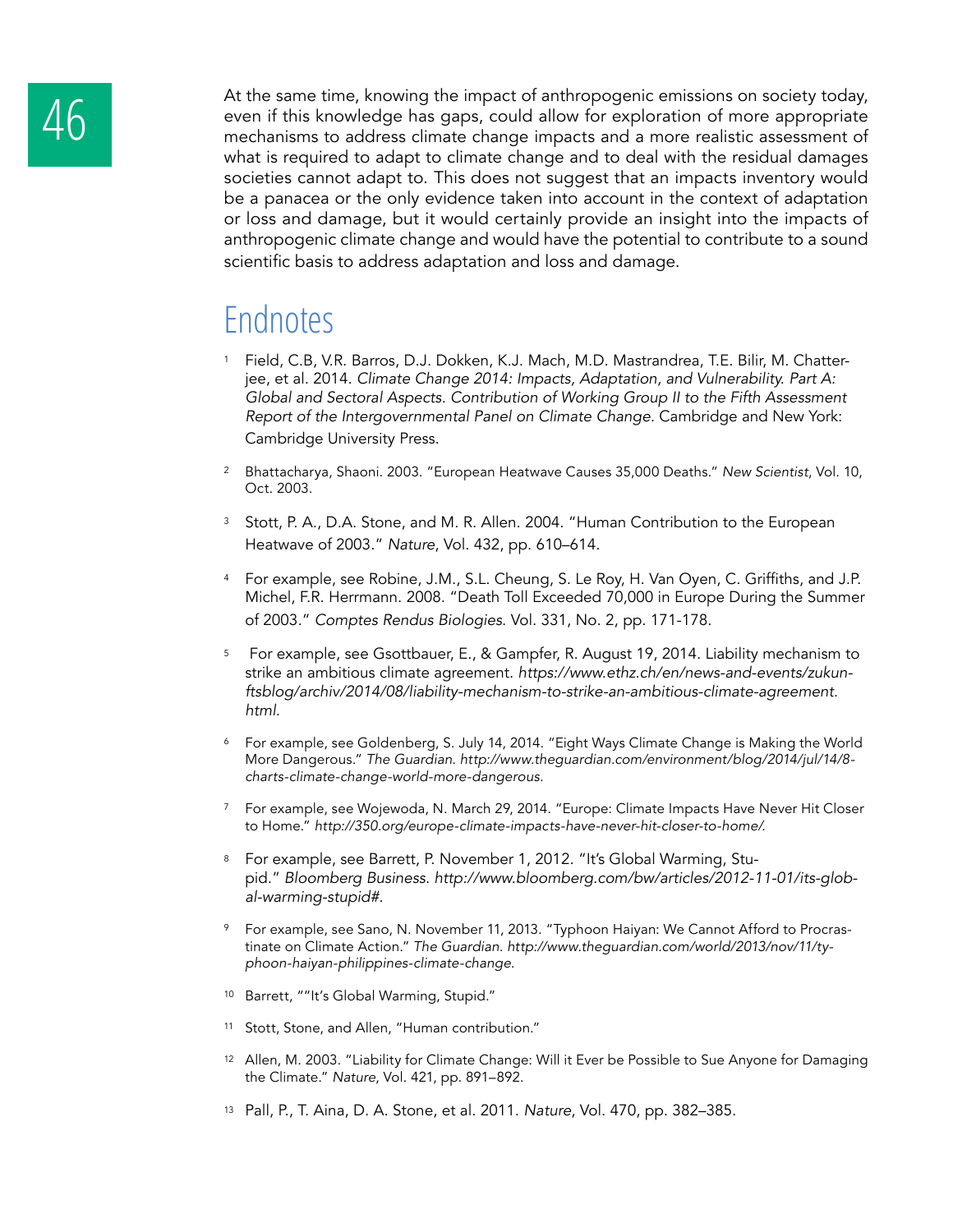- 14 Otto, F. E. L., N. Massey, G. J. van Oldenborgh, R. G. Jones, and M. R. Allen. 2012. "Reconciling<br>Two Approaches to Attribution of the 2010 Russian Heat Wave." Geophysical Research Letters,<br>Vol. 39, L04702. Two Approaches to Attribution of the 2010 Russian Heat Wave." *Geophysical Research Letters,*  Vol. 39, L04702.
- <sup>15</sup> Bindoff, N. L., P. A. Stott, K.M. AchutaRao, M.R. Allen, N. Gillett, D. Gutzler, K. Hansingo, et al. 2013. "Detection and Attribution of Climate Change: From Global to Regional." In *Climate*  Change 2013: The Physical Science Basis, Contribution of Working Group I to the Fifth Assess*ment Report of the Intergovernmental Panel on Climate Change. Edited by T. F. Stocker, d. Qin,* G.-K. Plattner, M. Tignor, S.K. Allen, J. Boschung, A. Nauels, et al. Cambridge and New York: Cambridge University Press.
- <sup>16</sup> Bindoff et al., "Detection and Attribution."
- <sup>17</sup> For example, see Trenberth, K. 2012. "Framing the Way to Relate Climate Extremes to Climate Change." *Climatic Change*, Vol. 115, pp. 283–290.
- 18 Hulme M., S. J. O'Neill, and S. Dessai. 2011. "Is Weather Event Attribution Necessary for Adaptation Funding?" *Science*, Vol. 334, No. 6057, pp. 764–765.
- <sup>19</sup> For example, see United Kingdom Department for International Development. *Promoting Innovation and Evidence-Based Approaches to Building Resilience and Responding to Humanitarian Crises: An Overview of DFID's Approach*. November 2014. *https://www.gov.uk/government/up*loads/system/uploads/attachment\_data/file/378373/Humanitarian\_Innovation\_and\_Evidence\_Programme\_stategy\_refresh.pdf.
- <sup>20</sup> For example, see United Nations Office for Disaster Risk Reduction. 2013. *Work Programme 2014–2015: Delivering Against the Strategic Framework*, pp. 1–46.
- <sup>21</sup> Stott, Stone, and Allen, "Human contribution."
- <sup>22</sup> Allen, "Liability for Climate Change."
- <sup>23</sup> For example, see Stott, Stone, and Allen, "Human contribution."
- <sup>24</sup> For example, see Kay A., S. Crooks, P. Pall, and D. Stone. 2011. "Attribution of Autumn/Winter 2000 Flood Risk in England to Anthropogenic Climate Change: A Catchment-Based Study." *Journal of Hydrology,* Vol. 406, pp. 97–112.
- <sup>25</sup> For example, see Peterson, T. C., P. A. Stott, and S. Herring, F.W. Zwiers, G.C. Hegerl. 2012. "Explaining Extreme Events of 2011 from a Climate Perspective." *Bulletin of the American Meteorological Society* Vol.93, No. 9, pp. 1041–1067.
- <sup>26</sup> For example, see Peterson, T. C., M. P. Hoerling, P. A. Stott, and S. Herring. 2013. "Explaining Extreme Events of 2012 from a Climate Perspective." *Bulletin of the American Meteorological Society*, Vol. 94, pp. S1–S74
- <sup>27</sup> For example, see Herring, S. C., M. P. Hoerling, T. C. Peterson, and P. A. Stott. 2014. "Explaining Extreme Events of 2013 from a Climate Perspective." *Bulletin of the American Meteorological Society*, Vol. 95, pp. S1–S96.
- <sup>28</sup> For example, see Peterson et al., "Explaining Extreme Events of 2011."
- <sup>29</sup> For example, see Peterson, Stott, and Herring, "Explaining Extreme Events of 2012."
- <sup>30</sup> For example, see Herring et al., "Explaining Extreme Events of 2012."
- <sup>31</sup> For example, see Weaver, C. P., T. J. Lempert, C. Brown, J. A. Hall, D. Revell, and D. Sarewitz. 2013. "Improving the Contribution of Climate Model Information to Decision Making: The Value of Demands of Robust Decision Frameworks." *Wiley Interdisciplinary Reviews: Climate Change*, Vol. 4, No. 1, pp. 39–60. doi:10.1002/wcc.202.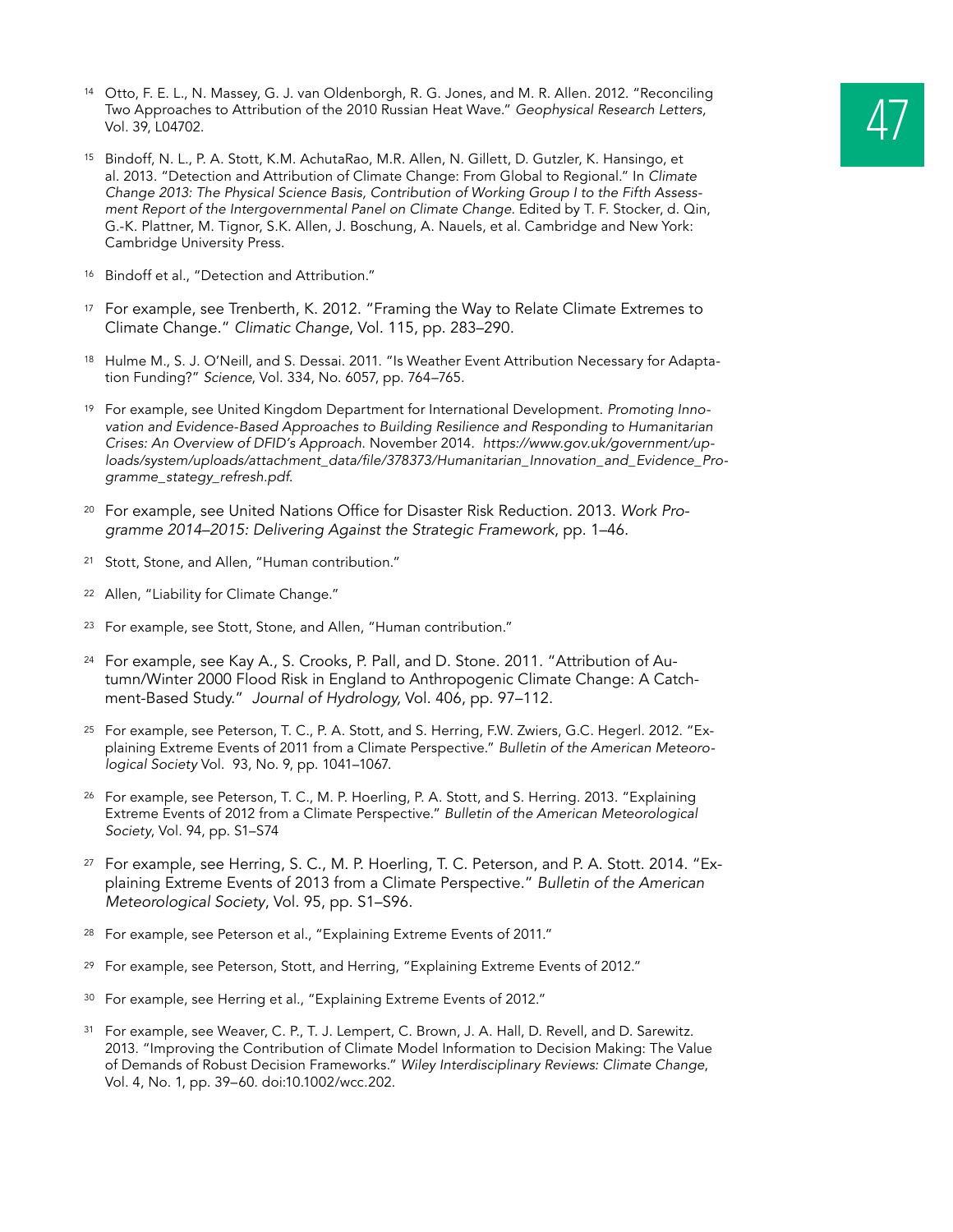# 48 Quantifying Development Needs: An Energy-Centered Approach to Climate Justice

Dr. Narasimha D. Rao, International Institute for Applied Systems Analysis (co-author: William Lamb, U. of Manchester)

#### Abstract

Despite the vast literature on global climate justice, there is a surprising lack of studies that attempt to quantify the emissions impact of basic human development, even though many of these frameworks aim, either implicitly or explicitly, to shield basic human development from the costs of mitigation.<sup>1</sup> Broadly, the literature that frames distributive justice in terms of emissions rights neglects to relate these rights to development needs, making them susceptible to claims of "hot air." Proposals that aim to differentiate nations' capacity to mitigate define relatively arbitrary, universal thresholds of exemption, $^2$  typically in terms of income $^3$  or emissions, which ignore the heterogeneity in countries' energy sectors, and consequently their mitigation costs.<sup>4</sup> Yet, achieving climate stabilization at 450 ppm or less would significantly restrict global growth in energy, whose sufficiency for even basic development is not known.<sup>5</sup>

This paper presents a new basis for differentiating countries' mitigation responsibilities based neither on emissions rights nor income differences, but directly linking human development needs to greenhouse gas emissions through energy. Drawing on the well-known linkages between energy and human development, this paper presents theoretically and empirically grounded quantification of countries' energy needs for achieving basic human development. Using different indicators of human development (HD), including life expectancy and a composite (new) basic needs indicator, the historical relationship between countries' energy consumption and HD are estimated, and then projected into the future. The methodology also estimates historical decoupling between HD and energy use so as to account for technological progress. Carbon intensities of energy are then separately applied based on "business as usual" as defined in the LIMITS<sup>6</sup> integrated assessment study.

Figure 1 depicts the cumulative per capita energy consumption required to meet development needs from 2010–2050; in comparison to Centrally Planned Asia (CPA), Africa and South Asia are likely to consume significantly less (final) energy as they progress toward meeting basic needs (approximately 28 and 29gigajoules(GJ)/capita/year, respectively, compared to 40GJ/capita/year in CPA). Of course these regions reach their maximum energy expenditure corresponding to the development threshold at a much later stage, but this does allow time for interventions to be made.

These energy "needs" might be used to define a floor of "development emissions" that is excluded from obligations to mitigate. In absolute cumulative terms between 2011 and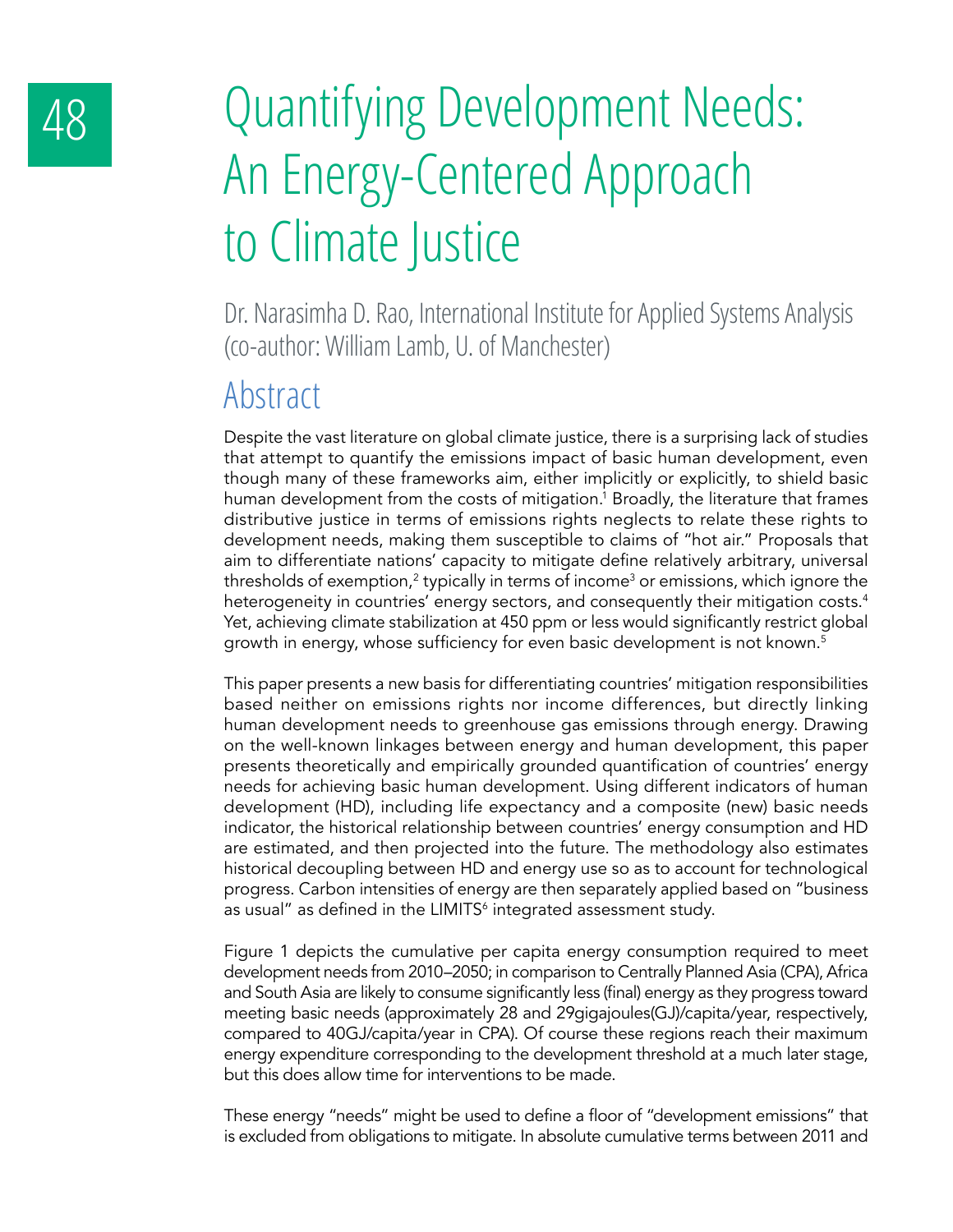2050, focusing on the most expensive indicator from basic needs and life expectancy in each<br>region, a baseline floor would constitute approximately 216GtCO2e for Africa (4.2tCO2e<br>per capita), 442GtCO2e for China and CPA (6 region, a baseline floor would constitute approximately 216GtCO2e for Africa (4.2tCO2e and South Asia (4.1tCO2e per capita). Note that these numbers are derived from these regions' respective starting points and historical rates of progression, and include both the emissions for achieving and maintaining the chosen human development thresholds. As such, these estimates represent emissions associated with basic human development that these regions are likely to generate by 2050 at historical progress rates. Thus, Africa would occupy the least carbon space, even though the region has the highest shortfall in human development, because of its slow rate of progress.

Compared to the global carbon budget in the chosen 450ppm stabilization scenario (1581GtCO2e for 2010–2100), development requirements in these regions constitute 63 percent of total global emissions emitted by 2050. This high figure underlines the importance of early interventions to improve the efficiency of human development. It also suggests that a development floor of emissions may be larger than currently appreciated in integrated assessment models and policy circles, particularly those that are formed on the basis of a least-cost allocation.

The cumulative emissions budgets for countries, so calculated, provide country-specific estimates of development needs for a universal set of HD standards, which can serve as a basis for deriving countries' mitigation responsibility. However, these results are only a starting point for defining a practical efforts-sharing regime. Further work is needed to build in incentives for delivering human development in the most sustainable manner, by maximizing cobenefits, for instance.



#### **Figure 1: Cumulative Projections of Per Capita Energy Consumption and Total Greenhouse Gas (GHG) Emissions for Human Development**

*Cumulative per capita energy and cumulative total greenhouse gas emissions required for human development in three regions in 2010–2050. The bar whiskers represent a sensitivity range, the upper*  bound consisting of a higher human development threshold (72.85 years, 89.99% access) and a low *decoupling rate (a constant level from 2010); the lower bound consisting of low human development*  thresholds (70.37 years, 83.5% access) and a higher decoupling rate projected to 2020 and constant *thereafter. Color code: grey: 450 ppm "least cost" allocation; purple: life-expectancy-based GHG emissions; green: basic-need-based GHG emissions; red: GDP-growth-based GHG emissions.*

This work builds on a recent publication in *Global Environmental Change*<sup>7</sup> and presents preliminary ideas from research commencing shortly as part of a European Research Council Starting Grant entitled "Decent Living Energy: Energy and Emissions Thresholds for Providing Decent Living Standards to All."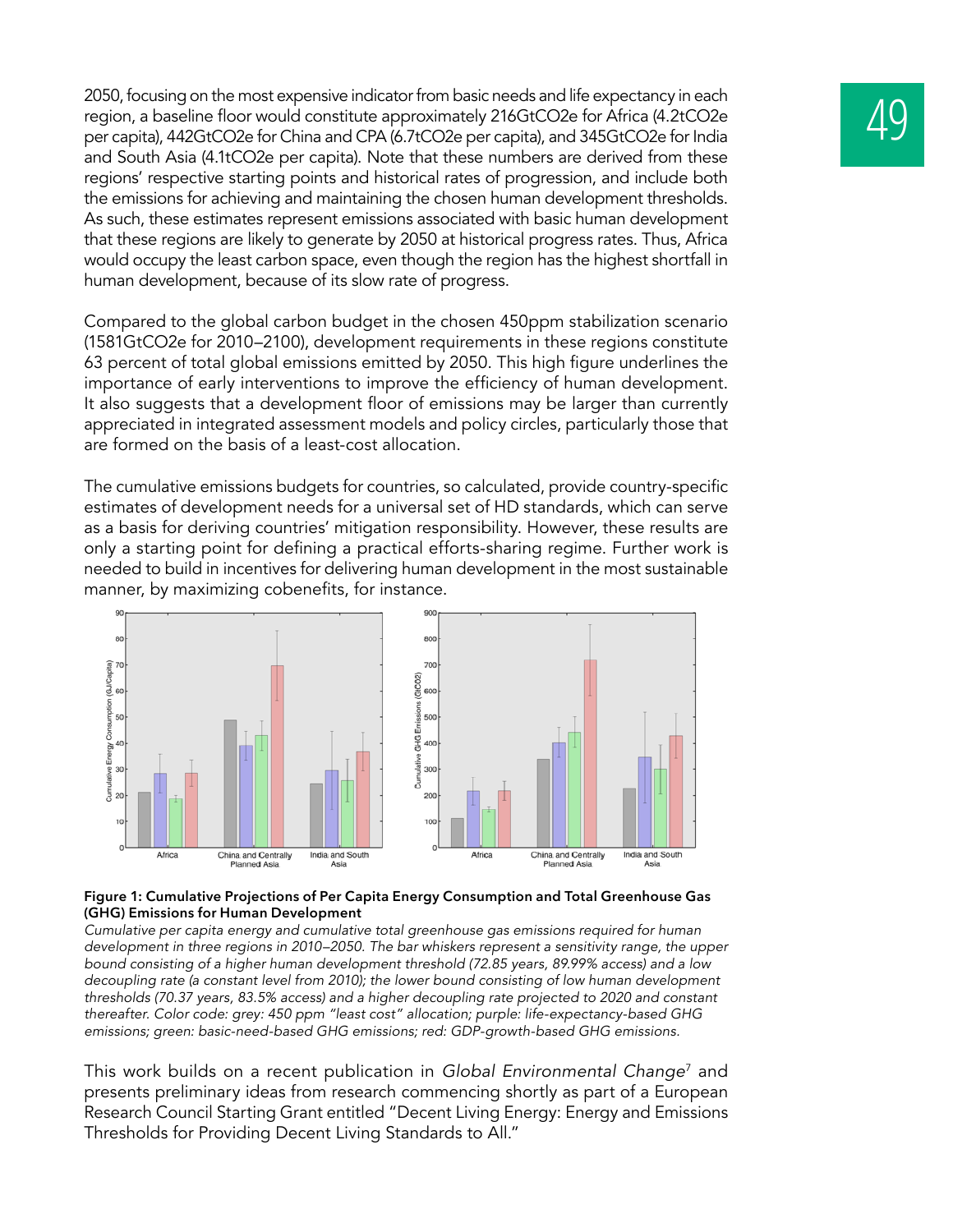- <sup>32</sup> Rao, N. 2011. "Climate Change and Equity: Different Metrics and Views." In *A Handbook on Climate Change and India*, edited by N.K. Dubash. New Delhi: Oxford University Press.
- 33 Rao, N. 2013. "International and Intranational Equity in Burden-Sharing Agreements for Climate Change Mitigation." *International Environmental Agreements: Politics, Law and Diplomacy*, Vol. 14, No. 2, pp. 129–46.
- <sup>34</sup> Baer, P., S. Kartha, T. Athanasiou, and E. Kemp-Benedict. 2009. "The Greenhouse Development Rights Framework: Drawing Attention to Inequality Within Nations in the Global Climate Policy Debate." *Development and Change*, Vol. 40, pp. 1121–1138.
- <sup>35</sup> Chakravarty, S., A. Chikkatur, H. de Coninck, S. Pacala, R. Socolow, and M. Tavoni. 2009. "Sharing Global CO2 Emission Reductions Among One Billion High Emitters." *Proceedings of the National Academy of Sciences*, pnas-0905232106.
- <sup>36</sup> Steckel, J. C., R. J. Brecha, J. Strefler, M. Jakob, and G. Luderer. 2013. "Development Without Energy? Assessing Future Scenarios of Energy Consumption in Developing Countries." *Ecological Economics.* Vol. 90, pp. 53–67.
- <sup>37</sup> LIMITS refers to the Low Climate Impact Scenarios and the Implications of Required Tight Emission Control Strategies project. See www.feem-project.net/limits/, or Kriegler, E., M. Tavoni, T. Aboumahboub, G. Luderer, K. Calvin, G. Demaere, V. Krey, et al. 2013. "What Does the 2°C Target Imply for a Global Climate Agreement in 2020? The LIMITS Study on Durban Platform Scenarios." *Climate Change Economics.* Vol 4, No. 4, p. 1340010.
- <sup>38</sup> Lamb, W., and N. D. Rao. 2015. "Human Development in a Climate-Constrained World: What the Past Says About the Future." *Global Environmental Change*, Vol. 33, pp. 14–22.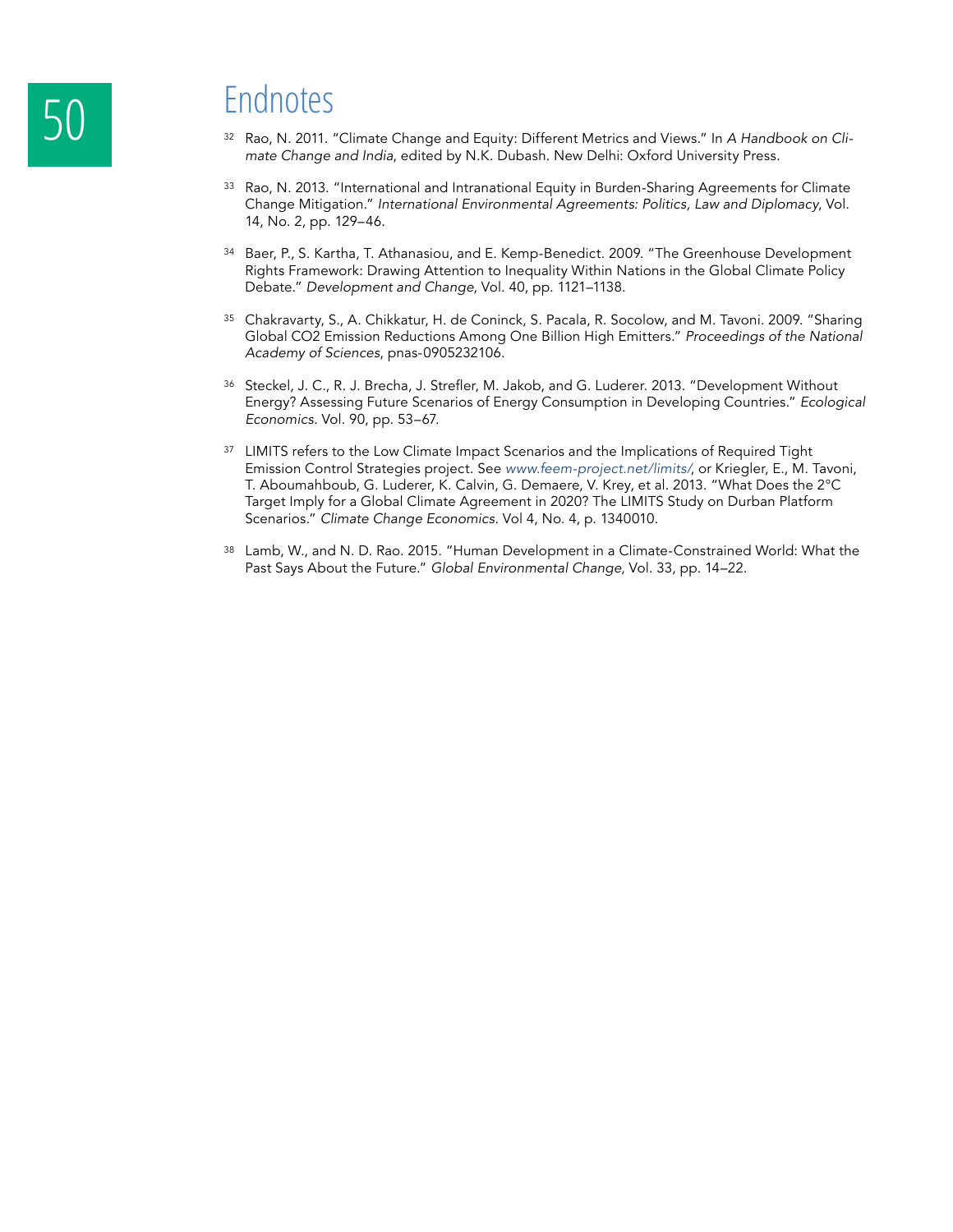# Revisiting Debt-for-Climate Swaps as an Alternative Source of Climate Finance

Tim Stumhofer, Fellow, Robert Bosch Foundation

#### Overview

This paper considers debt-for-climate swaps (DfC) an "alternative" source of climate finance that has occasionally come to the fore in long-term climate finance negotiations but has largely been relegated to the fringe of this dialogue. In an effort to better understand DfC, this briefing proceeds by introducing the contemporary discourse on climate finance sources. An overview of DfC is then presented, describing the mechanism's design, history, and political advantages/limitations. The paper concludes with a brief discussion of DfC's quantified potential.

### Climate Finance and the \$100-Billion Question

In 2009, at the 15th Conference of the Parties to the United Nations Framework Convention on Climate Change (UNFCCC COP15), the developed world introduced a significant financial commitment to assist developing countries in addressing climate change: "In the context of meaningful mitigation actions and transparency on implementation, developed countries commit to a goal of mobilizing jointly USD 100 billion dollars a year by 2020 to address the needs of developing countries."1 Since its introduction, this \$100-billion mobilization target has been central in framing longterm climate finance negotiations. $^2$  Guided by this text, the ensuing climate finance discourse has also been forced to confront ambiguity inscribed within it. Principally at issue is the lack of a common understanding on what constitutes climate finance. Put succinctly by the UNFCCC Standing Committee on Finance: "The UNFCCC does not have a definition of climate finance."<sup>3</sup>

At a methodological level, the absence of agreed upon definitional climate finance accounting rules has led to ambiguity in how to calculate and attribute ownership to specific climate finance interventions.4 In a corollary concern, broad ambiguity persists on basic questions of scoping, particularly around which financial sources should be "counted" as climate finance. This question of permissible sources was put in openended terms in the Copenhagen Accord's framing of its \$100-billion climate finance mobilization target: "This funding will come from a wide variety of sources, public and private, bilateral and multilateral, including alternative sources of finance."<sup>5</sup>

#### Developing Climate Finance Pathways

Confronting the Copenhagen target's ambiguity, in early 2010, UN Secretary-General Ban Ki-moon organized a high-profile process to assess the feasibility of meeting this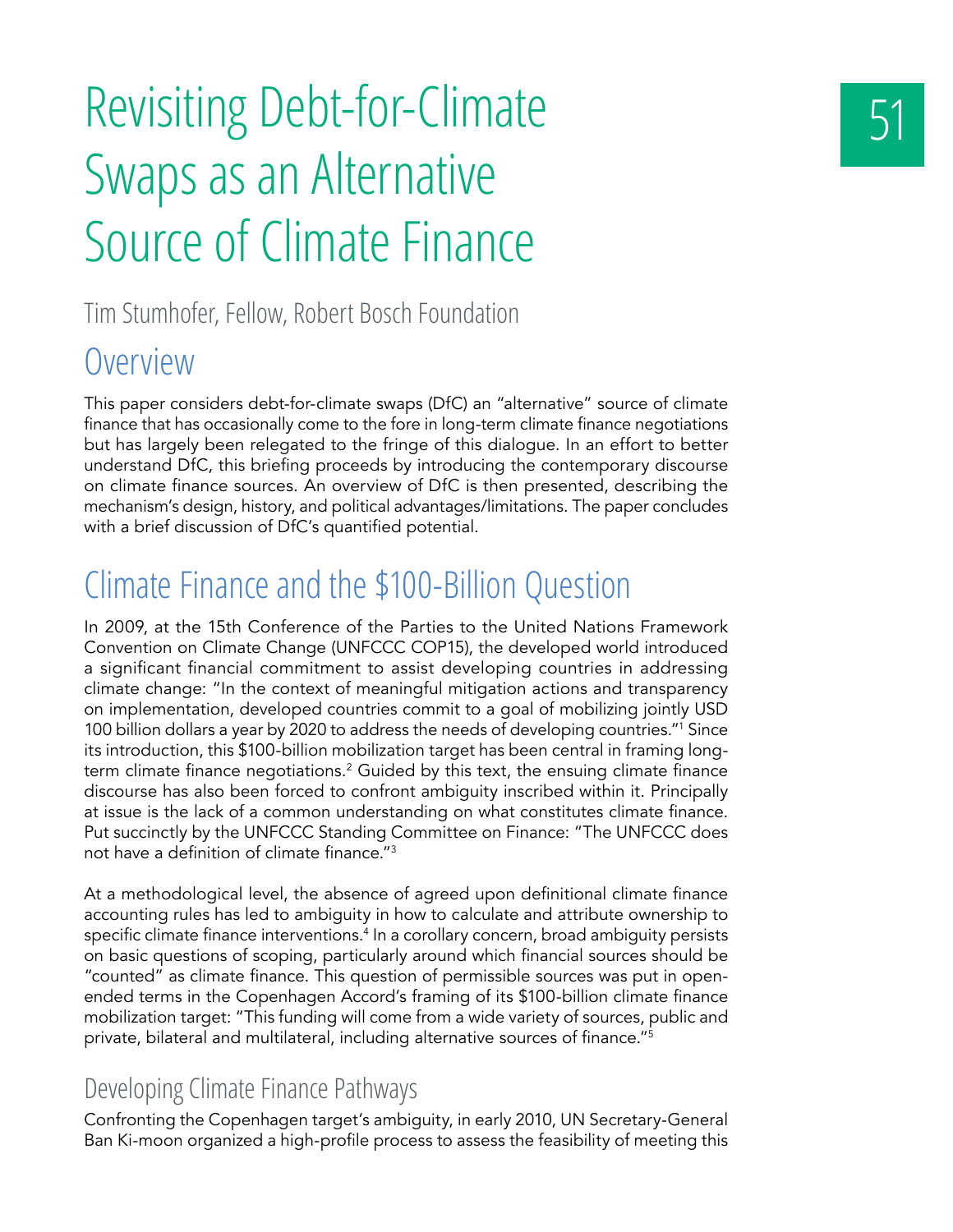climate finance goal. The so-called High Level Advisory Group on Climate Financing<br>(AGF) brought together an executive panel of global leaders who presided over inputs<br>from a series of expert-led technical working groups a (AGF) brought together an executive panel of global leaders who presided over inputs from a series of expert-led technical working groups and an extensive stakeholder outreach and engagement process.<sup>6</sup> In November 2010, the nearly year-long process publicly released a summary report that provided quantitative projections for a number of financial sources in support of its conclusion that the \$100-billion target was "challenging but feasible."7 A full list of the AGF's work streams and the sources it considered is outlined in Table 1.

| Sector  | AGF work stream (WS)                         | Specific proposal considered                                                                                                           |
|---------|----------------------------------------------|----------------------------------------------------------------------------------------------------------------------------------------|
| Public  | WS1: Carbon market public<br>revenues        | Revenues from auctioning international units (e.g., AAUs under<br>the Kyoto Protocol)                                                  |
|         |                                              | Revenues from auctioning emission allowances for domestic<br>schemes (e.g., EUAs under EU ETS)                                         |
|         |                                              | Revenues from offset levies (i.e., withholding a share of offset<br>revenues)                                                          |
|         | WS2: International transport                 | Revenues from taxes on international aviation and shipping<br>through creation of emissions trading scheme or fuel or ticket<br>levies |
|         | WS3: Carbon-related sources                  | Revenues from a wires charge, a small charge levied on<br>electricity generation linked to production or emissions                     |
|         |                                              | Revenues generated from diverting developed country fossil<br>fuel subsidies                                                           |
|         |                                              | Revenues from fossil fuel extraction royalties/licenses                                                                                |
|         |                                              | Revenues from national carbon taxes in developed countries                                                                             |
|         | WS4: International financial<br>institutions | Resources generated from MDBs using current balance sheet<br>headroom                                                                  |
|         |                                              | Resources created from further replenishment and paid-in<br>capital contributions to MDBs                                              |
|         |                                              | Fund financed by commitment of existing or new special<br>drawing rights                                                               |
|         | WS5: Financial transaction tax               | Revenues from a global financial transaction tax, with a focus<br>on foreign exchange transactions                                     |
|         | WS6: Direct budget<br>contributions          | Direct budgetary contributions                                                                                                         |
| Private | WS7: Public-private leverage                 | Flows of international private finance resulting from public<br>developed country interventions                                        |
|         | WS8: Carbon markets                          | Transfer of resources to developing countries to purchase<br>offsets                                                                   |

#### *Table 1. Climate Finance Sources Considered in the AGF Report*

*Source: Adapted from* Report of the Secretary-General's High-level Advisory Group on Climate Change Financing<sup>8</sup>; AAU: assigned amount unit; EUA: European Union allowance; EU ETS: European Union *emissions trading system; MDB: multilateral development bank*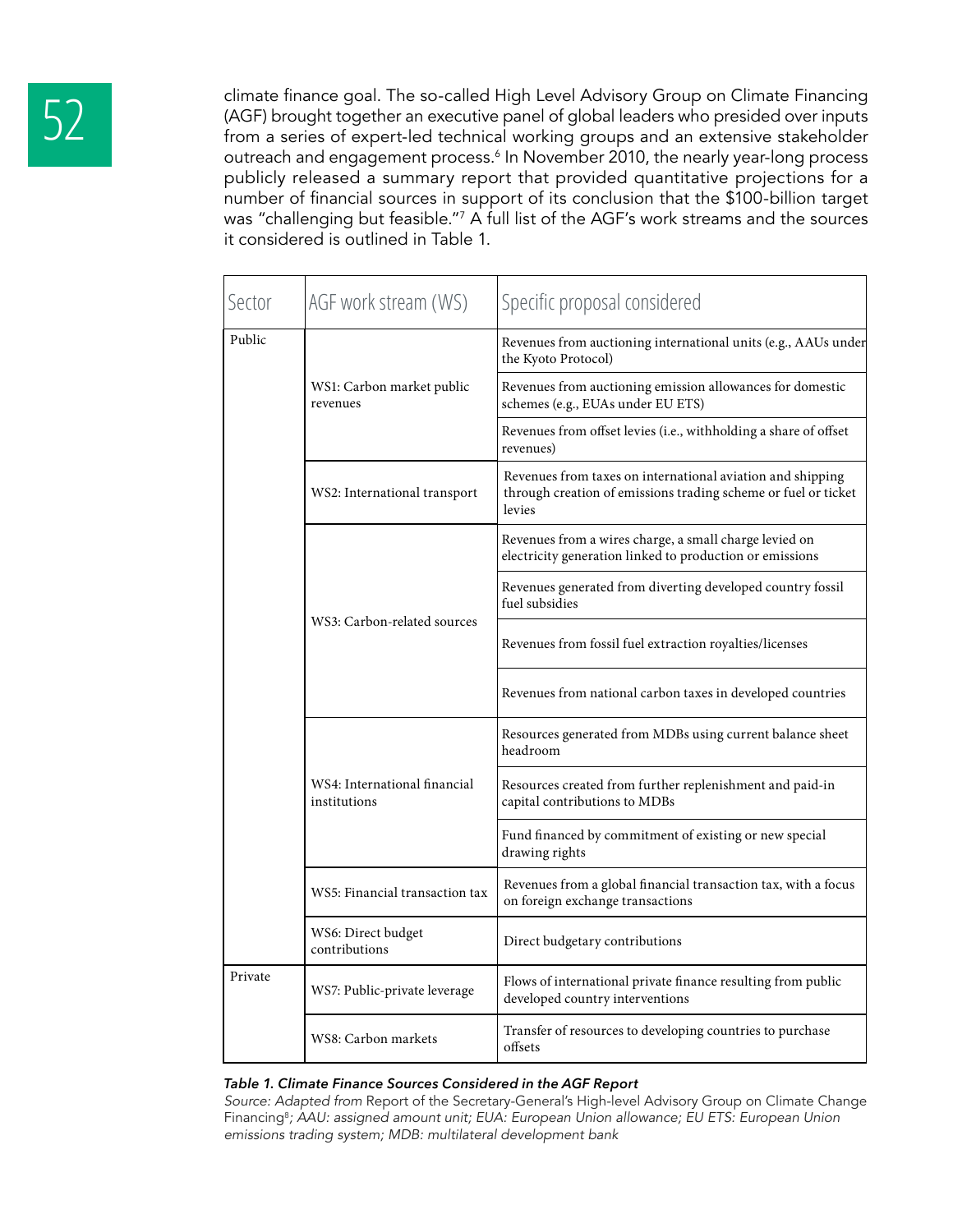The landscape of climate finance sources introduced in the AGF has been mirrored<br>in subsequent efforts to hypothesize pathways to and track progress against the<br>Copenhagen mobilization target.<sup>9 10</sup> Notably, the AGF and th in subsequent efforts to hypothesize pathways to and track progress against the research initiatives on climate finance sources have excluded debt relief or debt-fordevelopment swaps.

#### Debt-for-Development Swaps

The debt-for-development swap has been a part of the development finance landscape since the 1980s. While the exact mechanics and institutional arrangements vary, conceptually debt-for-development exchanges see creditors forgive loans on the condition that debtor nations apply a portion of their canceled debt to fund agreedupon domestic development objectives.11 Figure 1 summarizes the financial flows and institutions involved in a typical debt-for-development swap.



#### *Figure 1. An Example of a Bilateral Debt-for-Nature Transaction*

*Source: Excerpted from Debt-for-Nature Initiatives and the Tropical Forest Conservation Act: Status and Implementation*<sup>12</sup>

*Figure 1 describes a bilateral transaction from a US government program. Debt-for-development*  swaps are also often conducted in three-party configurations where a nongovernmental organization *(NGO) stands in to purchase debt from the creditor. In this approach, the NGO instead of the creditor works directly with a given debtor government.*<sup>13</sup>

#### Challenges and Opportunities for Debt-for-Climate Swaps

In a synthesis article published in *Nature Climate Change, Fenton* et al. advocate for DfC as a valuable mechanism to scale climate finance. They highlight four key advantages debt swaps present as a source of climate finance: (1) the potential to reduce strain on national donor budgets while facilitating domestic financing in debtor countries, (2) a new instrument to chip away at the \$100-billion Copenhagen climate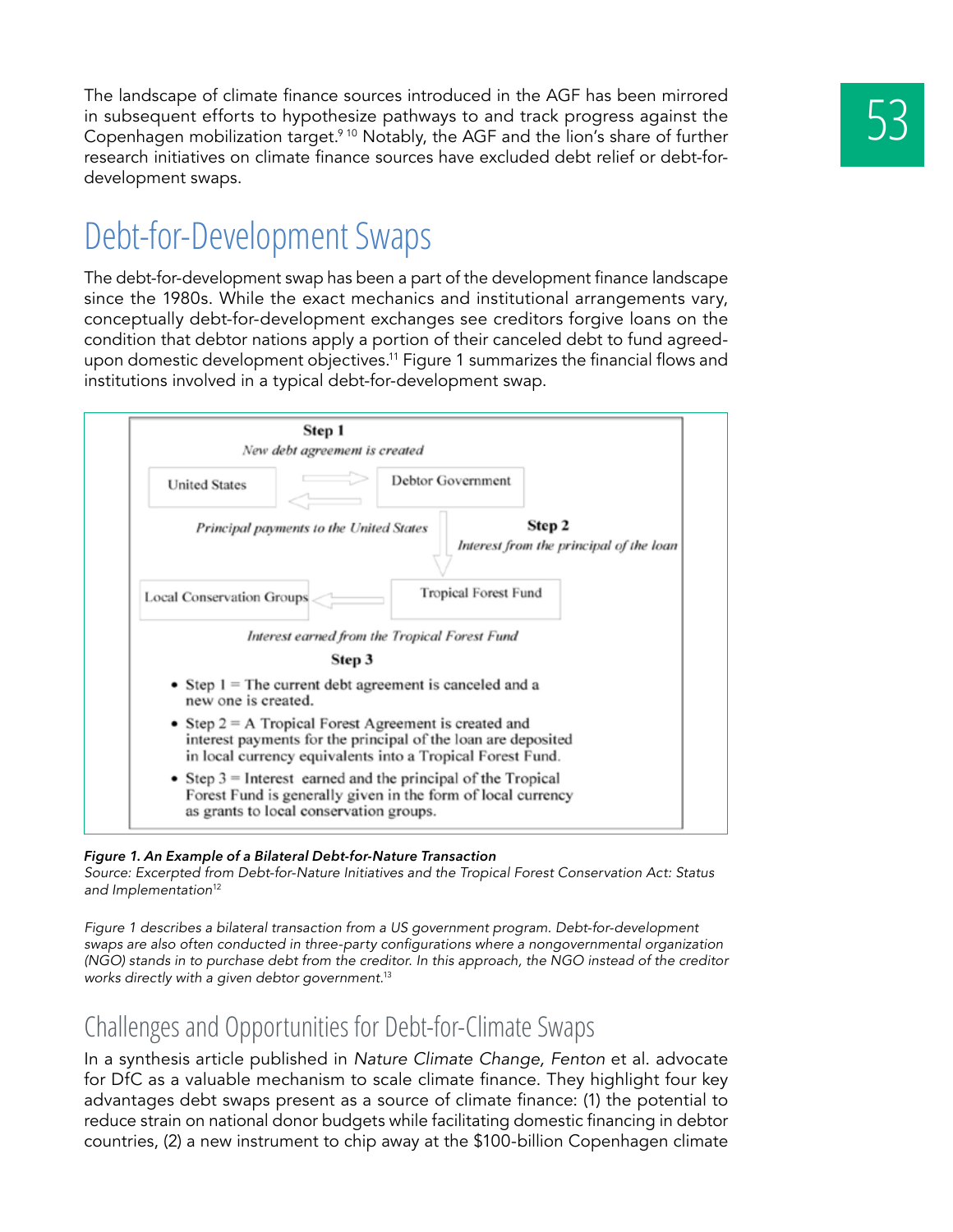finance target, (3) a mechanism that is well suited to meet the UNFCCC requirement<br>for predictability (Article 4) and the call for alternative sources of finance, and (4) in<br>a corollary to the first item, a finance stream for predictability (Article 4) and the call for alternative sources of finance, and (4) in a corollary to the first item, a finance stream that may be viewed as more politically palatable by countries managing budgets in austere times.<sup>14</sup>

> At this high level, the benefits are clear. However, a review of the broader debt-fordevelopment literature reveals a number of complexities that present potential hurdles to debt-for-climate, including:

- Fishing in the same pond—An increasing number of sectors (e.g., debt for nature, health, education) are competing for a finite number of debt conversion opportunities.15
- Slow and contextual—Each swap requires an appropriate debt title to be identified and buy-in on both debt relief and the swap's objective achieved by the creditor and debtor.
- Interaction with existing debt relief programs—Broad debt relief initiatives (Paris Club Highly Indebted Poor Countries Initiative/Multilateral Debt Relief Initiative under the G-8 in 2005) have reduced the volume of swappable debt and turned attention away from swaps.16
- Incentivizing debt taking ("moral hazard")—As with all forms of debt relief, the expectation of further debt write-offs at a later date can be seen as leading to an overwillingness to take on debt.<sup>17</sup> (This also links to broader moral arguments levied against debt swaps.<sup>18</sup>)
- Creditor policies can moot political benefits—Policies in lender countries that recharacterize debt swaps in domestic appropriations accounting can limit political advantages of swaps.19

#### Recent Politics and Practice of Debt-for-Climate Swaps

While many debt-for-nature swaps may meet a technical definition of DfC, few swaps have explicitly been labeled such. Notable exceptions include:

- Fast Start Finance (FSF)—Italy and the United States counted debt swaps in their FSF submissions, including forest conservation, Reducing Emissions from Deforestation and Forest Degradation (also called REDD+), and adaptation projects in Asia and Latin America. Together these swaps accounted for 0.3 percent of total FSF.<sup>202122</sup>
- DfC and the Clean Development Mechanism (CDM)—At least one swap (Spain to Uruguay) was used to finance a wind farm CDM project. $23$

DfC has also been raised as a climate finance source in various forums, before and after the Copenhagen Accord.

• UNFCCC COP15—Indonesia, a country with a long background in debt-fordevelopment agreements, added "external debt swap/relief" as a source of finance in August 2009 UNFCCC consultations. This became part of the negotiating text in COP15 but was jettisoned in negotiations.<sup>24</sup>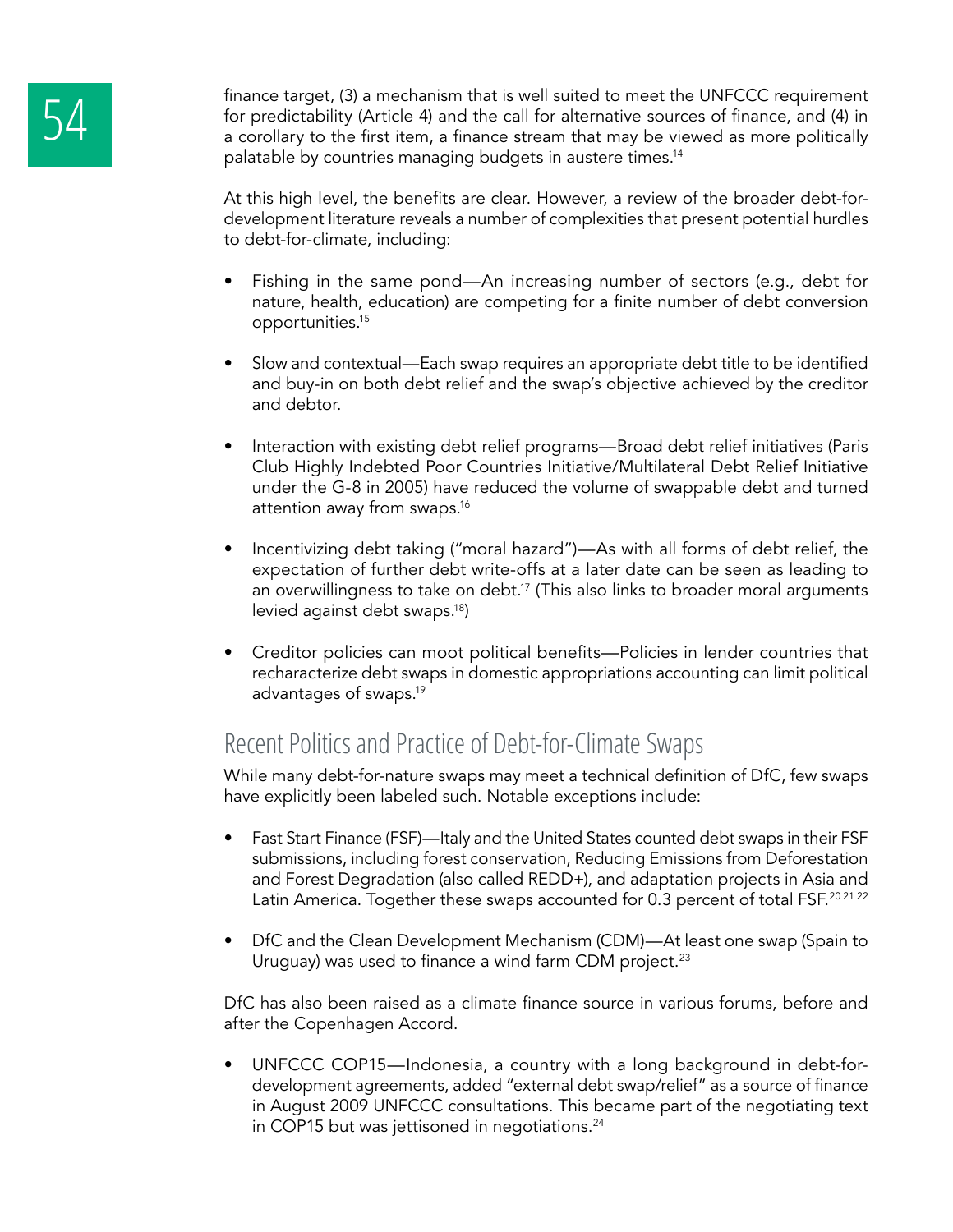- Postcolonial groups—In 2009, the Commonwealth Secretariat and the Organisation<br>Internationale de la Francophonie raised the issue of "debt relief to combat<br>climate change."<sup>25</sup> The Commonwealth Secretariat remains visibl Internationale de la Francophonie raised the issue of "debt relief to combat topic, for example, producing papers in 2013 and 2015 examining the feasibility of multilateral debt relief in small island developing states (SIDS) as a source of climate finance and submitting a similar proposal to the 2014 PrepCom for the Annual SIDS Conference.<sup>26 27</sup> 28
- NGO involvement—The Nature Conservancy (TNC), an NGO with extensive experience facilitating debt-for-nature swaps, has since 2011 been advocating the potential of debt-for-climate swaps in SIDS.<sup>29</sup> In conjunction with JP Morgan, TNC is presently marketing a three-party, \$78-million climate adaptation themed swap in the Seychelles (a Commonwealth SIDS).<sup>30</sup>

#### Quantitatively Estimating Debt-for-Climate's Potential

This paper does not attempt to harmonize estimates on the volume or scope of participation in debt-for-development programs to date. However, it is worth noting that from 1987 to 2007, swaps exchanged a face value of \$5.7 billion in debt titles for \$3.6 billion of financing for development projects.<sup>31</sup> Estimations of the volume of debt eligible for debt-for-development swaps are heavily caveated due to data limitations exacerbated by the country-to-country nature of swaps, legal and political impediments, and interactions with many of the constraints and complexities documented earlier in this paper. Indeed, one of the more comprehensive analyses opens with the qualifier: "assessing how much debt is still available/eligible for swap purposes is a difficult if not impossible task."32

A complete evaluation would need to scope what type of debt titles (commercial, bilateral, and multilateral) would be eligible and parse by debtor country stage of development. Few estimates of "swappable" debt exist and should be interpreted with caution. For a sense of scale, one 2011 estimate examining only bilateral and limited commercial debt titles found \$236 billion in eligible debt titles, mostly in middle-income countries.33 Earlier this year a separate review limited to multilateral debt in small vulnerable economies identified \$4.5 billion in swappable debt primarily in poorer nations.<sup>34</sup>

- <sup>1</sup> UNFCCC. 2009. *Decision2/CP.15, Copenhagen Accord*. UNFCCC, December 18, 2009. *http://unf*ccc.int/files/meetings/cop\_15/application/pdf/cop15\_cph\_auv.pdf*.*
- <sup>2</sup> UNFCCC. 2013. *High-level Ministerial Dialogue on Climate Finance Co-Chairs, Summary*. UNFC-CC, November 20, 2013*.* http://unfccc.int/files/meetings/warsaw\_nov\_2013/application/pdf/hlmdcc\_co-chairs\_summary.pdf*.*
- <sup>3</sup> UNFCCC. 2014. *Standing Committee on Finance 2014 Biennial Assessment and Overview of Climate Finance Flows*. UNFCCC. http://unfccc.int/files/cooperation\_and\_support/financial\_mechanism/standing\_committee/application/pdf/2014\_biennial\_assessment\_and\_overview\_of\_climate\_finance\_flows\_report\_web.pdf*.*
- <sup>4</sup> Caruso, R., and J. Ellis. 2013. "Comparing Definitions and Methods to Estimate Mobilised Climate Finance." Organization for Economic Cooperation and Development (OECD). *http://www.oecd-ili*brary.org/environment/comparing-definitions-and-methods-to-estimate-mobilised-climate-finance\_5k44wj0s6fq2-en*.*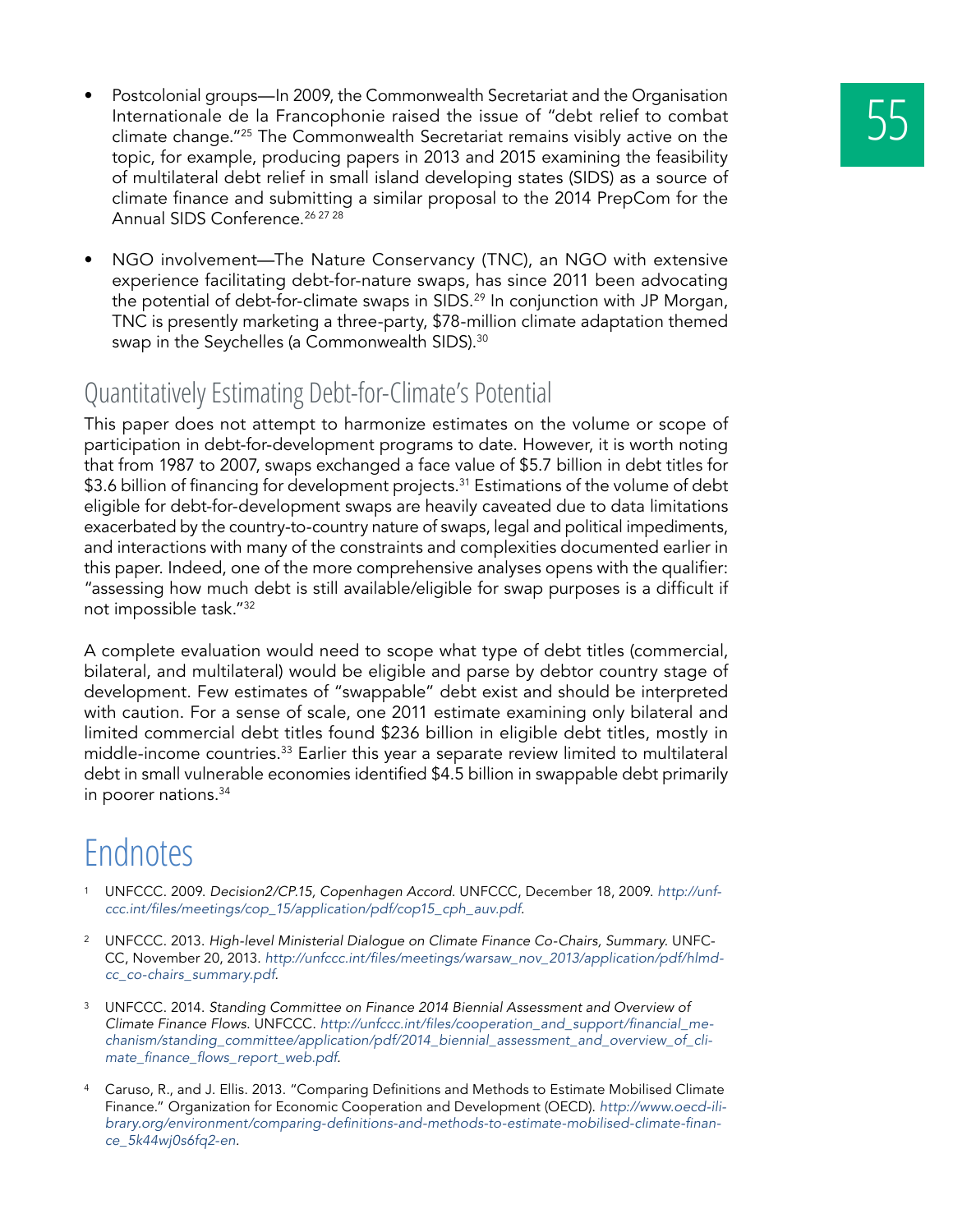- 
- 5 UNFCCC. 2009. *Decision2/CP.15, Copenhagen Accord.*<br>46 AGF (High Level Advisory Group on Climate Financing).<br>High-level Advisory Group of the UN Secretary-General <sup>6</sup> AGF (High Level Advisory Group on Climate Financing). 2010. *Roadmap for the Work of the High-level Advisory Group of the UN Secretary-General on Climate Change Financing (AGF)*. United Nations Secretary-General. *http://www.usclimatenetwork.org/resource-database/roadmap-for-the-work-of-the-high-level-advisory-group-of-the-un-secretary-general-on-climate-chan*ge-financing-agf*.*
	- <sup>7</sup> AGF (High Level Advisory Group on Climate Financing). 2010. *Report of the Secretary-General's High-level Advisory Group on Climate Change Financing.* United Nations Secretary-General. http://www.un.org/wcm/webdav/site/climatechange/shared/Documents/AGF\_reports/AGF\_Final\_Report.pdf.
	- <sup>8</sup> Ibid.
	- <sup>9</sup> World Bank, International Monetary Fund, Organization for Economic Cooperation and Development, African Development Bank, Asian Development Bank, European Bank for Reconstruction and Development, European Investment Bank, et al. 2011. *Mobilizing Climate Finance. Prepared for the G-20 Finance Ministers*. World Bank in cooperation with the International Monetary Fund, OECD, and regional development banks.
	- <sup>10</sup> Buchner, B., A. Falconer, M. Herve-Mignucci, C. Trabacchi, M. Brinkman. 2011. The Landscape of Climate Finance. Climate Policy Initiative. *http://climatepolicyinitiative.org/wp-content/ uploads/2011/10/The-Landscape-of-Climate-Finance-120120.pdf*.
	- <sup>11</sup> Buckley, R. P. 2009. "Debt-for-Development Exchanges: An Innovative Response to the Global Financial Crisis." *UNSW Law Journal*, Vol. 32, No. 2, pp. 620–645. http://www.unswlawjournal.unsw. edu.au/sites/default/files/34\_buckley\_2009.pdf.
	- <sup>12</sup> Sheikh, P. A. 2010. *Debt-for-Nature Initiatives and the Tropical Forest Conservation Act: Status and Implementation*. Congressional Research Service Report for Congress (March 30, 2010 update). https://www.cbd.int/financial/debtnature/g-inventory2010.pdf*.*
	- <sup>13</sup> Ibid.
	- <sup>14</sup> Fenton, A., H. Wright, S. Afionis, J. Paavola, and S. Huq. 2014. "Debt Relief and Financing Climate Change Action." *Nature Climate Change*, Vol. 4, No. 8, pp. 650–653.
	- <sup>15</sup> Cassimon, D., and D. Essers. 2011. "Overview of Debt Relief Policies, Debt Size and Lessons From Debt Swaps for Education. In *Debt Swaps and Debt Conversion Development Bonds for Education: Final Report for UNESCO Advisory Panel of Experts on Debt Swaps and Innovative Approaches to Education Financing*. Paris: UNESCO. *http://unesdoc.unesco.org/* images/0021/002111/211162E.pdf*.*
	- <sup>16</sup> Ibid.
	- <sup>17</sup> Walde, H. 2012. "An Overview of Innovative Financial Instruments Used to Raise Funds for International Development." KfW Development Bank, *Focus on Development*, No. 5. *https:// www.kfw-entwicklungsbank.de/Download-Center/PDF-Dokumente-Development-Rese*arch/2012-08-14\_FE\_IFD\_EN.pdf*.*
	- 18 Hassoun, N., and M. Frank. 2010. "Are Debt for Climate Swaps Morally Permissible?" Research Showcase@CMU working paper. http://repository.cmu.edu/cgi/viewcontent.cgi?article=1367&con*text=philosophy.*
	- <sup>19</sup> Sheikh, Debt-for-Nature Initiatives.
	- <sup>20</sup> US Department of State. 2012. *Meeting the Fast Start Commitment: US Climate Finance in Fiscal Year 2012.* http://www.state.gov/documents/organization/201130.pdf*.*
	- <sup>21</sup> European Union (EU). 2013. *Individual Actions Supported by EU Fast Start Financing: Updated*  Data on Specific Examples of Fast Start Climate Finance Actions to Accompany the 2012 EU Fast *Start Finance Report for the UNFCCC Secretariat.* UNFCCC*.* http://www/unfccc.int/files/documentation/submissions\_from\_parties/application/pdf/cop\_fsf\_eu\_annex\_2013.pdf*.*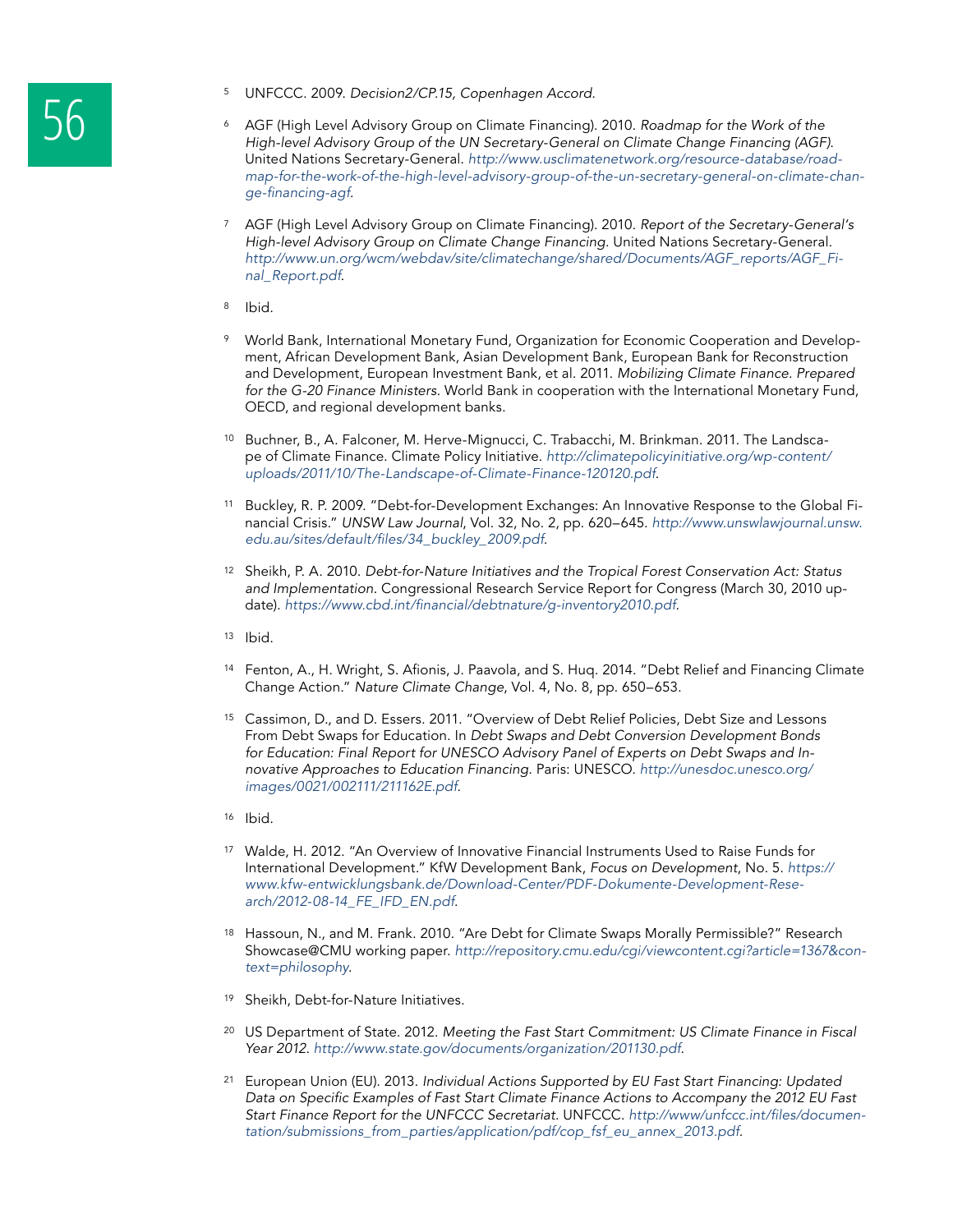- 22 World Resources Institute, Overseas Development Institute, Institute for Global Environmental<br>Studies, and Climate Advisers. 2013. Fast-Start Finance Project and Programme Data Set v2.0.<br>http://www.odi.org/sites/odi.org Studies, and Climate Advisers. 2013. Fast-Start Finance Project and Programme Data Set v2.0. http://www.odi.org/sites/odi.org.uk/files/odi-assets/publications-opinion-files/8692.xlsx*.*
- <sup>23</sup> Cassimon, D., M. Prowse, and D. Essers. 2009. "The Pitfalls and Potential of Debt-for-Nature Swaps: A US-Indonesian Case Study." Institute of Development Policy and Management Working Paper/2009.07. http://www.ua.ac.be/Download.aspx?c=.IOB&n=77760&ct=71671&e=219550*.*

<sup>24</sup> Ibid.

- <sup>25</sup> Development Finance International. 2009. "Debt Relief to Combat Climate Change." Paper prepared for the Joint Ministerial Forum on Debt Sustainability. Commonwealth Secretariat. *http://* www.development-finance.org/en/component/docman/doc\_download/147-comsec-final-debt-re*lief-to-combat-climate-change.html.*
- <sup>26</sup> Commonwealth Secretariat. 2013. *Multilateral Debt Relief for Climate Change Adaptation and Mitigation.* London: Commonwealth Secretariat. *http://cwstage.live.rss-hosting.co.uk/docu*ment/181889/256664/multilateral\_debt\_relief\_for\_climate\_change\_adapt.htm*.*
- <sup>27</sup> Commonwealth Secretariat. 2014. "Submission by the Commonwealth Secretariat to the First PrepCom for the Third International Conference on Small Island Developing States," February 24, 2014. http://www.sids2014.org/index.php?page=view&type=66&nr=1566&menu=1528*.*
- <sup>28</sup> Mitchell, T. 2015. "Debt Swaps for Climate Change Adaptation and Mitigation: A Commonwealth Proposal." Commonwealth Secretariat Discussion Paper 19. Commonwealth Secretariat.
- <sup>29</sup> Weary, R. 2011. "Financing Action on Adaptation in Small Island Developing States (SIDS) via Debt-for-Climate Swaps, a Global Approach." World Bank presentation. *http://siteresources.wor*ldbank.org/CSO/Resources/Financing\_Action\_on\_Adaptation\_in\_SIDs\_RWeary.pptx*.*
- <sup>30</sup> TNC (The Nature Conservancy). 2014. *Investing in Climate Adaptation and Marine Conservation: The Seychelles Debt Swap.* http://www.naturevesttnc.org/pdf/Project-Profile-Seychelles.pdf*.*
- <sup>31</sup> Buckley, "Debt-for-Development Exchanges."
- <sup>32</sup> Cassimon and Essers, "Overview of Debt Relief Policies." *http://unesdoc.unesco.org/* images/0021/002111/211162E.pdf*.*
- <sup>33</sup> Ibid.
- 34 Mitchell, "Debt Swaps."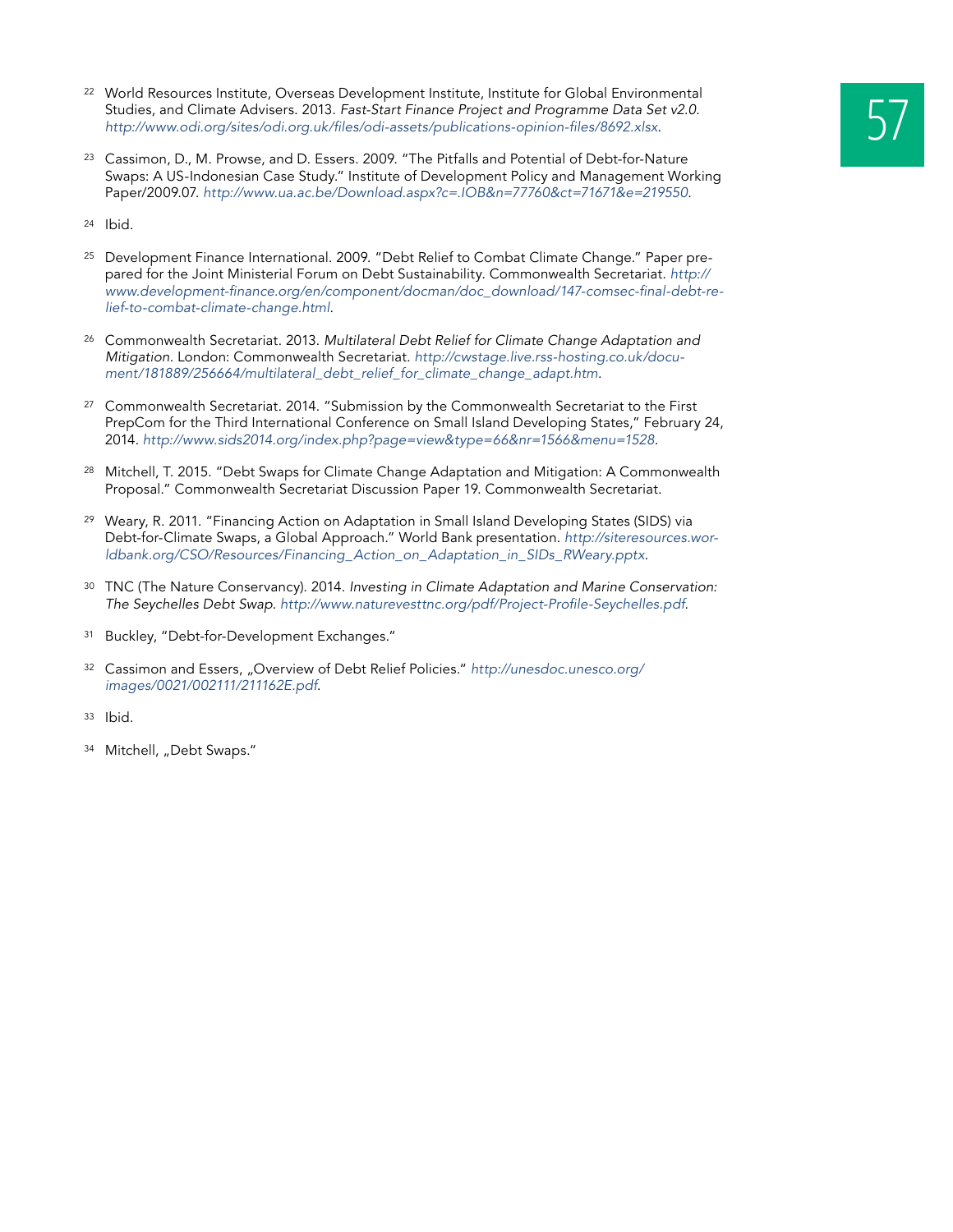# 58 Networked Carbon Markets

*Developing the services and institutions needed to enable a connected international*  carbon market that is liquid and delivers climate-smart financing more efficiently.

Vikram Widge, Head of Climate Finance and Policy, International Finance Corporation, Climate Change Group, The World Bank

#### Summary

Around the world, countries are developing different ways to put a price on carbon to fight climate change. This is a bottom-up approach to a global problem, and countries are choosing different solutions depending on their national circumstances and what is politically feasible. While these unilateral actions are to be commended, the resulting regulatory fragmentation has made it increasingly complex to track progress, compare achievements, and link actions across jurisdictions.

Given the challenges, the World Bank Group's (WBG) Networked Carbon Markets (NCM) initiative is exploring alternative visions for how a future international carbon market could accommodate a patchwork of different, domestic climate actions. The NCM initiative has a long-term vision, and its focus is not to "harmonize" but rather to facilitate cross-border trade based on a shared understanding of the relative value of these different climate actions. The end goal is to develop a framework for enhancing transparency, comparability, and fungibility of heterogeneous climate actions, for a connected international carbon market that is liquid and delivers climate-smart financing more efficiently.

#### **Context**

A warming planet is not just an environmental challenge—it is a fundamental threat to any effort to end poverty and threatens to put prosperity out of the reach of millions of people. The Intergovernmental Panel on Climate Change has warned of the extreme risks to future human well-being resulting from a rise in temperature above 2°C. In response, governments are designing and implementing greenhouse gas (GHG) mitigation efforts that address climate mitigation that best suit their unique contexts. This is very different from the top-down approach of the Kyoto Protocol, where countries signed on to a regime/plan to lower their emissions by 2012 using common metrics according to international standards and procedures set by the United Nations Framework Convention on Climate Change (UNFCCC). The bottom-up development of low-carbon efforts has led to a certain amount of regulatory fragmentation and heterogeneity across jurisdictions. As a result, it has become increasingly complex for stakeholders to compare and contrast climate mitigation programs, policies, and commitments across jurisdictions. In addition, all evidence suggests that current and planned actions are far from sufficient to achieve a 2°C target. The challenge, therefore, is to identify the relative value of mitigation actions in jurisdictions and to incentivize a "race to the top" to bridge the (expected) very large gap between GHG mitigation commitments and the climate mitigation needed to limit global warming.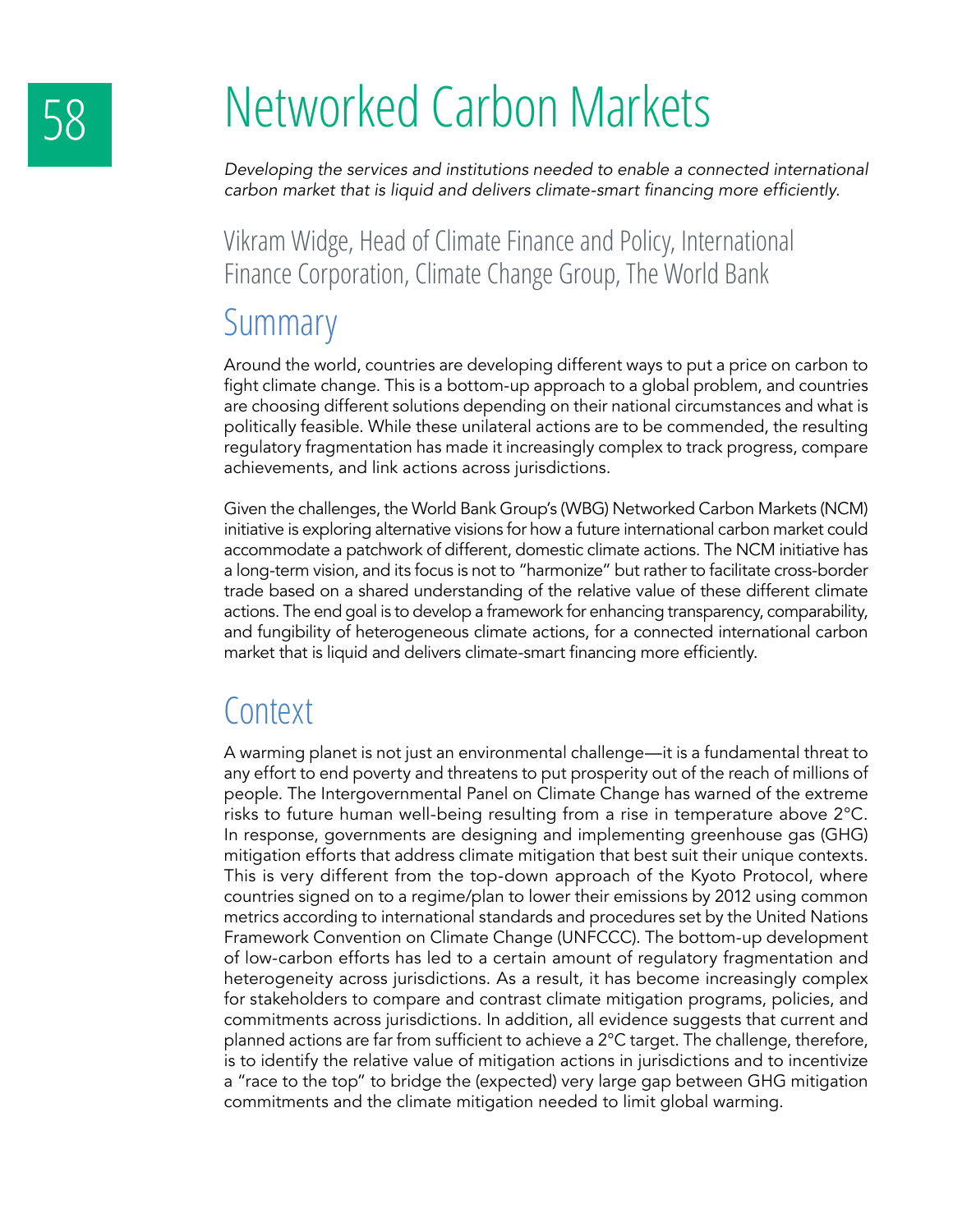### Principles Guiding the NCM Initiative

Governments are deciding on the carbon pricing approaches that best suit their jurisdictions, including coverage, design features, and level of ambition. They are also making decisions on quantitative and qualitative restrictions and deciding whether or not to allow assets from other jurisdictions into their markets for compliance. Governments may also determine which emission reductions should be "retained" domestically and which could be sold into an international market. While efforts to share information and experience will continue to be valuable inputs to domestic decision making, ultimately each government is making and will continue to make decisions based on what is the best fit for its specific situation.

Two key principles of the NCM initiative are driven by the above considerations. First, the NCM initiative builds in the principle of flexibility so that a wide range of approaches and designs can be accommodated, rather than aiming to enforce elements of system choice, design, or scope of linking. Second, participation would be on an opt-in basis. Governments would choose to participate if they see value. Implementation could begin with a small number of participating jurisdictions, and others could opt in as the benefits are demonstrated.

A third principle is to be inclusive and to encourage broad participation, rather than excluding some countries due to domestic choices or inability to meet potentially unattainable standards. In doing so, the NCM initiative seeks to take account of the different respective circumstances in which climate mitigation efforts are made. And a fourth principle is to attract private sector participation and catalyze private sector financing of low carbon investments. To avoid unpredictable delays or regulatory obstacles in market operations, the NCM initiative aims to limit to the extent possible requirements for international public sector approvals in domestic markets.

A fifth principle is to support transparent, value-based fungibility of carbon units in the international market. Fungibility of carbon units presumes that there is a way of evaluating and comparing the relative values of the diverse carbon units being traded. The way in which it is proposed to bring about this evaluation and comparison of carbon units is by assessing the mitigation value of a carbon unit. Assigning a mitigation value to a carbon unit means that it can be compared with other climate actions that also have a mitigation value assigned to them. Assigning a mitigation value to a carbon unit also allows for adjustments to be made based on policy and institutional heterogeneities among countries. The mitigation value of a carbon unit would translate into a rate of exchange at which the carbon unit can be traded internationally.

Finally, the NCM would be compatible with global climate change agreements negotiated through the UNFCCC process but could also move forward while the negotiations are ongoing.

### Key Components of the NCM Initiative

The NCM initiative requires (1) a transparent, reliable, efficient approach to providing the information needed to determine the relative climate change mitigation value of units to be traded internationally and (2) infrastructure to assist jurisdiction to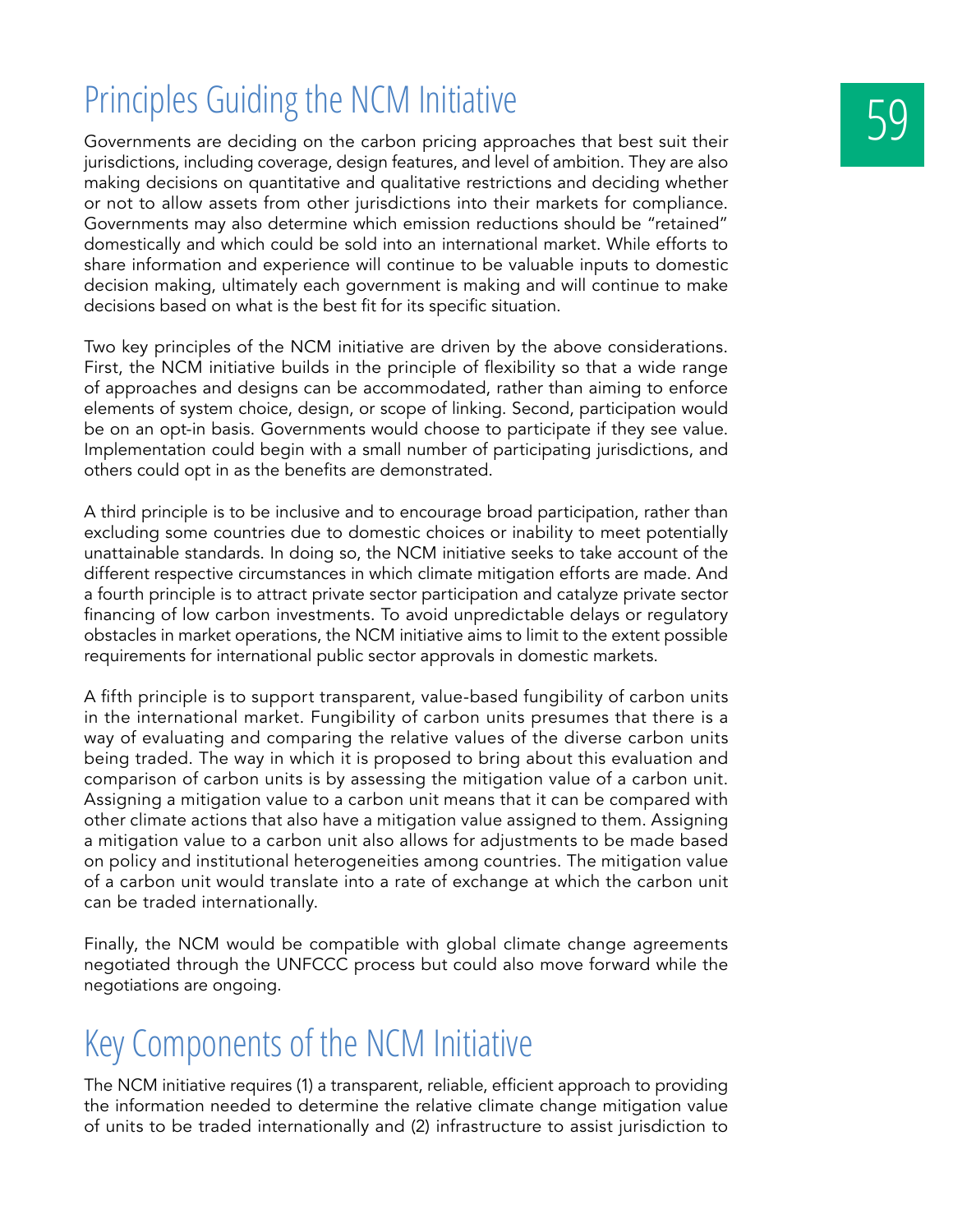manage carbon-market-related risks and a mechanism to keep track of the international exchanges and potentially provide a clearinghouse function.

Corresponding to these requirements, the key components of the NCM initiative are:

- An independent assessment framework to determine the mitigation value of different carbon units.
- An International Carbon Reserve (ICAR) to help domestic regulators manage market risks or address market failures by offering buy/sell services to participating jurisdictions.
- An International Settlement Platform to track cross-border trades and potentially provide a clearinghouse function.

#### Independent Assessment Framework to Determine Mitigation Value

Civil society, governments, and the private sector are exploring how to assess different climate mitigation actions, to enable comparability and improve the prospects of limiting global warming. Through the NCM initiative, the WBG is helping to convene these stakeholders to explore how to enhance the usefulness and acceptance of the assessment outcomes such that they provide reliable and well-synthesized information about the mitigation value of different climate actions. As outlined in Figure 1, mitigation value is a function of risks relating to the characteristics of a specific program, risks relating to the characteristics of a jurisdiction's collective low-carbon policies, and risks relating to the characteristics of a jurisdiction's contribution to global climate change.



*Figure 1. Key Elements of Mitigation Value*

**Program level—Carbon integrity risk.** Carbon integrity risk relates to the extent to which a specific low-carbon program or activity (e.g., regulatory instrument, price instrument, and quantity instrument) will achieve its intended outcome. The challenge is to establish an approach that can accommodate the wide range of new and heterogeneous low-carbon programs that are now emerging. Currently, systems like the Clean Development Mechanism provide only a binary "yes" or "no" outcome on the validity and verification of emissions reductions. However, this limits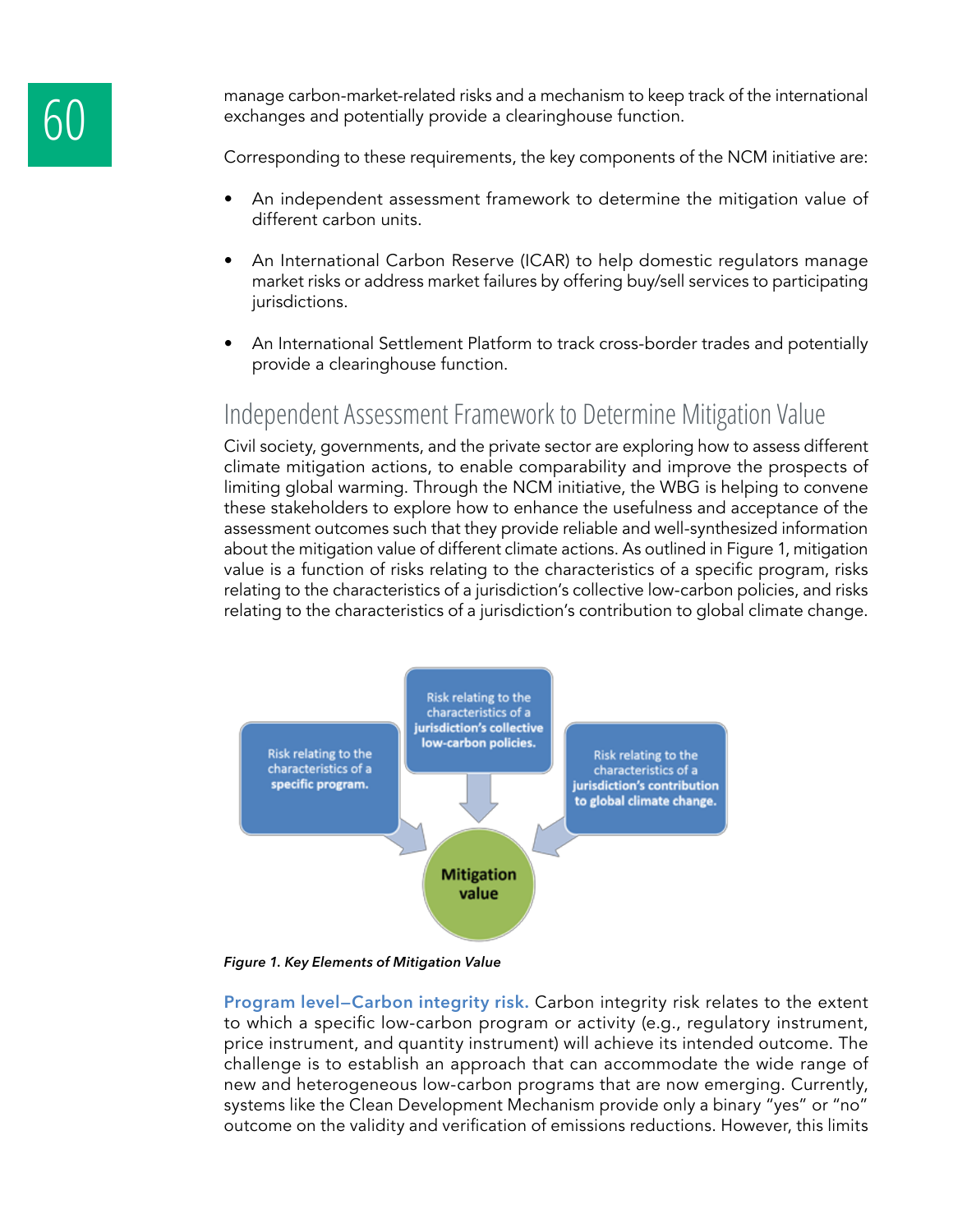the ability to differentiate among projects that have met minimum requirements<br>or to evaluate to what degree projects perform, vis-à-vis the threshold. As a<br>result, there is a wide range of low-carbon programs and activiti or to evaluate to what degree projects perform, vis-à-vis the threshold. As a benefits/risks are not captured by this approach. This is evident in certain sectors, geographies, and areas of activity with the highest sustainable development potential or those that contribute most to transformational change (e.g., activities with high cobenefits).

**Jurisdiction level—Policy/regulatory risk.** Policy/regulatory risk relates to the extent to which a jurisdiction's collective low-carbon policies will achieve the intended outcomes. It involves technical considerations, such as the extent to which the set of policies designed to achieve the mitigation target within the existing policy context are likely to achieve the intended outcome. It also involves political considerations, such as the extent to which the government has the political will, track record, and institutional strength to maintain or adjust policies to achieve appropriate mitigation targets.

**Global level—Relative climate mitigation contribution.** Assessing a jurisdiction's relative climate mitigation contribution relates to the extent to which its climate mitigation targets are perceived as a sufficient contribution to the global effort to limit global warming. The objective of this approach is to incentivize jurisdictions to increase their level of effort.

The mitigation value of a carbon unit would translate into a rate of exchange at which the carbon unit can be traded internationally.

#### Institutional Structures

The WBG is also exploring institutional structures to support a network of carbon markets. One possible structure is a pooled reserve of carbon assets, or an ICAR, that could provide a source of liquidity or play a market-maker function. The ICAR builds on the idea that carbon markets and the mitigation of their inherent risks can be made more efficient by increased connectivity and pooling of risk mitigation measures on an international level. These risks can include carbon-price-related risks such as the risk of high prices, low prices, and/or volatility in prices. These risks are also nonprice related and include the risk of invalidity of issued and allocated carbon units, the risk of non- or underperformance of mitigation activities, and/or the risk of nonpermanence of carbon units.

While many risks may be addressed at the local level, there are other risks that may benefit from pooling at an aggregated level. For example, pooling risk mitigation measures may benefit those jurisdictions with limited capacity to design and operate a price stabilization scheme, which can be time consuming, difficult, and require numerous capacities and skills. Aggregation may be a simpler option (particularly for smaller jurisdictions) and allow participants to benefit from the know-how and expertise of different carbon markets. Aggregating a diverse pool of carbon units whose values do not move up and down in perfect synchrony can also enhance overall risk mitigation efforts. This is because by aggregating carbon units that represent a variety of jurisdictions, sectors, and programs, the risks embedded in the pool are lowered. The lower the correlation between carbon units, the greater the reduction in risk that can be achieved.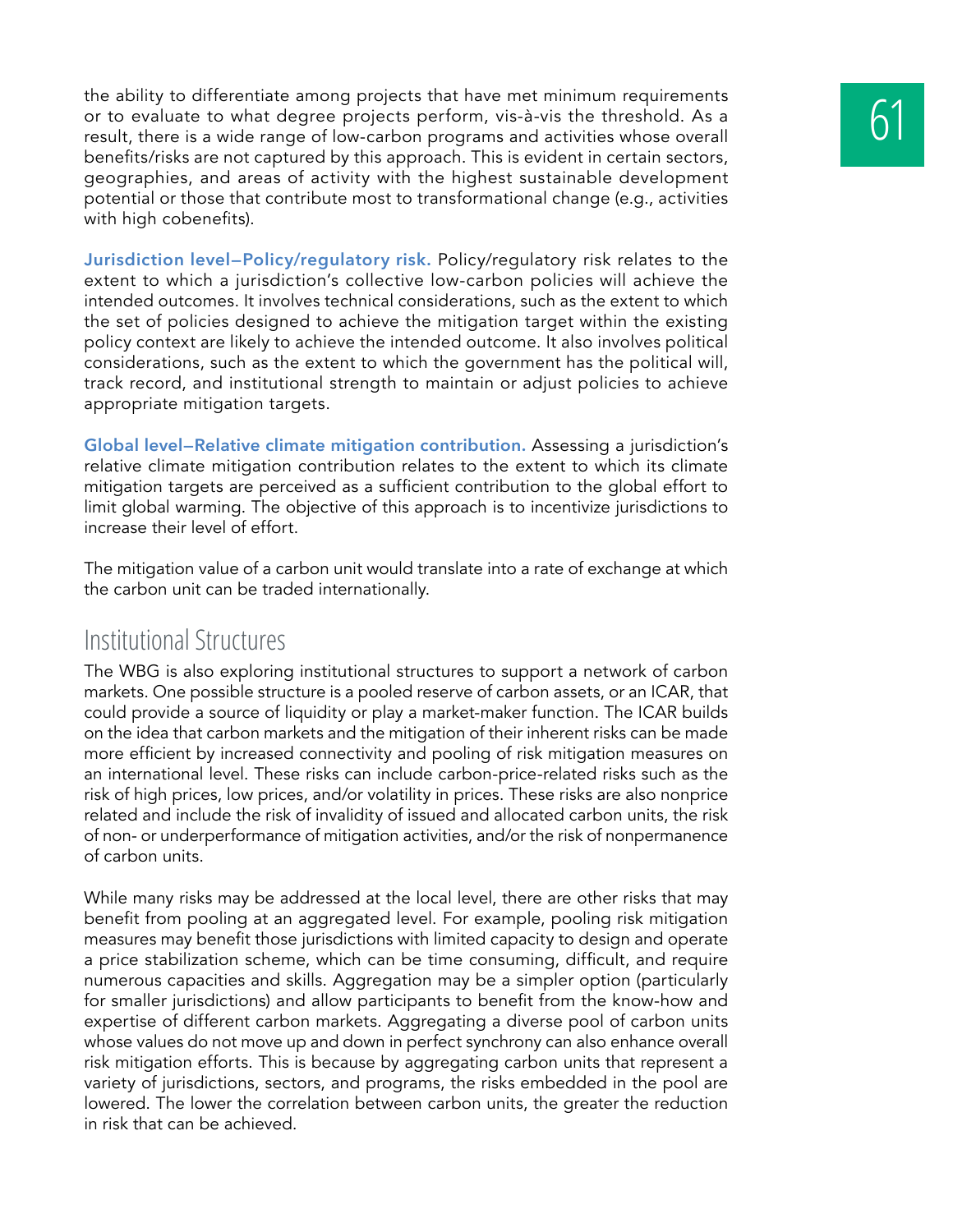Numerous functions, structures, and design options for an ICAR may be considered.<br>However, the process of jurisdictions coming together to negotiate on the role<br>and function of an ICAR may bring benefits in itself. For exa However, the process of jurisdictions coming together to negotiate on the role and function of an ICAR may bring benefits in itself. For example, the exchange of information on different carbon markets and negotiations on how risks can be efficiently managed in a joint approach may help regulators in different jurisdictions better understand the different systems and make their own carbon markets more comparable and robust.

> It is intended that an ICAR would not replace but rather complement and support market stabilization instruments on the level of individual jurisdictions/markets. The services offered by an ICAR, regardless of how it is designed, should also not be viewed as a substitute for structural reforms that are needed to address fundamental market imbalances.

> In addition to an ICAR, another structure to support a network of carbon markets is an international settlement platform to track cross-border trades and potentially provide a clearinghouse function.

### Role of the World Bank Group

Since March 2013, the WBG has launched a global discussion and prompted alternative visions about the services and institutions needed to connect carbon pricing systems in the future. It has held extensive stakeholder consultations on NCM, which have included two international working group meetings comprising representatives from the UNFCCC, private sector, developed and developing country governments, academic analysts, nongovernment organizations, foundations, and intergovernmental organizations. It is not envisioned that the WBG would play a role in assessing jurisdictions. Rather, it seeks to convene stakeholders, develop general principles, help pilot early stages, and promote compatibility with UNFCCC negotiations and agreements. NCM complements the World Bank Group's ongoing low-carbon development activities and its efforts to promote carbon pricing as critical to achieving climate mitigation at large scale in an effective and cost-efficient way.

#### Next Steps

Work planned to December 2015 includes coordinating, facilitating, and organizing initiatives that assess climate mitigation efforts through partnerships; an analytical work program focused on the design of methodologies, case studies, and concept development; and stakeholder consultations and outreach. It also involves developing knowledge products to explore how potential institutional structures can enable the key components to enhance the flow of finance toward the ongoing effort to limit global warming.